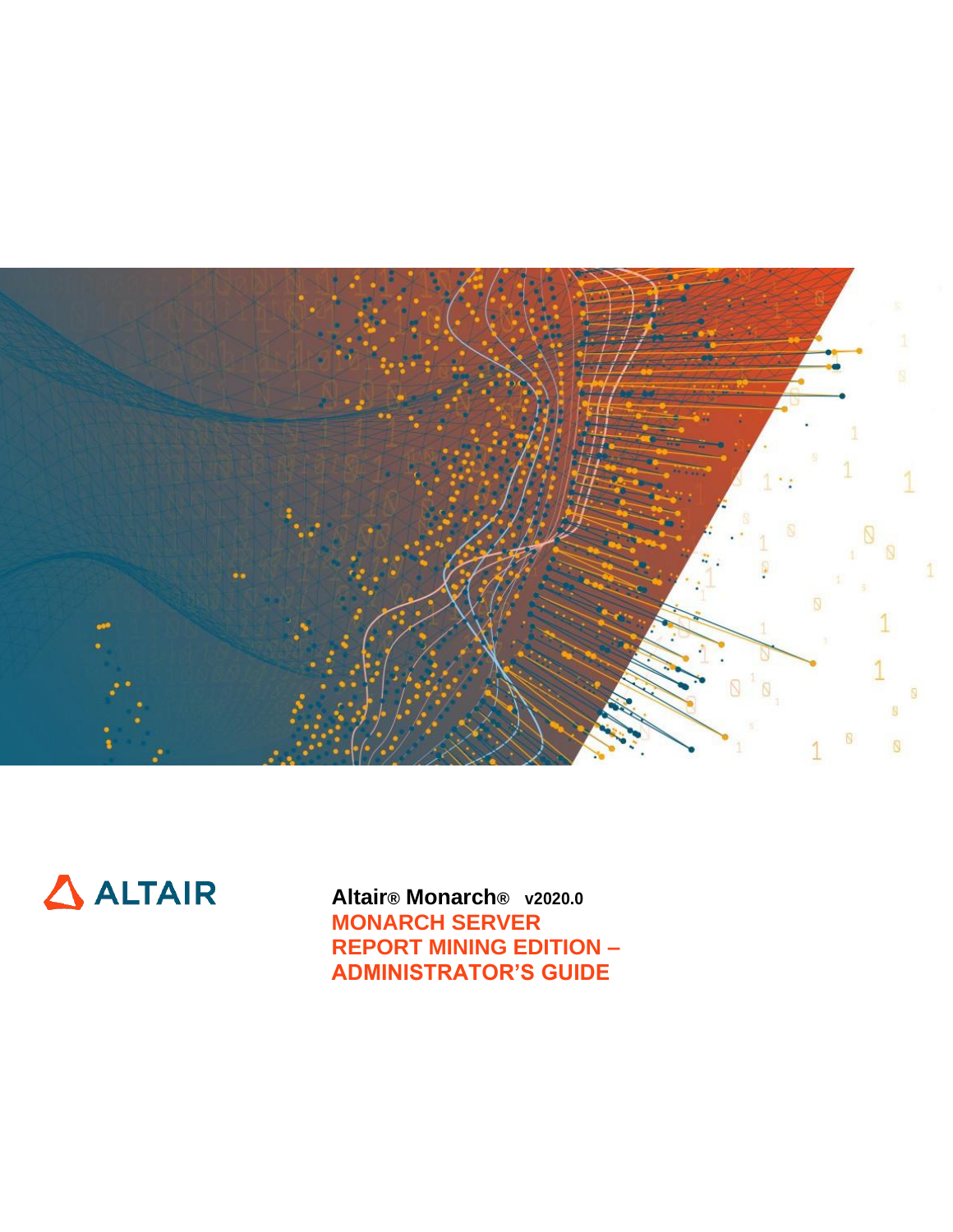# **TABLE OF CONTENTS**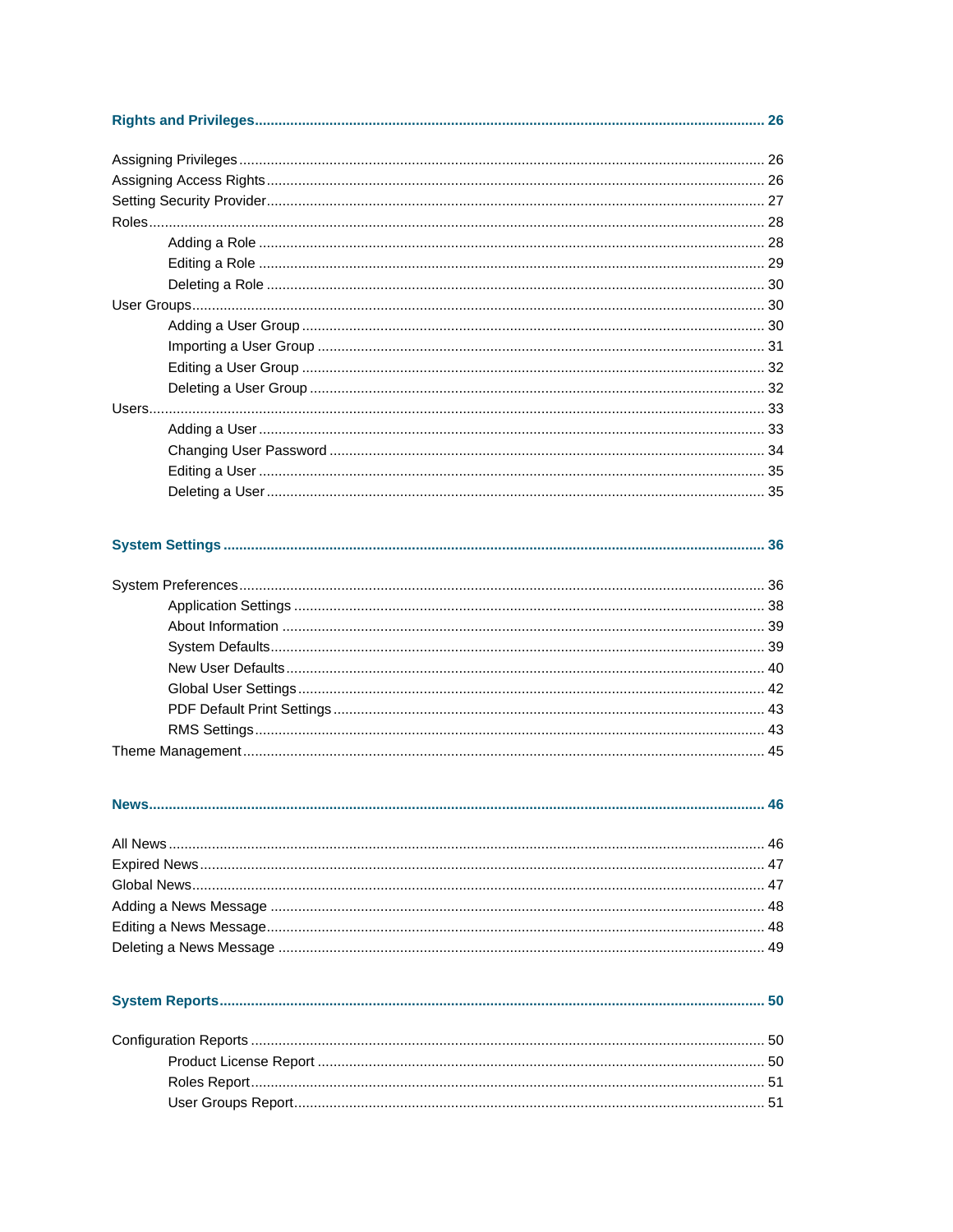|--|--|--|

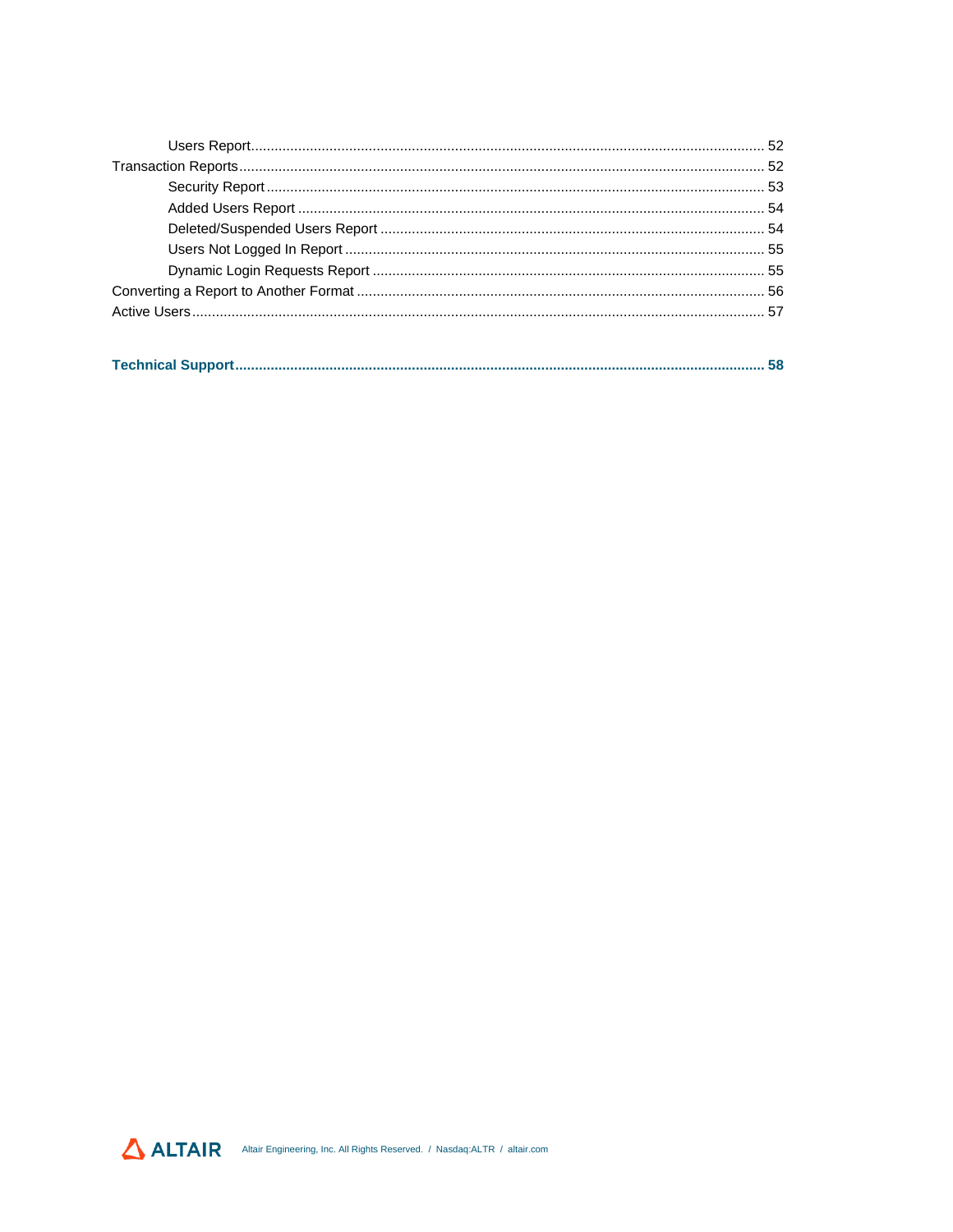# <span id="page-4-0"></span>**INTRODUCTION**

Welcome to Altair Monarch Server Report Mining Edition.

Monarch Server Report Mining Edition is a powerful tool that allows you to extract data from structured documents or reports. Altair has further developed Monarch Server Report Mining Edition with the ability to provide the extracted data in various analytical and presentation formats for delivery over the Web. Monarch Server Report Mining Edition employs innovative technology that allows any PC or laptop connected to the Internet, or to a corporate intranet, to access reports stored in other systems. All of these capabilities make Monarch Server Report Mining Edition truly unique.

The topics in this section provide basic information about:

- ❑ [RMS Product Components](#page-4-1)
- □ [Launching MSAdmin](#page-4-2)
- ❑ [Navigation Tree](#page-5-0)
- ❑ [Functional buttons](#page-6-0)
- □ [Page Navigation](#page-7-0)
- <span id="page-4-1"></span>□ [Using the Calendar](#page-8-0)

# **MONARCH SERVER REPORT MINING EDITION PRODUCT COMPONENTS**

The RMSAdmin is a part of the Monarch Server Report Mining Edition system, which consists of these major components:

- ❑ **SQL database** Monarch Server Report Mining Edition works with industry-standard SQL databases. It supports Microsoft SQL Server 2008+. A database server can be chosen from a list of supported devices based on your report volume and existing network architecture. This database supplies the underlying mechanisms for managing the internal data structures.
- ❑ **RMS Administrator** (RMSAdmin)

It is used by the system administrator to define the parameters of the system. RMSAdmin provides capabilities for adding models, enforcing system security, establishing user rights and privileges.

#### ❑ **RMS Client** (RMSClient)

It contains the functionality necessary for viewing and analysis of the data from reports.

# <span id="page-4-2"></span>**LAUNCHING MONARCH SERVER WEB ADMINISTRATOR**

Since MSAdmin operates in an Intranet/Internet environment, users should be familiar with the standard techniques used to work in the Internet environment.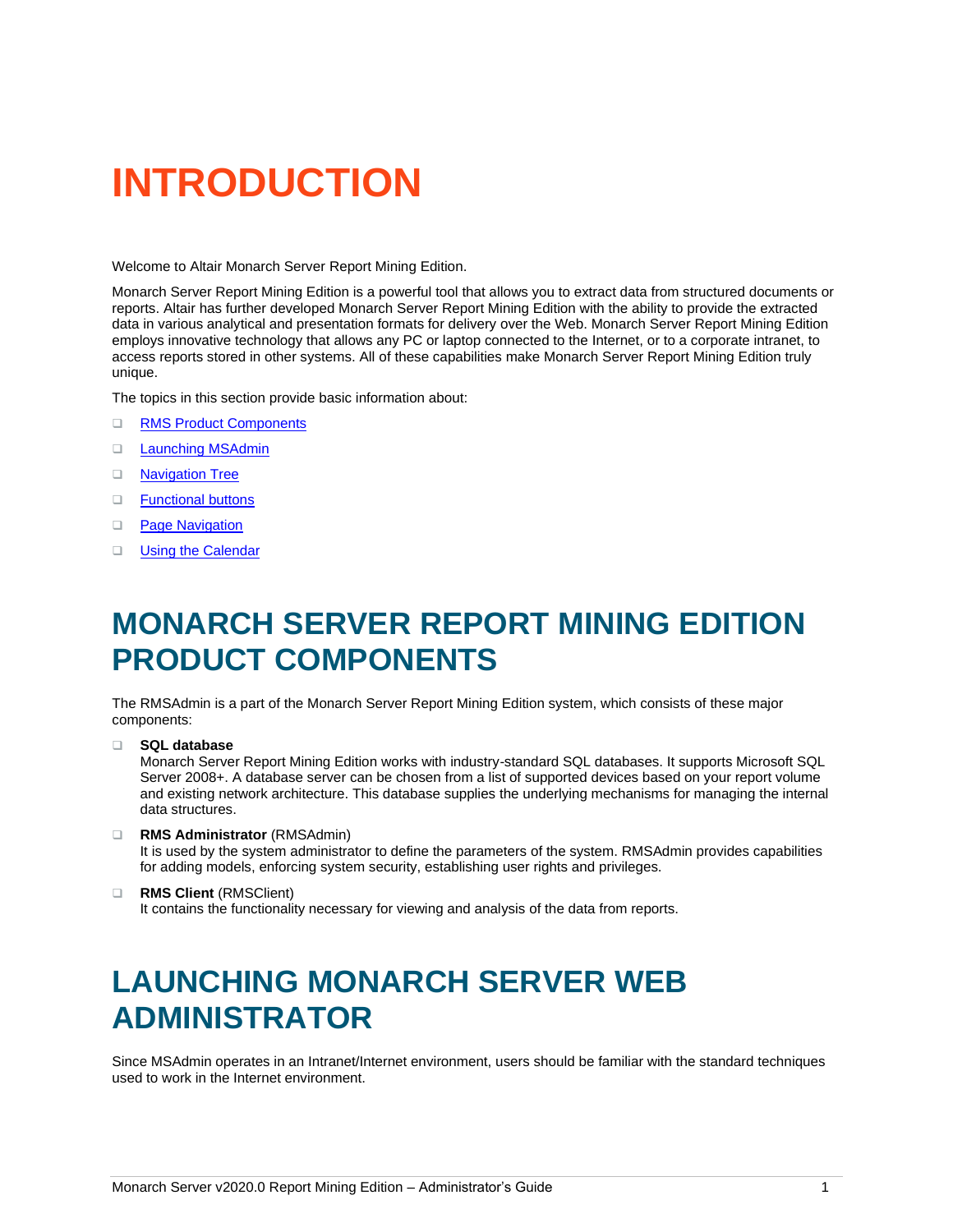

Only users with administrator privileges have access to the system.

**To initiate MSAdmin**

- 1. Launch Microsoft Internet Explorer or any other browser by clicking its shortcut.
- 2. Type the MSAdmin address in the **Address** bar, which may look like this[: http://servername/MSAdmin.](http://servername/MSAdmin)



#### **NOTES**

In Monarch Server Report Mining Edition v2020.0 that is upgraded from previous versions (e.g., v13.2), the virtual folders could still be labeled as "DSAdmin" (or "DSClient"). In this case, use "DSAdmin" (or "DSClient") instead of "MSAdmin" (or "MSClient") to open the Admin (or Client) page.

- 3. Press **Enter**. Your browser will load the Login page.
- 4. Select a locale in the upper right corner of the page. The list includes locales that were selected during the installation.
- 5. Type in your name as an administrator, the password and click **Sign In**. If you enter your password correctly, the main page of Report Mining Server Administrator is displayed on your screen.



### **NOTES**

If your password has expired, the system displays the expired password page. You have to change your password. Type in your old password, a new password, confirm the new password and then click **Save**. If the new password you entered does not correspond to the requirements (for example, the length of a new password is less than the value defined by the administrator), the system displays a corresponding message.

If you try to log in to the application again while running it, a message will appear on the Login page, informing you that you have already logged in to the application. To clear the current session and log in to a new one, select the check box below the message, and click **Sign In**. This option is available only for the **Named** license type.

# <span id="page-5-0"></span>**NAVIGATION TREE**

Afte[r launching MSAdmin,](#page-4-2) at the left of the main window you see the Navigation Tree. It serves as navigation through the site. All items are expandable. It means that if you click a tree item or click an arrow by its name, the item will be expanded to the next tree level.

When you click a second-level option in the left pane, the right pane of the window displays the corresponding tab(s) with a list of items.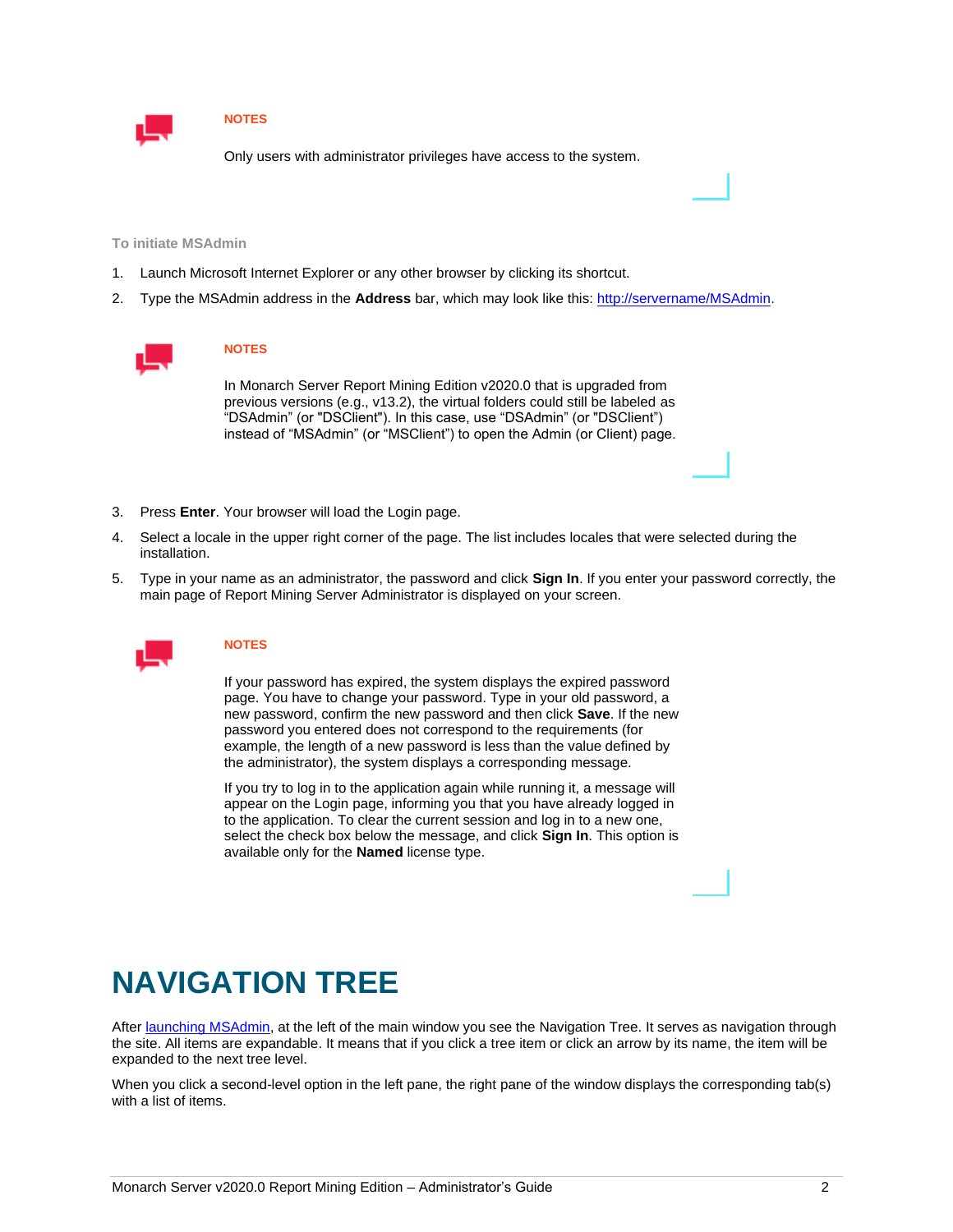The Navigation Tree of MSAdmin contains links to the following sections of the system:

- ❑ **My Home**: This page is displayed by default, when you log on to MSAdmin. The right pane contains links to all sections of the system.
- ❑ RMS
	- **Content Recognition Rules**: This link allows you to automatically load models based on the content of the reports uploaded by the user.
- ❑ Portlets
	- **Portlets**: This link allows you to manage portlets. For more information, se[e Portlets Management.](#page-12-3)
	- Portlet Groups: This link allows you to manage portlet groups. For more information, se[e Portlet Groups.](#page-14-3)
- ❑ Server Library
	- **Folders**: This link allows you to create server library folders that include particular models, projects, and templates. For more information see [Folders.](#page-17-3)
	- **Models**: This link allows you to manage models. For more information, see [Models.](#page-20-3)
	- **Templates**: This link allows you to manage templates. For more information, see [Templates.](#page-24-3)
	- **Bulk Edits**: This link allows you to apply text content bulk editing to Server Library items. For more information, se[e Bulk Edits.](#page-28-0)
- ❑ Rights and Privileges
	- **Security Provider**: This link allows you to define a security provider. For more information, se[e Setting](#page-30-0)  **[Security Provider.](#page-30-0)**
	- **Roles:** This link allows you to manage roles. For more information, see [Roles.](#page-31-2)
	- **User Groups**: This link allows you to manage user groups. For more information, se[e User Groups.](#page-33-3)
	- **Users:** This link allows you to manage users. For more information, se[e Users.](#page-36-2)
	- **Document State Groups**: This link allows you to manage document state groups. For more information, see Document State Groups.
- ❑ System Settings
	- **System Preferences**: This link allows you to set system preferences. For more information, se[e System](#page-39-2)  [Preferences.](#page-39-2)
	- **Locale Management**: This link allows you to manage locales.
	- **Theme Management**: This link allows you to manage color themes for all MS applications. For more information, se[e Theme Management.](#page-48-0)
- ❑ News
	- **News Management**: When clicked displays three tabs: All News, Expired News and Global News. For more information, se[e Working with News.](#page-49-2)
- ❑ System Reports
	- **Configuration**: This link allows you to generate configuration reports. For more information, see [Configuration Reports.](#page-53-3)
	- **Transaction**: This link allows you to generate transaction reports. For more information, see [Transaction](#page-55-2)  [Reports.](#page-55-2)
	- Active Users: This link allows you to monitor active users in the system. For more information, see Active [Users.](#page-60-0)

# <span id="page-6-0"></span>**FUNCTIONAL BUTTONS**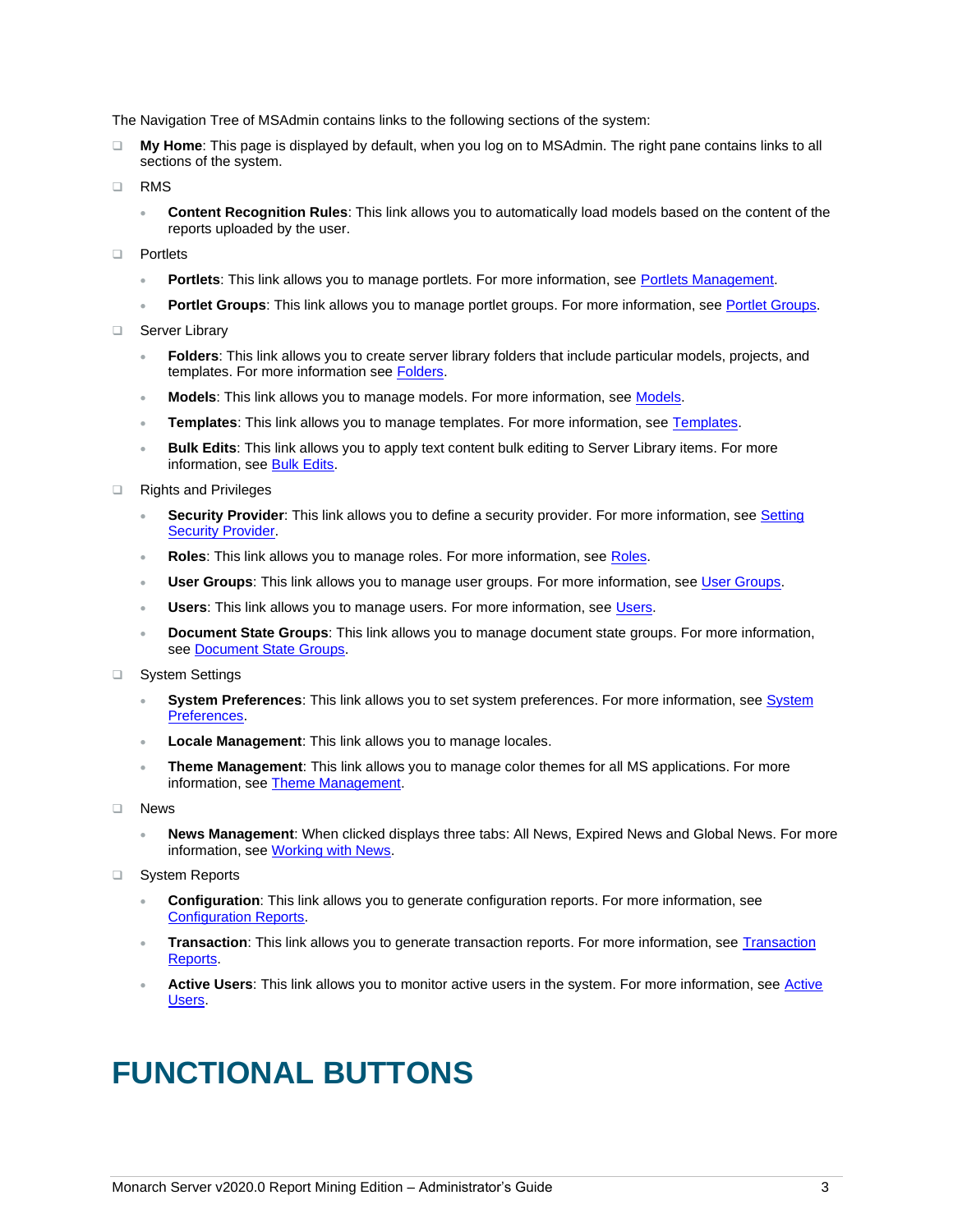The following functional buttons are present throughout the application in the right pane:

Allows you to add a new item to the list displayed in the right pane.

Allows you to edit items (documents, document types, maintenance tasks and so on) from the list displayed in the right pane. Select the item to be edited, by clicking anywhere on a row, and click .



### **NOTES**

Instead of clicking this button you may click the name of an item in a list.

**X** Allows you to remove items from the list displayed in the right pane.

**To remove an item**

- 1. Click  $\blacktriangleright$  at the end of the row with the item you want to delete.
- 2. Click **Delete** to remove the corresponding item.



### **NOTES**

If an item does not contain any data, it will be removed from the list. If there are dependent items, you will not be allowed to delete it (for example, you cannot delete an index field if it is used for defining report types).

# <span id="page-7-0"></span>**PAGE NAVIGATION**

In MSAdmin, whenever an item list exceeds the **[Count of Items Per Page](#page-45-0)** setting, items are listed on subsequent pages. You can access these additional pages via page navigation icons.

For example, let's say the specified **Count of Items Per Page** setting is 10. If there are 20 Report Mining Server users and you attempt to view them on the Users page, only the first 10 users will be visible. At the bottom of the users page, the page navigation icons would appear like this:



To see the remaining 10 users, you would have to click one of the page navigation icons.



#### **NOTES**

The two left icons are dimmed, because there are no preceding pages.

You can also change the number of items to be displayed on one page, by selecting an option (**10**, **20**, **50, 100,** or **500**) from the **Items per Page** drop-down list.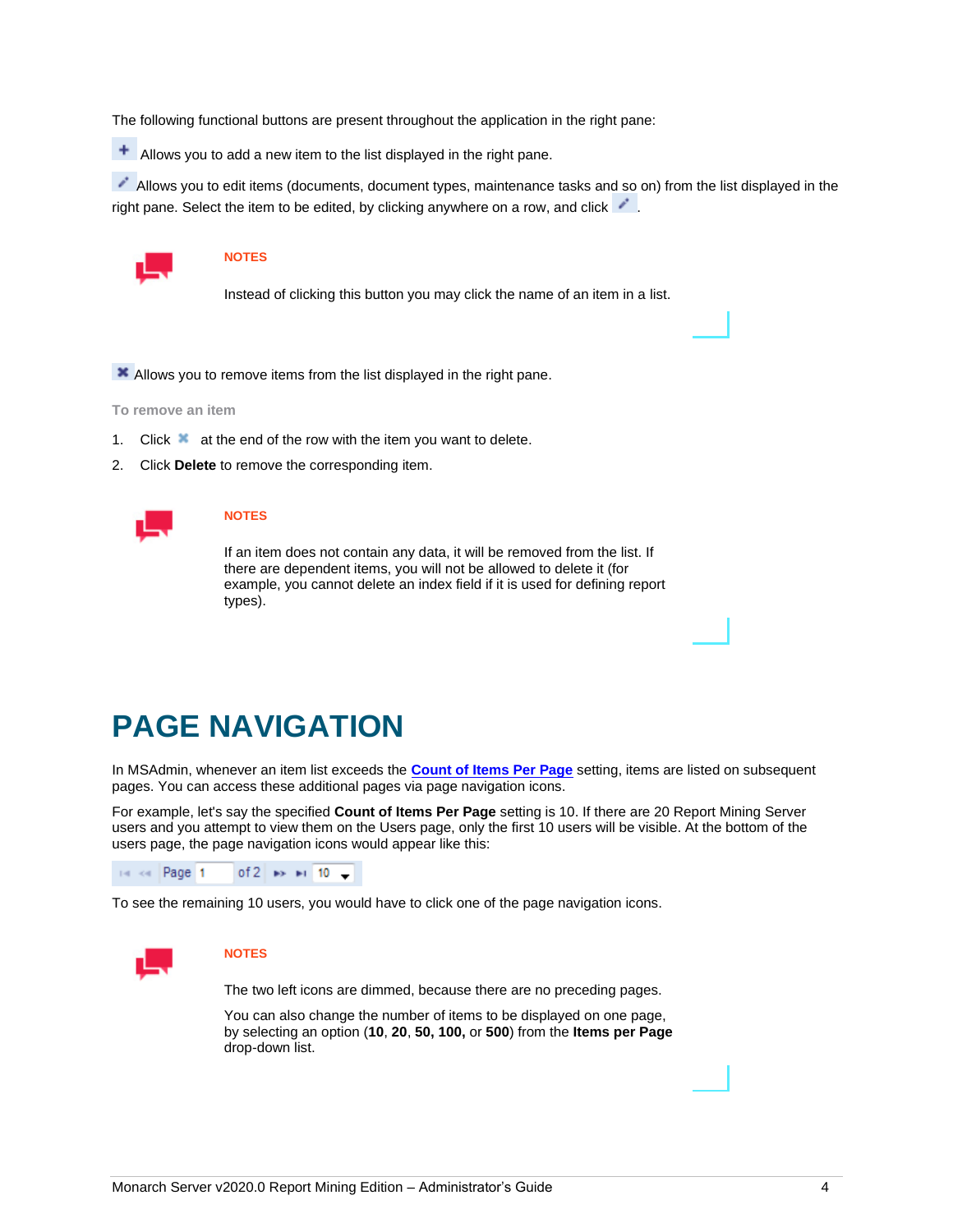To navigate between pages, type a page number in the **Page** box, at the bottom of the table, or use the page navigation buttons:

- □ To navigate to the next page, click **.**
- □ To navigate to the last page, click **·**
- $\Box$  To navigate to the previous page, click  $\leftarrow$ .
- □ To navigate to the first page, click  $\blacksquare$



#### **NOTES**

If there are no additional pages to view all page navigation icons are disabled. The current page is the only page available.

# <span id="page-8-0"></span>**USING THE CALENDAR**

When completing input information requirements of some pages you are required to define the date. To access the **Calendar** window, click the **independent of the icon next to a date field, or click the date field itself.** 

The **Calendar** window appears on your screen:

| O  | Jan           |    | 2016<br>$\vert \cdot \vert$ |          |    | D              |
|----|---------------|----|-----------------------------|----------|----|----------------|
| Su | Mo            | Tu | We                          | Th       | Fr | Sa             |
|    |               |    |                             |          | 1  | $\overline{2}$ |
| 3  | 4             | 5  | 6                           | 7        | 8  | 9              |
| 10 | 11            | 12 | 13                          | 14       | 15 | 16             |
| 17 | 18            | 19 | 20                          | 21       | 22 | 23             |
| 24 | 25            | 26 | 27                          | 28       | 29 | 30             |
| 31 |               |    |                             |          |    |                |
|    | Dynamic Date: |    |                             |          |    |                |
|    | <none></none> |    |                             |          |    |                |
|    |               |    |                             | Days Ago |    |                |

The left arrow navigates to the previous month, and the right arrow navigates to the next month.

**To set a date**

- 1. Select a month on the **Calendar** using arrows and then select the date.
- 2. Select one of the following predefined relative date values from the **Dynamic Date** list: Yesterday, End of Last Week, Start of This Quarter and so on.
- 3. Set a date as a number of days ago. Enter the corresponding value in the box and click **Days Ago**.

You can also use the following buttons, placed next to a date field: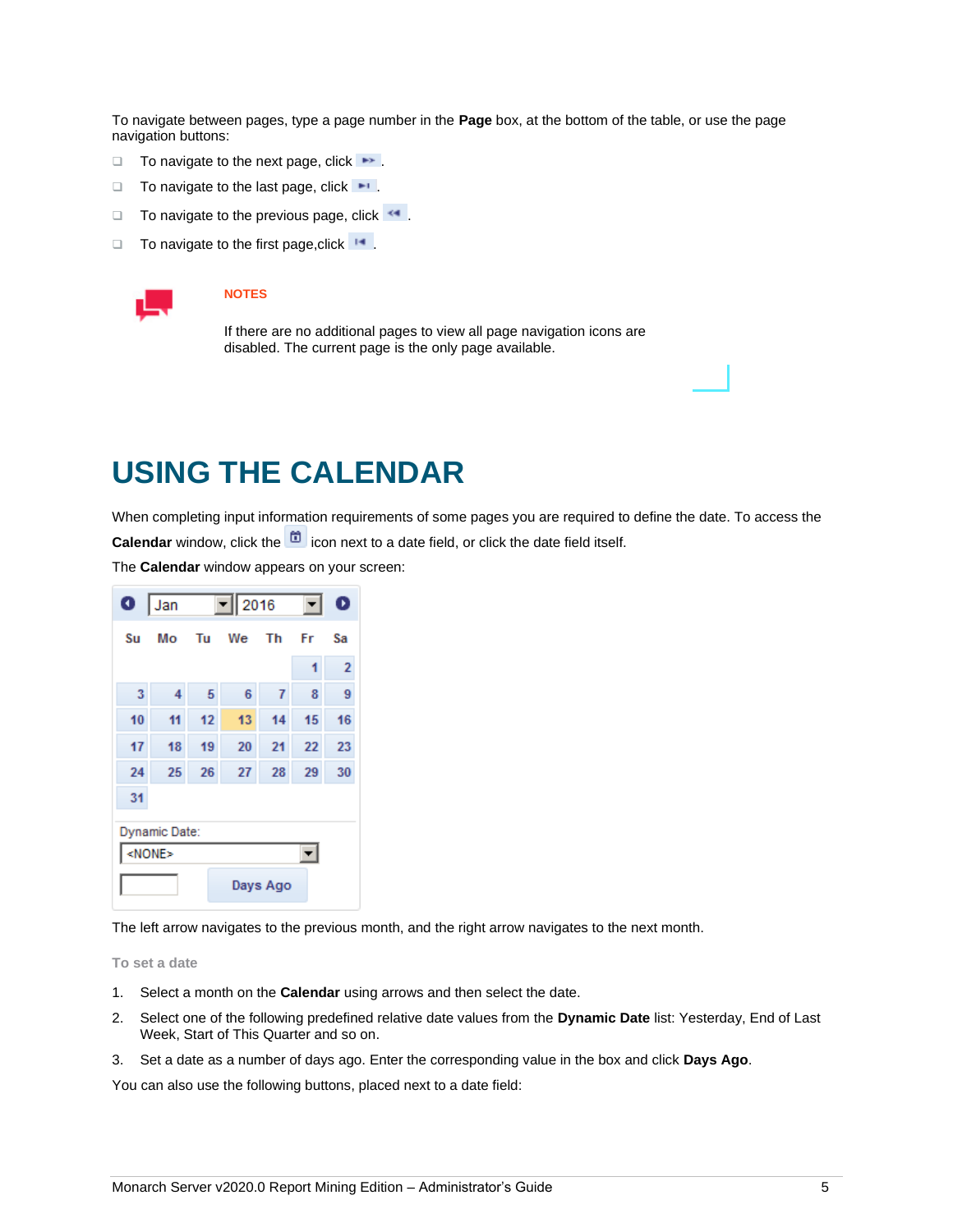- To decrease the date by one day, click  $\leftarrow$ .
- To enter the current date, click  $\bullet$ .
- To increase the date by one day, click  $\rightarrow$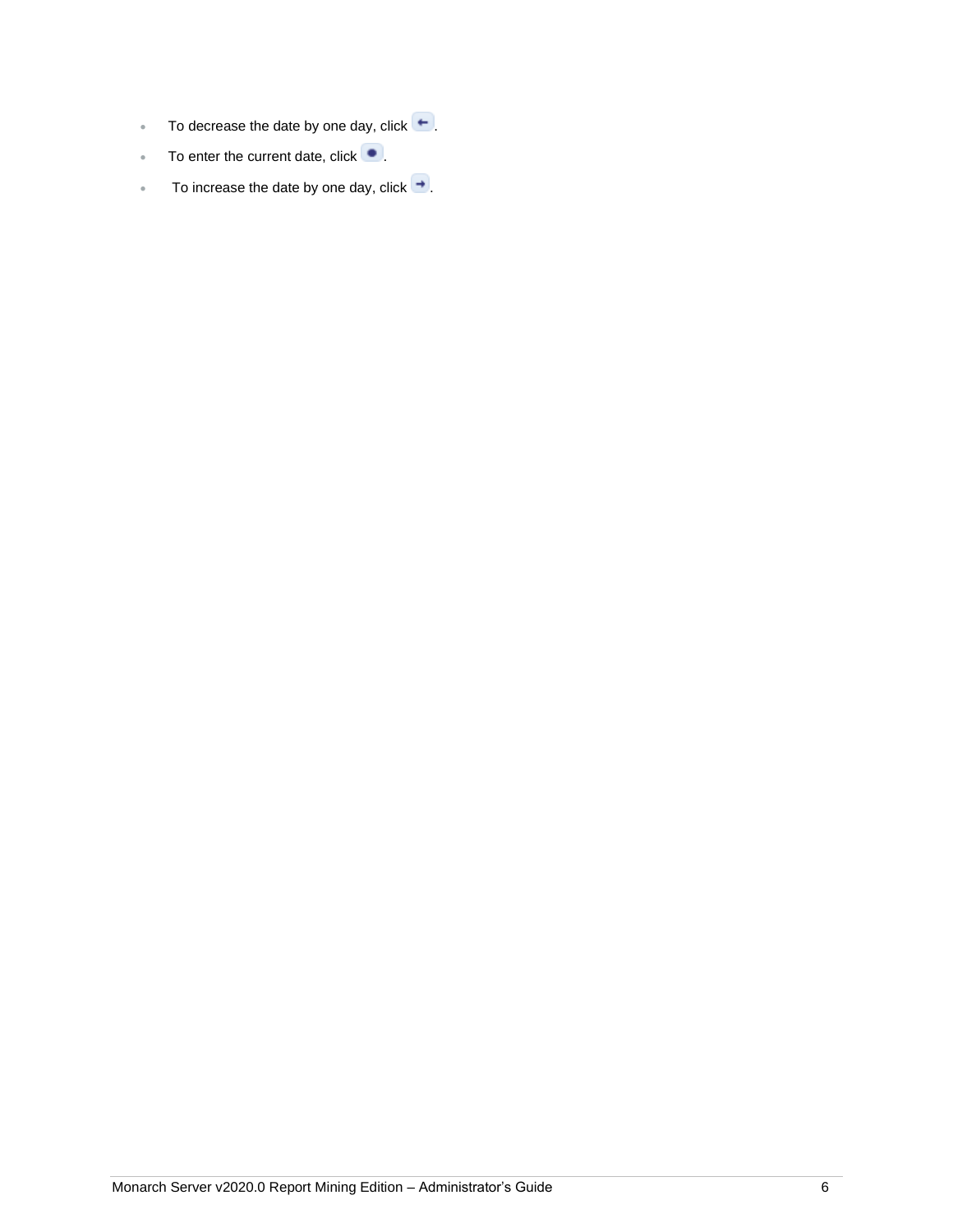# <span id="page-10-0"></span>**RMS**

The topics in this section provide information applicable to the Report Mining Server application and deal with:

- ❑ [Content Recognition Rules](#page-10-1)
- <span id="page-10-1"></span>❑ [Creating or Editing Content Recognition Rules](#page-10-2)

# **CONTENT RECOGNITION RULES**

Content recognition rules allow to automatically load models based on the content of the reports uploaded by the user. This relieves the user of some routine operations.

<span id="page-10-2"></span>When a report is uploaded, it is searched for key words, and, in case of a match, a corresponding model is loaded.

# **CREATING OR EDITING CONTENT RECOGNITION RULES**

The **Content Recognition Rule** dialog provides a convenient and easy way of creating a new or editing an existing **Content Recognition Rule**.

All the Content Recognition Rules are listed on the **[Content Recognition Rules](#page-10-1)** page. To display it, click **RMS** on the Navigation Tree, then click **Content Recognition Rules**.

To add a new content recognition rule, click **Add New Content Recognition Rule** icon above or below the list of content recognition rules.

To delete a content recognition rule, select it, and click the **Delete** icon . You can also click the **x** icon next to a rule to delete it.

| <b>Content Recognition Rule</b> |                                           |
|---------------------------------|-------------------------------------------|
| Name:                           |                                           |
| Max Pages To Scan:              | 100                                       |
| Criteria:                       |                                           |
|                                 | $\Box$ Use wildcard $\Box$ Case sensitive |
| Models:                         |                                           |
|                                 | <b>Add Model</b>                          |
| Show advanced options           |                                           |
| Save<br>Clear                   | Cancel                                    |

To edit a content recognition rule, select it, and click the Edit icon  $\ell$ .

The following fields should be filled to create a **Content Recognition Rule**: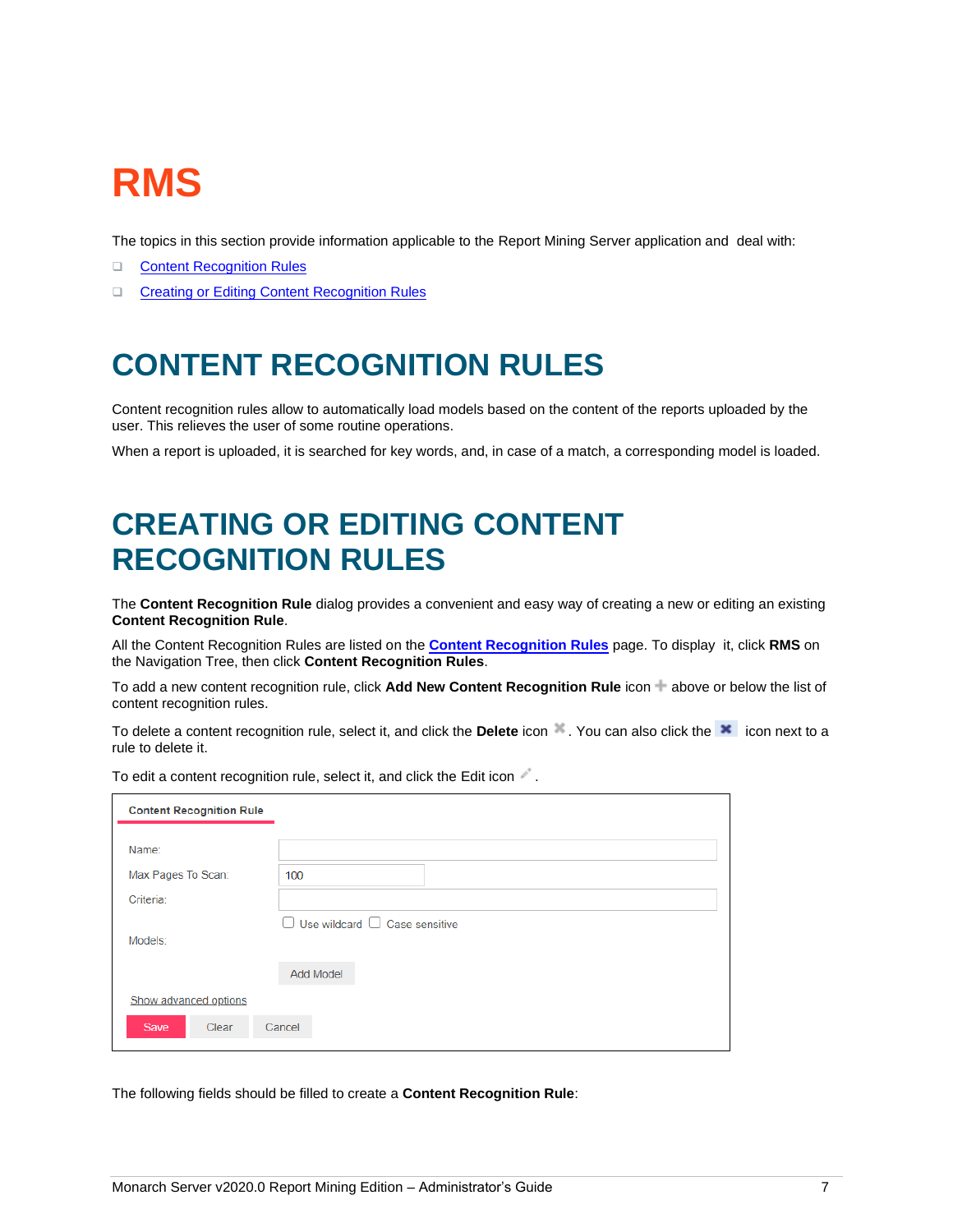- ❑ **Name**: The name of your rule.
- ❑ **Description**: The description of your rule, this field is hidden, to show it click Show advanced options. This field is not mandatory.
- ❑ **Max Pages to Scan**: The maximum number of page that will be searched for a pattern specified in the Criteria field.
- ❑ **Criteria**: Enter the word or phrase that you want the program to recognize. You can use wildcard characters \* (to substitute for any zero or more characters) and ? (to substitute for a single character), in case you do, activate the Use wildcard check box under the Criteria field. To make the search case sensitive, activate the Case sensitive check box.
- ❑ **Models**: Lists the models that will be loaded in case of Criteria match. Clicking Add Model opens a model selection dialog.

Clicking **Save** closes the dialog and creates the rule. Clicking **Clear** clears the fields. **Cancel** closes the dialog without saving the changes.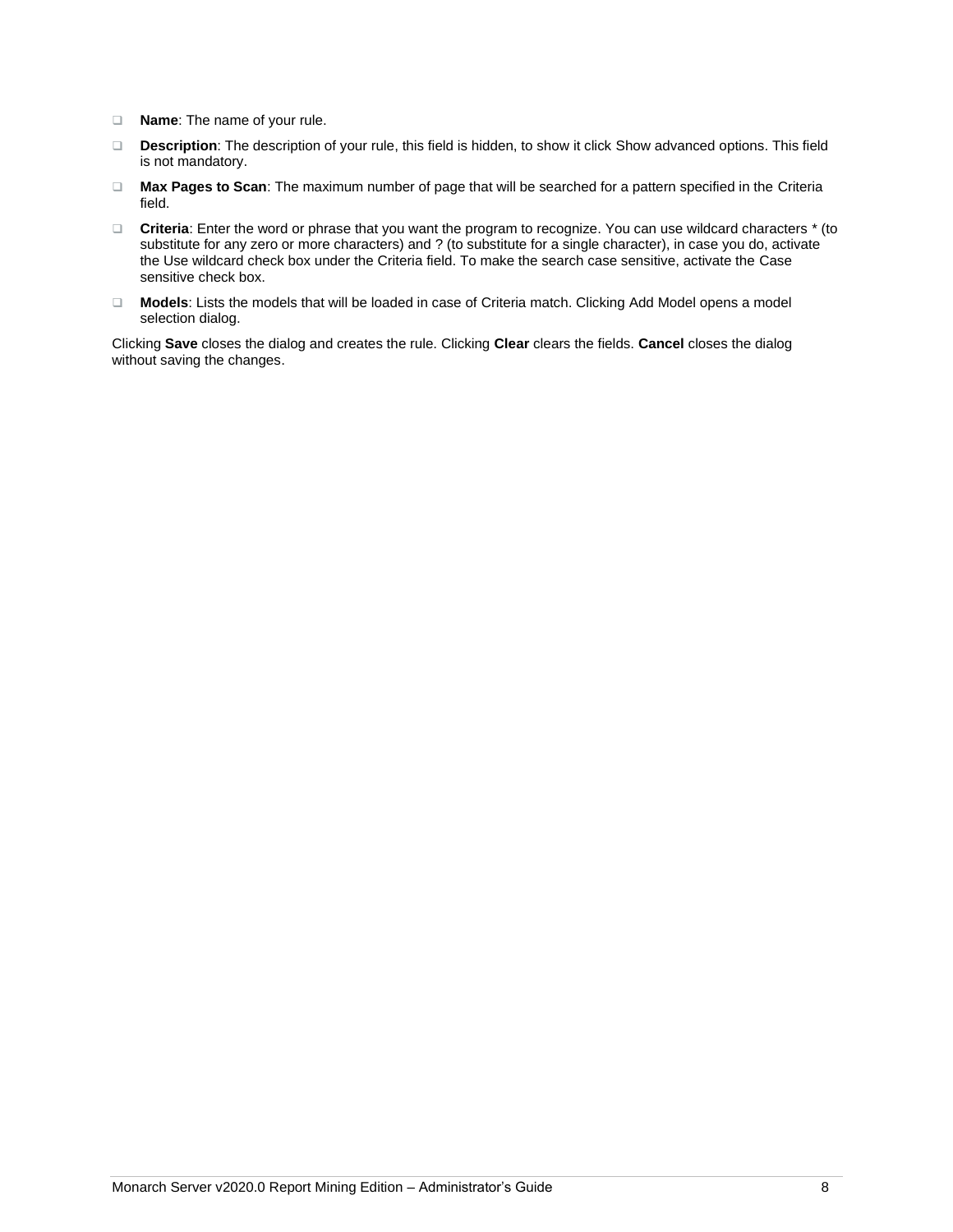# <span id="page-12-0"></span>**PORTLETS**

<span id="page-12-3"></span>A portlet contains one or more visual elements used for presentation of data. The Portlets module allows the integration of portlets — Panopticon Workbooks — with Monarch Server Report Mining Edition. Users of RMSClient can view Panopticon Workbooks in the application according to their access rights and privileges.

Portlets are created and managed in MSAdmin. For more information, see [Portlets.](#page-12-4)

<span id="page-12-1"></span>For convenience, portlets are organized into [portlet groups.](#page-14-3)

# **PORTLETS**

<span id="page-12-4"></span>You ca[n add,](#page-12-2) [edit,](#page-13-0) an[d delete](#page-14-0) portlets. To make portlets available to users, you assign the appropriate portlet access rights to users, user groups, or roles.

All available portlets are listed on the Portlets page. To display it, on the Navigation Tree, click **Portlets**, and then select **Portlets**.

# <span id="page-12-2"></span>**Adding a Portlet**

**To add a portlet**

- 1. On the Navigation Tree, click **Portlets**, and then select **Portlets**.
- 2. Click <sup>+</sup> on the Portlets page. The **Portlet** page appears.
- 3. Enter a unique name of the new portlet in the **Name** field.
- 4. Enter any text defining the portlet in the **Description** field. This step is optional.
- 5. Enter the full URL to the portlet item on the Panopticon Workbooks in the **Url** field.



#### **NOTES**

This URL is made by combining the base URL of the portlet group to which the portlet is added and the URL of the portlet itself (i.e. the name of the workbook). Therefore, you can also specify only a unique name that identifies the workbook.

- 6. To save the new portlet and close the page, click **Save**.
- 7. The system saves the new portlet to the database and displays the updated **Portlets** page.
- 8. To save the new portlet and open it immediately in the editing mode for assigning portlet access rights, click the **Save/Edit** button. For more information on how to assign portlet access rights, see Steps 4-8 in ["Editing a](#page-13-0)  [Portlet"](#page-13-0).
- 9. To clear all the fields, click **Clear**.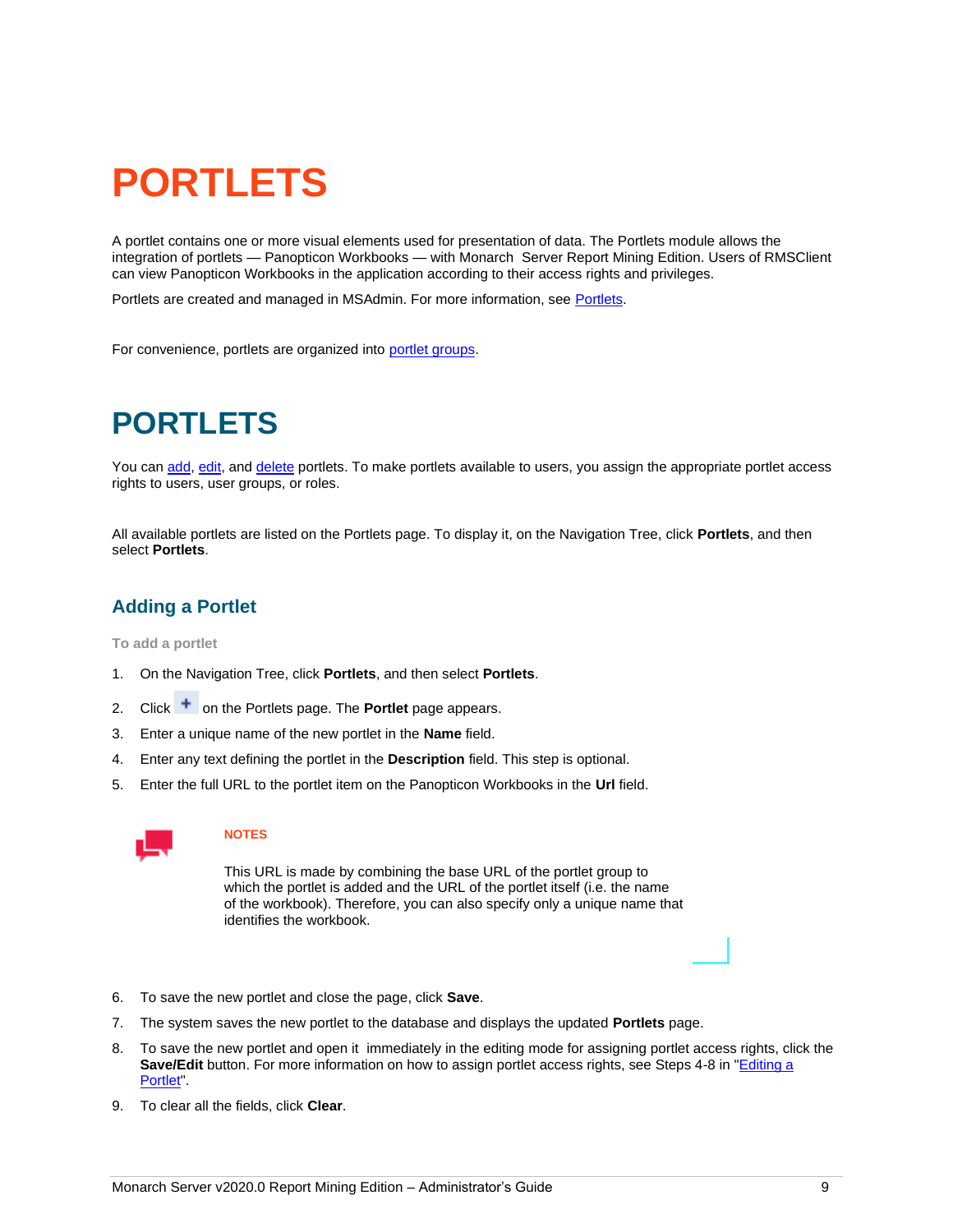10. To close the **Portlet** page without saving, click **Cancel**. Keep in mind that no changes will be saved.



## **NOTES**

After you have added the portlet, you have to assign access rights for it (see **Editing a Portlet**, steps 4-8), as well as **assign it to a portlet group**.

# <span id="page-13-0"></span>**Editing a Portlet**

**To edit a portlet**

- 1. On the Navigation Tree, click **Portlets**, and select **Portlets**.
- 2. Click the name of the portlet you want to edit or click anywhere on the row, and then click  $\cdot$ .
- 3. Make the necessary changes on the **Portlet** tab if required. For details about how to change portlet properties, refer to [Adding a Portlet.](#page-12-2)
- 4. Click the **Rights** tab to assign portlet access rights to users, user groups, or roles.

### **NOTES**

When **Global** check box is selected the portlet is available to all users. The access rights to specific portlet can also be granted on the corresponding **User**, **User Group**, or **Role** page. For more information, see [Assigning Access Rights.](#page-29-3)

- 5. Click **User Groups** to expand a hidden section. Select user groups that you want to view the portlet.
	- a. To add a user group drag it from the left pane to the right pane or click  $\pm$  icon next to its name
	- b. To remove a user group drag it from the right pane to the left pane or click  $\blacksquare$  icon next to its name.



**NOTES**

You may also use **Add All** and **Remove All** controls.

- 6. Click **Roles** to expand a hidden section. Select roles that you want to view the portlet.
	- a. To add a role drag it from the left pane to the right pane or click  $\pm$  icon next to its name
	- b. To remove a role drag it from the right pane to the left pane or click  $\blacksquare$  icon next to its name.



**NOTES**

You may also use **Add All** and **Remove All** controls.

7. In the **Users** section, select users that you want to view the dashboard.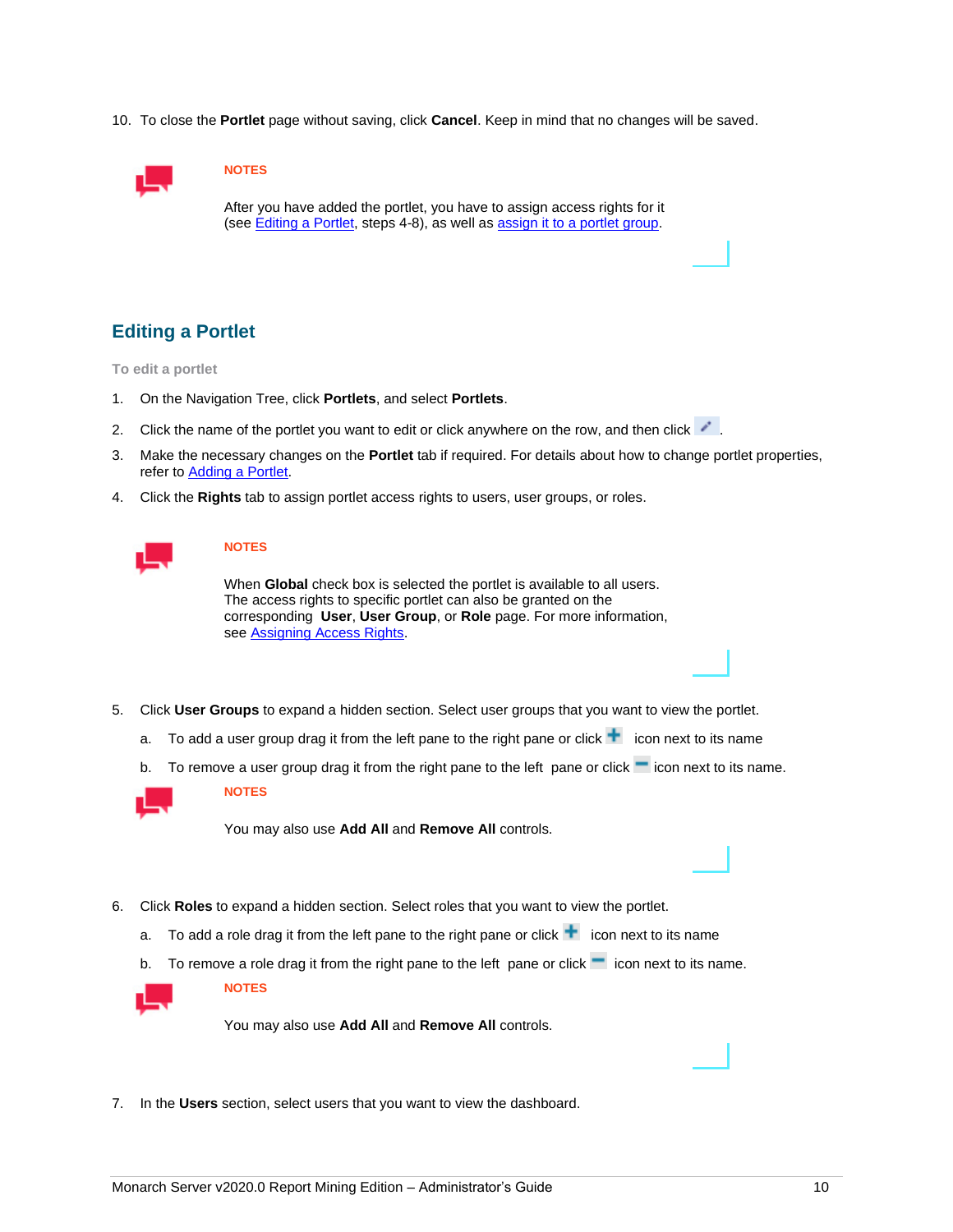- a. To add a user drag it from the left pane to the right pane or click  $\pm$  icon next to its name
- b. To remove a user drag it from the right pane to the left pane or click  $\blacksquare$  icon next to its name.



You may also use **Add All** and **Remove All** controls.

8. To save the changes, click **Save**.



#### **NOTES**

For the portlet to be visible in MSClient and RMSClient to a user with the portlet access rights, the user must also have the Portlets [privilege](#page-29-4) enabled at the user, user group, or role level.

# <span id="page-14-0"></span>**Deleting a Portlet**

**To delete a portlet**

- 1. On the Navigation Tree, click **Portlets**, and then select **Portlets**.
- 2. Click  $\blacktriangleright$  at the end of the row with the portlet you want to delete. A dialog box appears.
- <span id="page-14-1"></span>3. Click **Delete** to delete the portlet from the list.

# **PORTLET GROUPS**

<span id="page-14-3"></span>Users of RMSClient see portlets organized into logical groupings — portlet groups — and arranged according to a particular layout.

Portlet groups are managed in MSAdmin. All available portlet groups are listed on the Portlet Groups page. To display it, on the Navigation Tree, click **Portlets**, and then select **Portlet Groups**.

Use this page t[o add](#page-14-2) portlet groups, assign portlets to them, and set their layouts. You can als[o edit](#page-15-0) and [delete](#page-15-1) existing portlet groups.

# <span id="page-14-2"></span>**Adding a Portlet Group**

**To add a portlet group**

- 1. On the Navigation Tree, click **Portlets**, and then select **Portlet Groups**.
- 2. Click <sup>+</sup> on the **Portlet Groups** page. The **Portlet Group** page appears.
- 3. **Name**: Enter a unique name of the new portlet.
- 4. **Description**: Optionally, enter any text defining the portlet.
- 5. **Base Url**: Provide the base URL of the portlets belonging to the current group.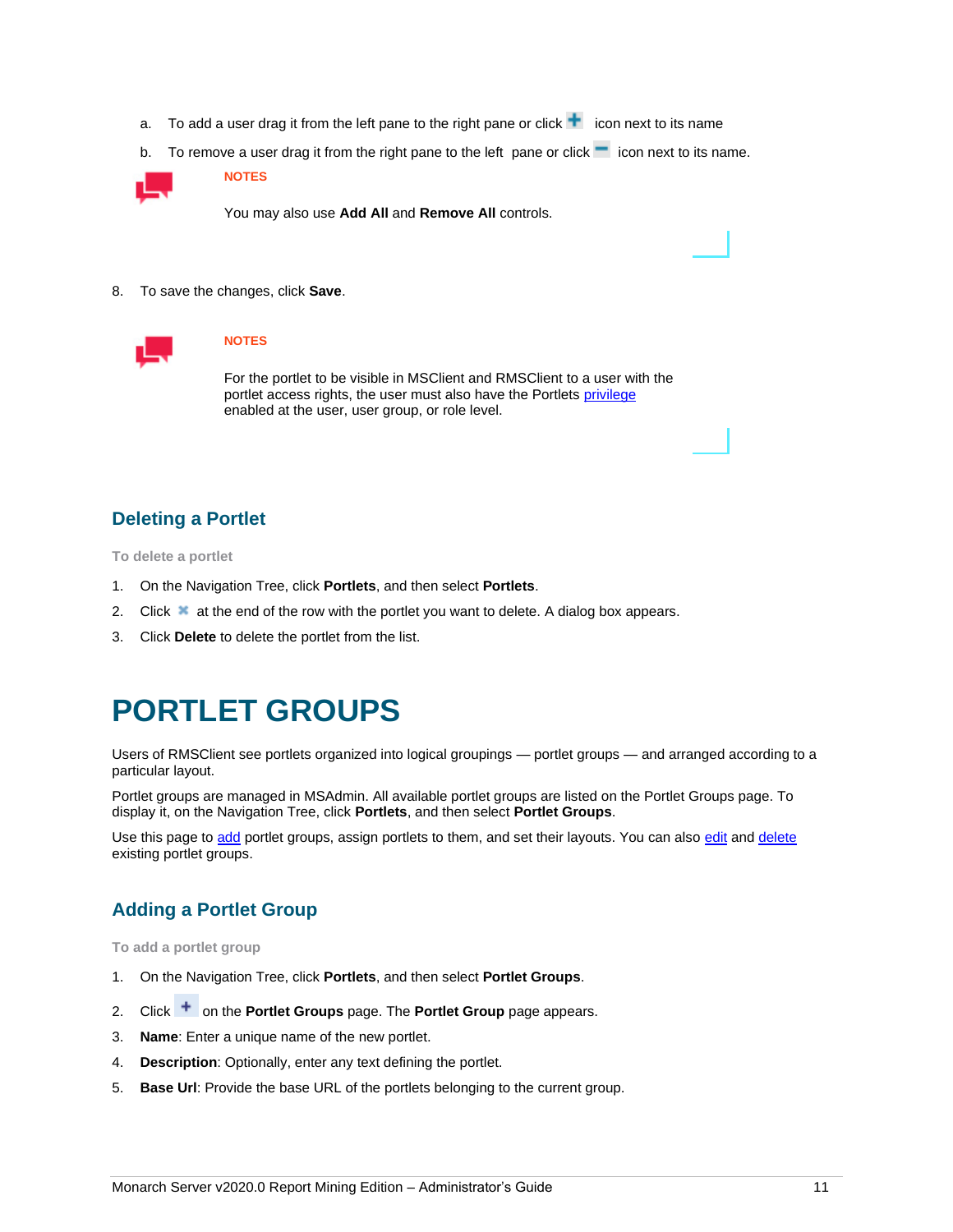

If you have already provided the full URLs for the portlets of the group, you can leave the **Base Url** field empty.

- 6. **Layout size**: Select a layout in which the portlets will be displayed for the user in the Server client application. Possible layouts range from 1x1 (1 item arranged horizontally x 1 item vertically) to 4x4 (4 items arranged horizontally x 4 items vertically).
- 7. **Available Portlets**: Contains the list of portlets from which you select those to be assigned to the current portlet group. To assign a portlet to the group, drag it from the left pane to the right pane or click the plus sign next to the portlet name.
- 8. **Assigned Portlets**: Contains the portlets that you assign to the current group. To remove a portlet from the group, drag it from the right pane to the left pane or click the minus sign next to the portlet name.



### **NOTES**

The maximum number of portlets that can be assigned to a group is 16, which is limited by the maximum layout size 4x4.

- 9. **Add All**: Click to assign all available portlets to the current group.
- 10. **Remove All**: Click to remove all assigned portlets from the current group.
- 11. To save the new portlet group, click the **Save** button. The system saves the new portlet group to the database and displays the updated **Portlet Groups** page.
- 12. To reset the values, click the **Clear** button.
- <span id="page-15-0"></span>13. To close the **Portlet Groups** page without saving, click **Cancel**. Keep in mind that no changes will be saved.

## **Editing a Portlet Group**

**To edit a portlet group**

- 1. On the Navigation Tree, click **Portlets**, and select **Portlet Groups**.
- 2. Click the name of the portlet group you want to edit or clicking anywhere on its row, and then click .
- 3. Make the necessary changes. For more information on how to change portlet group properties, se[e Adding a](#page-14-2)  [Portlet Group.](#page-14-2)
- 4. Click **Save**. The system saves the modified portlet group to the database and displays the updated **Portlet Groups** page.

## <span id="page-15-1"></span>**Deleting a Portlet Group**

**To delete a portlet group**

- 1. On the Navigation Tree, click **Portlets**, and then select **Portlet Groups**.
- 2. Click  $\blacktriangleright$  at the end of the row with the portlet group you want to delete. A dialog box appears.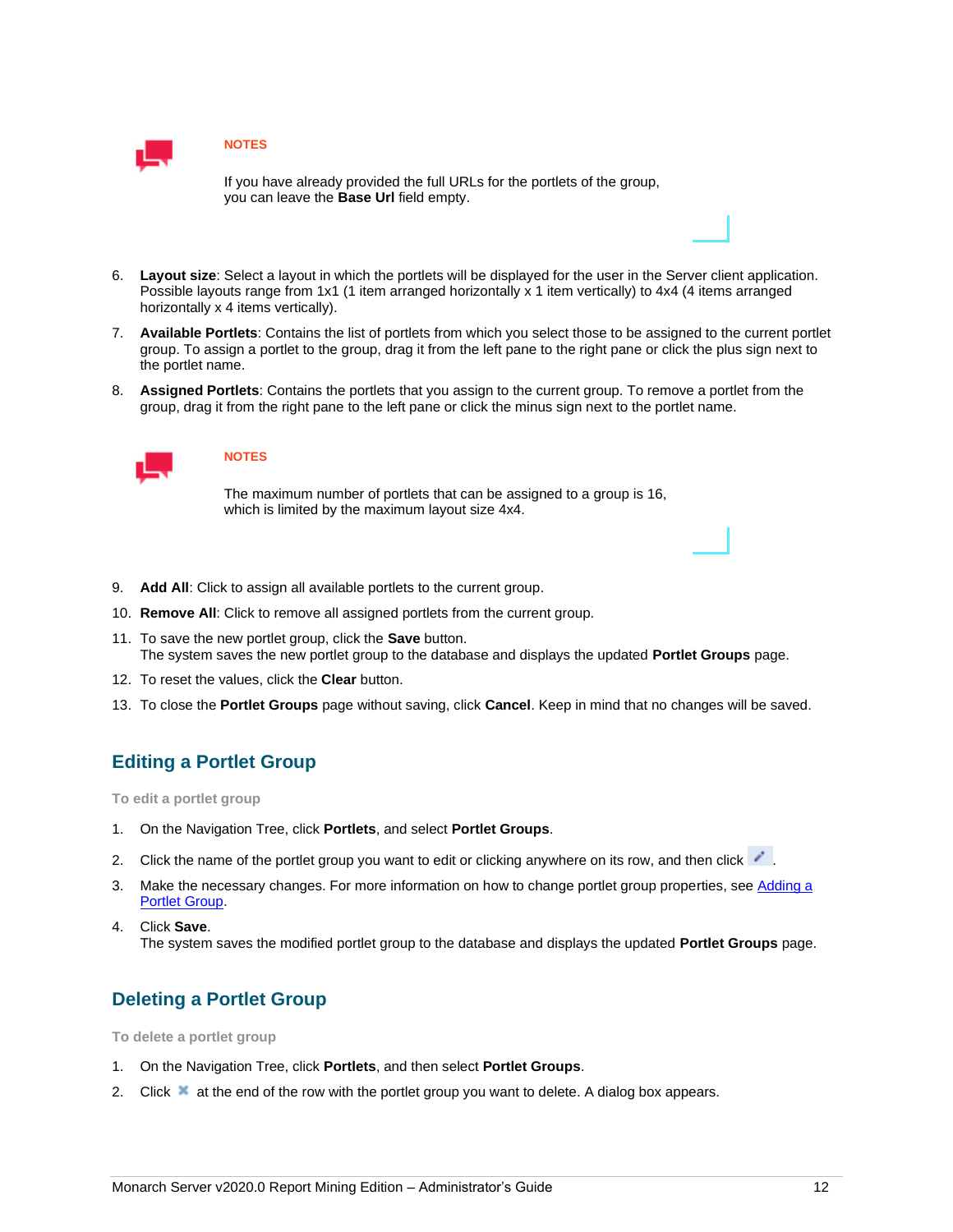3. Click **Delete** to delete the portlet group from the list.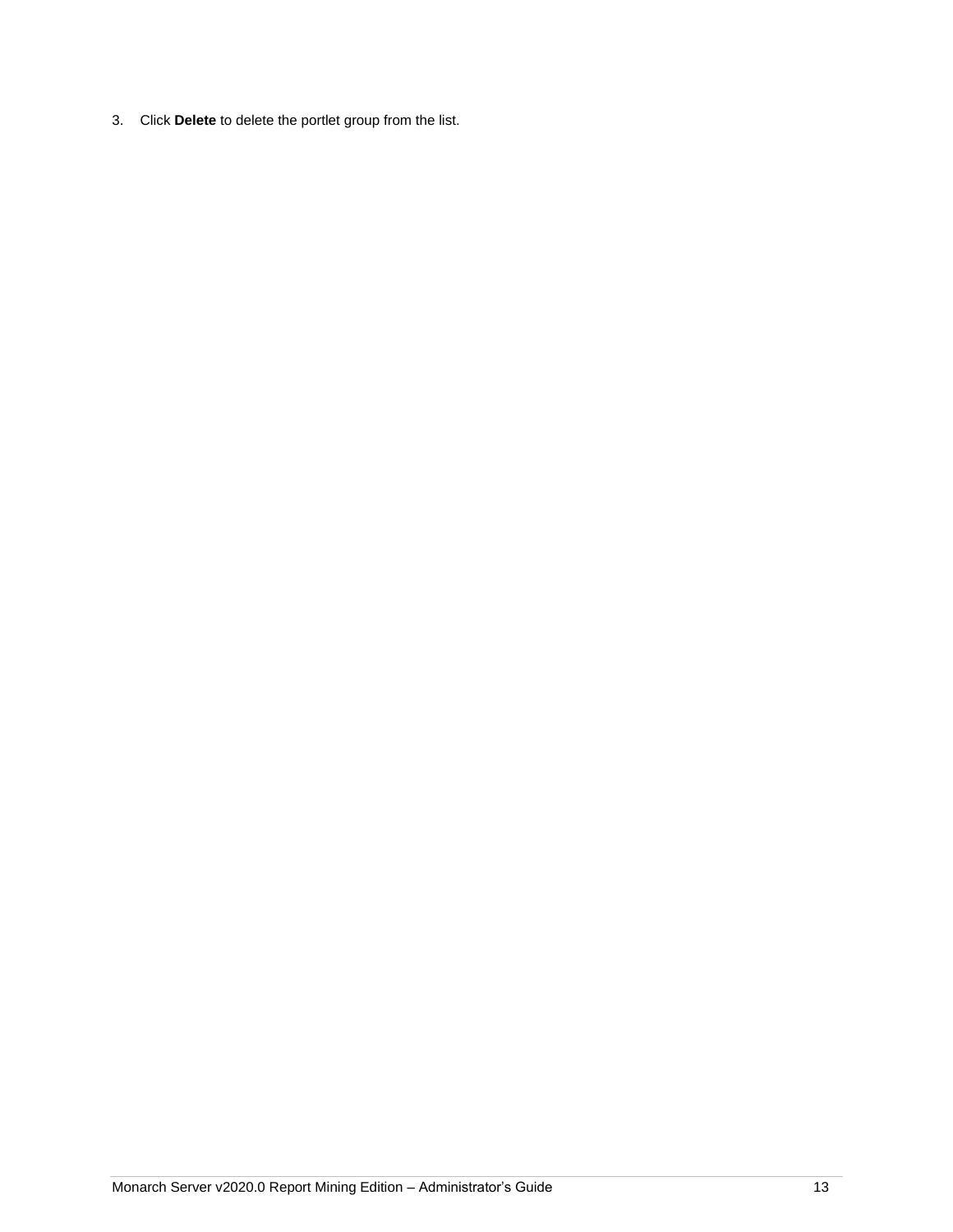# <span id="page-17-0"></span>**SERVER LIBRARY**

The topics in this section provide information about:

- ❑ [Folders](#page-17-3)
- ❑ [Models](#page-20-3)
- ❑ [Templates](#page-24-3)
- ❑ [Bulk Edits](#page-28-0)

As a Monarch Server Report Mining Edition administrator you can create server library folders that include particular models and templates.

Users that indicate particular server library folder name when they connect to RMS client will be able to use the models and templates assigned to it an its subfolders.

# <span id="page-17-1"></span>**FOLDERS**

<span id="page-17-3"></span>You can create server library folders that include particular models and templates.

Users that indicate particular server library folder name when they connect to RMS client will be able to use the models and templates assigned to it and its subfolders.

You can use this page to do the following:

- ❑ [Add a folder](#page-17-2)
- ❑ [Edit a folder](#page-18-0)
- <span id="page-17-2"></span>❑ [Delete a folder](#page-20-0)

# **Adding a Folder**

**To add a folder**

- 1. On the Navigation Tree, click **Server Library** and select **Folders**.
- 2. Click <sup>+</sup> on the **Folders** page. The **Folders** page appears.
- 3. Enter the name of a folder in the **Name** field.
- 4. Enter the description of a folder in the **Description** field. This step is optional.
- 5. In the **Available Models** section select models that you want the user to have access to.
	- a. To add a model drag it from the left pane to the right pane or click  $\pm$  icon next to its name.
	- b. To remove a model drag it from the right pane to the left pane or click  $\blacksquare$  icon next to its name.



**NOTES**

You may also use **Add All** and **Remove All** controls.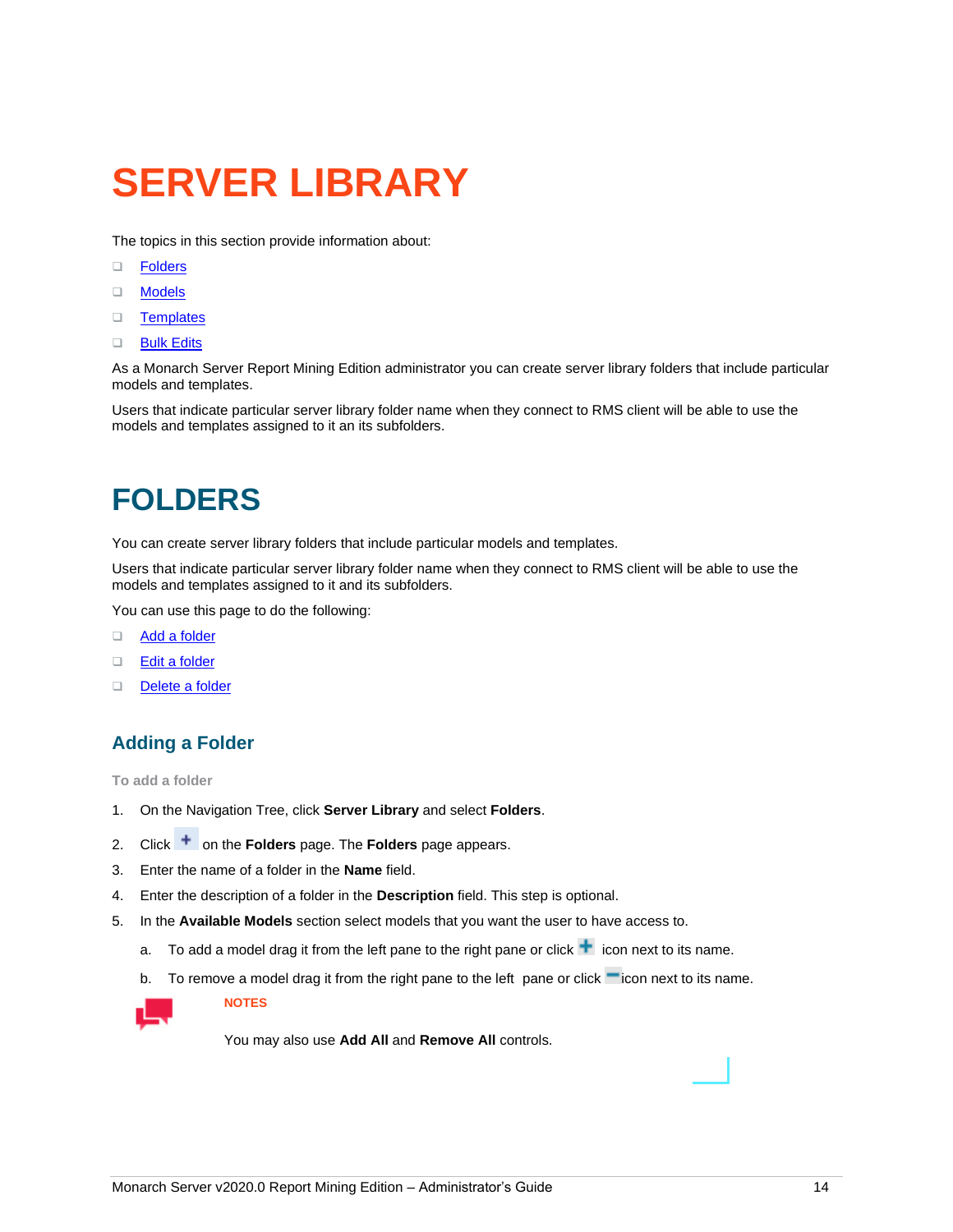- 6. In the **Available Templates** section select templates that you want the user to have access to.
	- a. To add a template drag it from the left pane to the right pane or click  $\blacksquare$  icon next to its name.
	- b. To remove a template drag it from the right pane to the left pane or click  $\blacksquare$  icon next to its name.



You may also use **Add All** and **Remove All** controls.

7. Click **Save** to save all settings done.

**NOTES**

You can build server library folders hierarchy. Inside a folder of the root level, there might be several levels of enclosed or nested folders.

**To add a nested folder**

- 1. Open the required folder of the root level on the on the **Folders** page.
- 2. Enter the name of a folder in the **Name** field.
- 3. Define the level of the nested folder in the **Hierarchy level** tree.
- 4. Enter the description of a folder in the **Description** field. This step is optional.
- 5. Perform actions for available projects, models, templates, specified in the previous procedure (Adding a folder).
- 6. Click **Save** to save all settings of the nested folder.

When server library folders hierarchy created, on the dialogs for selecting projects, models, or templates, all these models will be displayed as a tree.

# <span id="page-18-0"></span>**Editing a Folder**

**To edit a folder**

- 1. On the Navigation Tree, click **Server Library** and select **Folders**.
- 2. Click the name of the folder you want to edit or click anywhere on its row, and then click  $\cdot$ .
- 3. Make the necessary changes. For details about how to change group parameters refer to [Adding a Folder.](#page-17-2)
- 4. To the changes, click the **Save** button. The system saves the modified model to the database and displays the updated **Folders** page, if the operation is completed successfully.

**To assign folder to user groups, roles, or users** 

- 1. On the Navigation Tree, click **Server Library** and select **Folders**.
- 2. Select the folder you want to edit on the **Folders** page. Click the name of the folder you want to edit or click anywhere on the row, and then click  $\ddot{\phantom{a}}$ .
- 3. Click the **Rights** tab. For more information, se[e Assigning Folder Access Rights.](#page-18-1)

#### <span id="page-18-1"></span>**Assigning Folder Access Rights**

The creator of a folder automatically receives the rights to view and edit it.

You can assign folder access rights to other users. Authorized users can view and edit folders assigned to them in MSAdmin.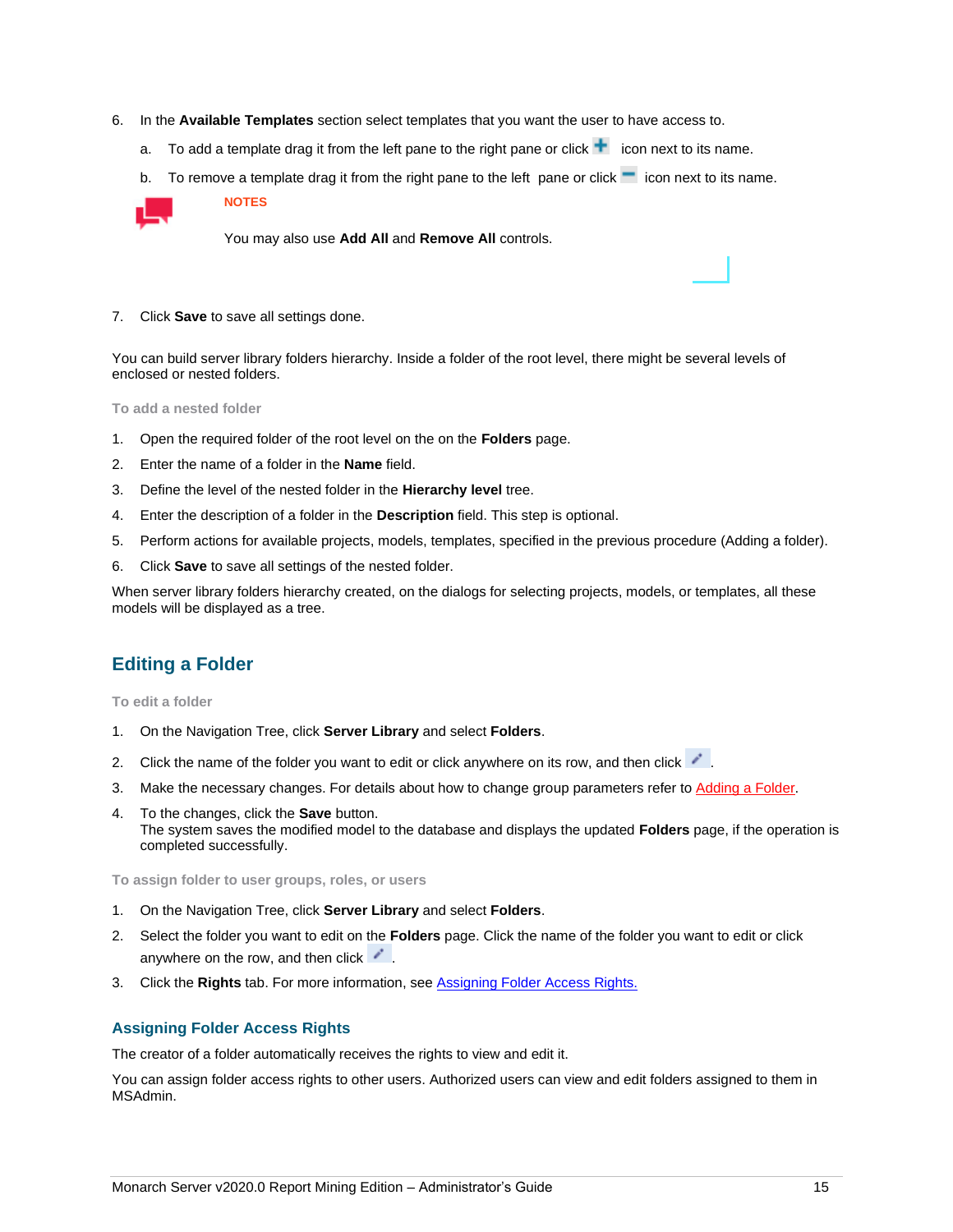**To assign folder access rights** 

- 1. On the Navigation Tree, click **Server Library** and select **Folders**.
- 2. Click the name of the folder you want to assign access rights for.
- 3. On the displayed page, select the **Rights** tab.
- 4. Select **Global check box** for the folder to be available to all users and click the **Save** button. Otherwise, proceed to the next steps.
- 5. Click **User Groups** to expand a hidden section. Select the user groups that you want to have access to the folder.
	- a. To add a user group, drag it from the left pane to the right pane or click  $\pm$  icon next to its name.
	- b. To remove a user group, drag it from the right pane to the left pane or click  $\blacksquare$  icon next to its name.



**NOTES**

You may also use **Add All** and **Remove All** controls.

- 6. Click **Roles** to expand a hidden section. Select the roles that you want to have access to the folder.
	- a. To add a role, drag it from the left pane to the right pane or click  $\pm$  icon next to its name.
	- b. To remove a role, drag it from the right pane to the left pane or click  $\blacksquare$  icon next to its name.



### **NOTES**

You may also use **Add All** and **Remove All** controls.

- 7. Click **Users** to expand a hidden section. Select the users that you want to have access to the folder.
	- a. To add a user, drag it from the left pane to the right pane or click  $\pm$  icon next to its name.
	- b. To remove a user, drag it from the right pane to the left pane or click  $\blacksquare$  icon next to its name.



**NOTES**

You may also use **Add All** and **Remove All** controls.

8. To apply the changes, click the **Save** button.



#### **NOTES**

If you don't specify any access rights for a folder, then it will be available for all users.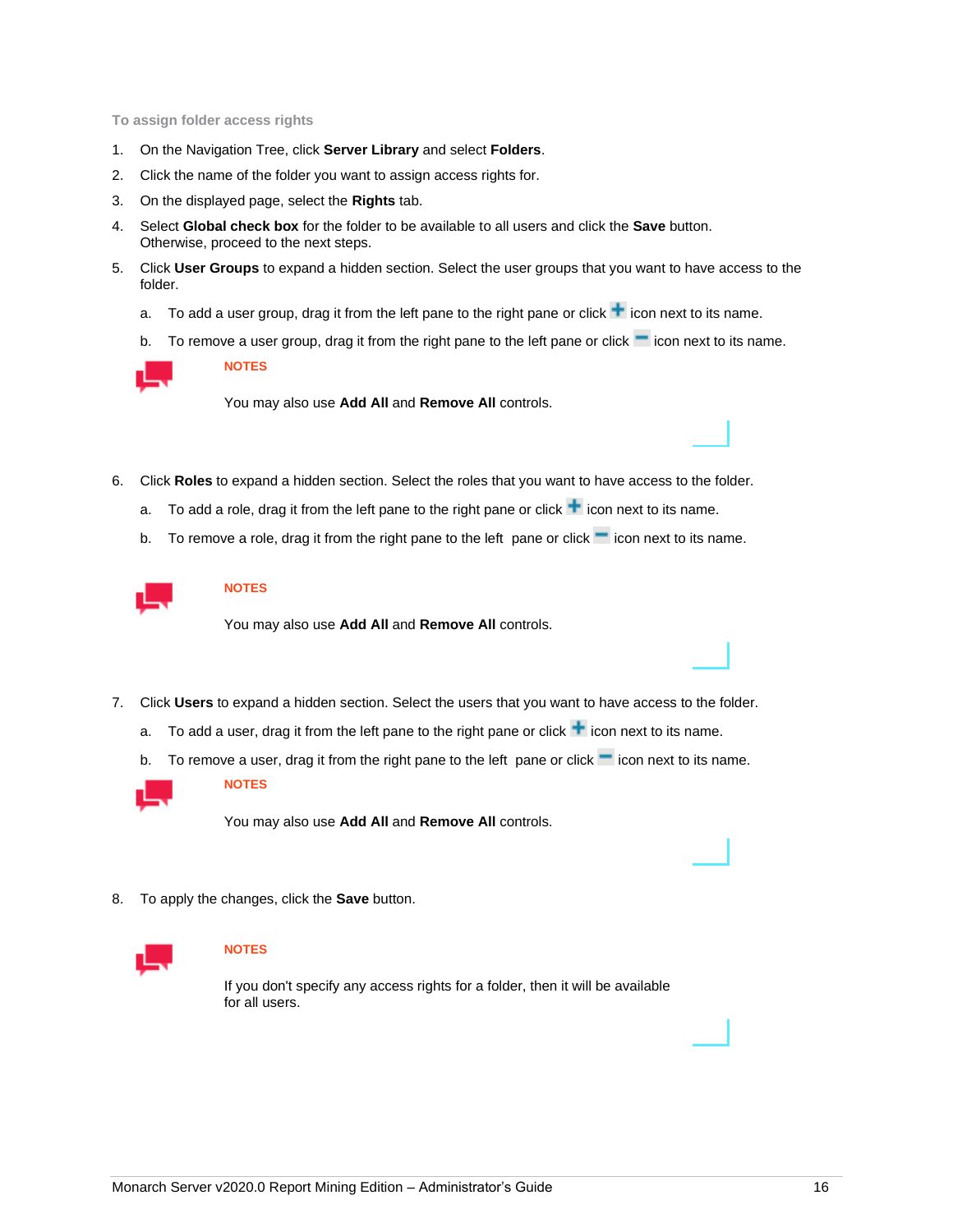# <span id="page-20-0"></span>**Deleting a Folder**

**To delete a folder from the list**

- 1. On the Navigation Tree, click **Server Library** and select **Folders**.
- 2. Click  $\blacktriangleright$  at the end of the row with the folder you want to delete. A dialog box appears.
- <span id="page-20-1"></span>3. Click **Delete** to delete the folder from the list.

# **MODELS**

<span id="page-20-3"></span>A model file, created within Monarch, is a file with a .dmod or .xmod extension that may contain field, filter, summary and chart definitions as well as other settings. Typically, all Monarch models are created by a system administrator.

Creating a model file is one of the first steps you need to perform, as you cannot define a document type or archive documents into the system without specifying a model file. (Refer to the Altair documentation for detailed information on the model creation process.)

All models used in the Report Mining Server system are listed on the Models page. Each model is defined by a Monarch model file.

To display the **Models** page, on the Navigation Tree, click **Server Library** and select **Models**.

You can use this page to do the following:

- ❑ [Add a model](#page-20-2)
- ❑ [Edit a model](#page-21-1)
- ❑ [Delete a model](#page-23-0)
- <span id="page-20-2"></span>□ [Change state of a model](#page-24-0)

# **Adding a Model**

**To add a model**

- 1. On the Navigation Tree, click **Server Library** and select **Models**.
- 2. Click <sup>+</sup> on the **Models** page. The **Model** page appears.
- 3. Enter the name of a model file in the **Name** field.
- 4. Enter the description of a model in the **Description** field. This step is optional.
- 5. To enter the path to a model file in the **Model** field click the **Browse** button and select a model file.
- 6. Enter any comments if necessary in the **Comment** field.
- 7. Assign the model to a new or existing folder in the **Assign to Folders** field. To add the model to a new folder, click **Create New Folder.**
- 8. To save a model, click **Save**. The system saves the new model to the database and displays the updated **Models** page, if the operation is completed successfully.
- 9. To reset the recent changes, click the **Clear** button.
- 10. To cancel the operation and return to the **Models** page, click the **Cancel** button.

#### **To upload a model**

1. On the Navigation Tree, click **Server Library** and select **Models**.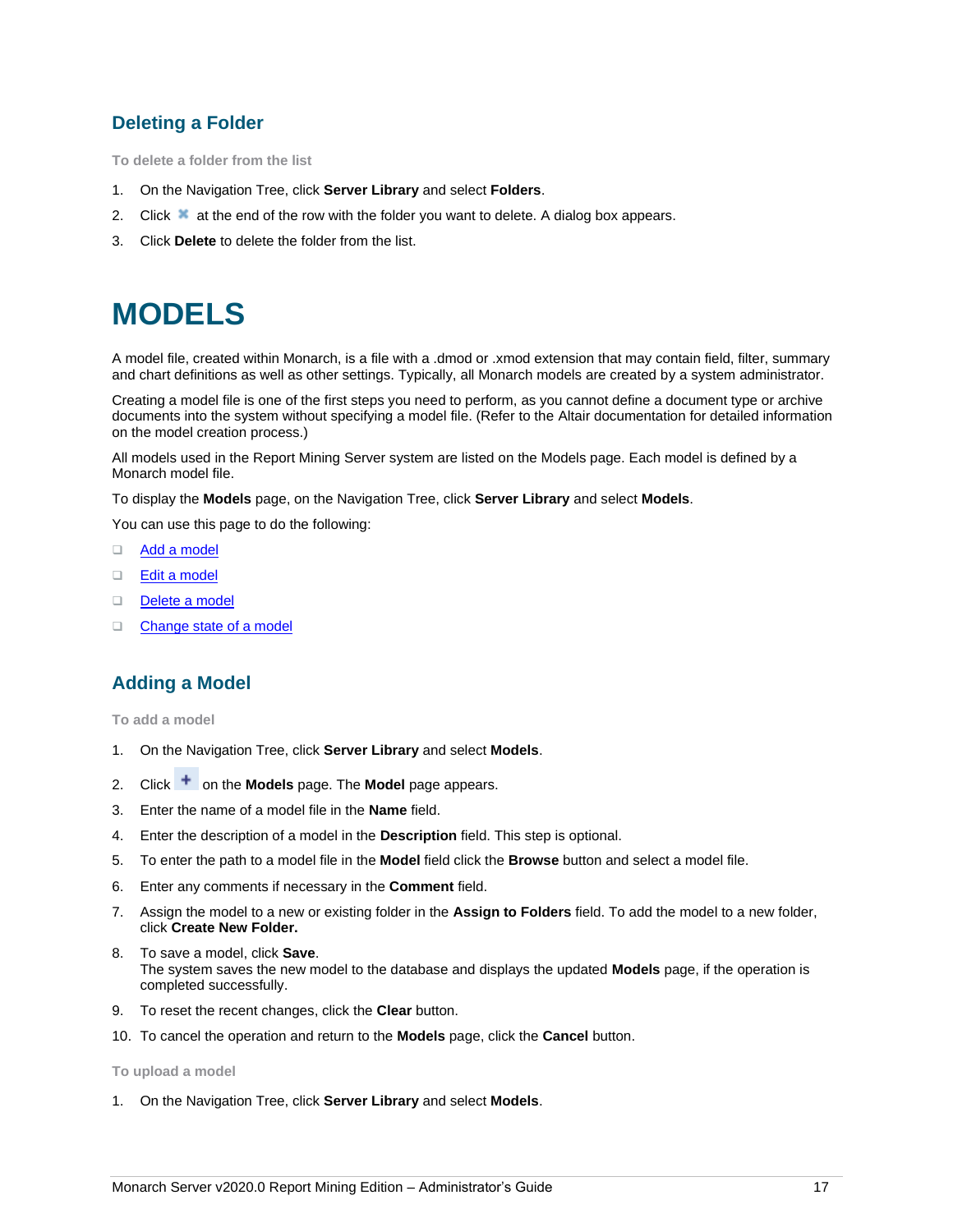- 2. Click **Upload Models** on the **Models** page.
- 3. Click **Add Files** to browse to a model file or drag and drop model file in the **Drop files here** area.
- 4. To save a model, click **Save**. The system saves the new model to the database and displays the updated **Models** page, if the operation is completed successfully.
- 5. To reset the recent changes, click the **Clear** button.
- 6. To cancel the operation and return to the **Models** page, click the **Cancel** button.

**To replace model file paths**

- 1. Expand the **Replace Paths** section. You will see a list of external models and lookup files. Those files that could not be found are marked with a warning sign.
- 2. Click the **Browse** button for the file, select the file path, then click **OK**.
- 3. Select the **Replace** checkbox for the file you want to replace path.
- 4. Click the **Save** button.

### <span id="page-21-0"></span>**Editing a Model**

<span id="page-21-1"></span>Models can be edited via the Models page.

**To edit a model**

- 1. On the Navigation Tree, click **Server Library** and select **Models**.
- 2. Select the model you want to edit on the **Models** page:

Click the name of the model you want to edit or click anywhere on the row, and then click .

3. Make the necessary changes.



#### **NOTES**

You can choose to check the modification applied to the model being edited. To do this, select the **Check dependencies on model fields (may slow down save operation)** checkbox.

For details about how to change model parameters refer to [Adding a Model](#page-20-2) topic.



#### **NOTES**

If changes are made to a model that is used by several projects, the new model (with changes) can be re-uploaded. On the **Models** page, click the **Browse** button, and select the new model. Proceed to Step 4. The new model is then used in the projects.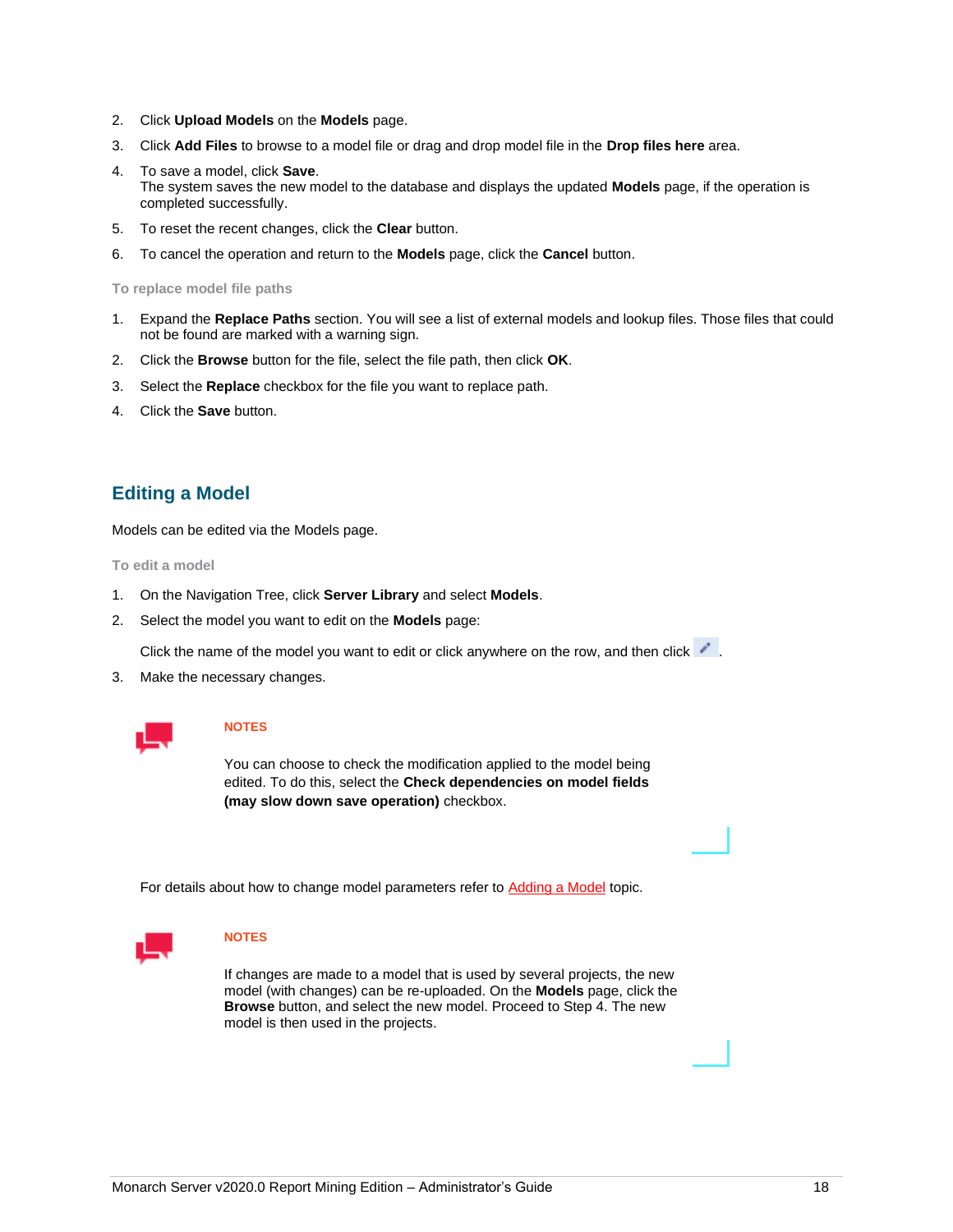4. To save the changes, click the **Save** button.

The system saves the modified model to the database and displays the updated Models page, if the operation is completed successfully.

**To view and restore model revisions**

You can view or restore model revisions any time using the **Revisions** tab.

- 1. On the Navigation Tree, click **Server Library**, and select **Models**.
- 2. Click the name of the model file you want to restore a revision for or click anywhere on its row, and then click .
- 3. On the displayed page, select the **Revisions** tab.
- 4. Choose the revision to be restored, and then click the corresponding Restore icon
- 5. A prompt displays. Click **Ok** to proceed.

The restored revision occupies the latest entry in the list of revisions in the **Revisions** tab.

#### **To delete a model revision**

- 1. On the Navigation Tree, click **Server Library** and select **Models**.
- 2. Click the name of the model file you want to delete a revision for or click anywhere on its row, and then click  $\cdot$ .
- 3. On the displayed page, select the **Revisions** tab.
- 4. Choose which revision to delete by clicking anywhere on its row, and then click the Delete button \* found at the end of the row or on the top left-hand side of the Revisions page.
- 5. A prompt displays. Click **Delete** to proceed with the deletion.

**To assign model to user groups, roles, or users** 

- 1. On the Navigation Tree, click **Server Library** and select **Models**.
- 2. Select the model you want to edit on the **Models** page. Click the name of the model you want to edit or click anywhere on the row, and then click  $\blacksquare$ .
- 3. Click the **Rights** tab. For more information, se[e Assigning Model Access Rights.](#page-22-0)

#### <span id="page-22-0"></span>**Assigning Model Access Rights**

The creator of a model automatically receives the rights to view and edit it.

You can assign model access rights to other users. Authorized users can view and edit models, assigned to them, in MSAdmin.

#### **To assign model access rights**

- 1. On the Navigation Tree, click **Server Library** and select **Models**.
- 2. Click the name of a model you want to assign access rights for.
- 3. On the displayed page, select the **Rights** tab.
- 4. Select **Global** check box for a model to be available to all users and click the **Save** button. Otherwise proceed to the next steps.
- 5. Click **User Groups** to expand a hidden section. Select user groups that you want to have access to the model.
	- a. To add a user group drag it from the left pane to the right pane or click  $\pm$  icon next to its name
	- b. To remove a user group drag it from the right pane to the left pane or click  $\blacksquare$  icon next to its name.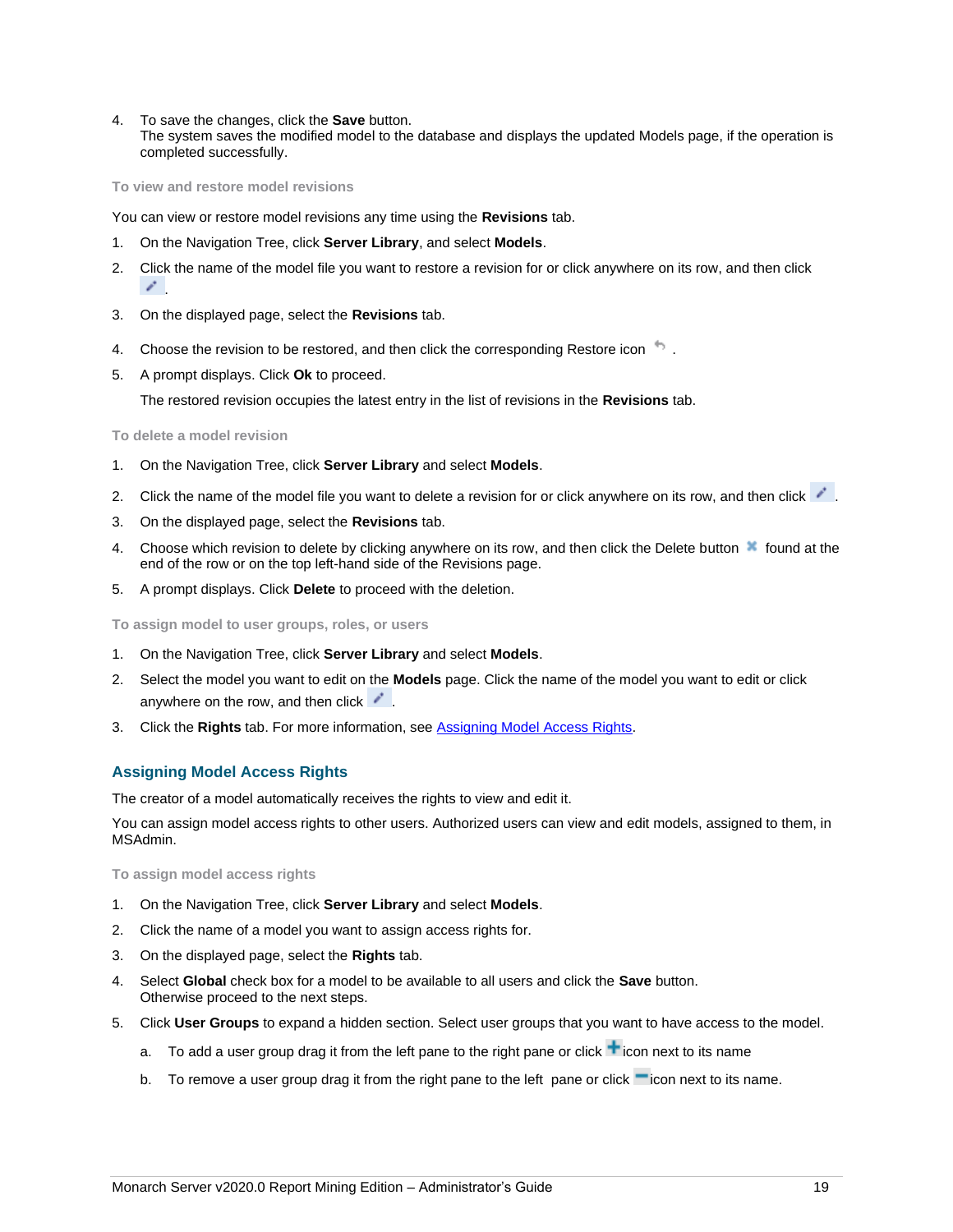

You may also use **Add All** and **Remove All** controls.

- 6. Click **Roles** to expand a hidden section. Select roles that you want to have access to the model.
	- a. To add a role drag it from the left pane to the right pane or click  $\blacksquare$  icon next to its name
	- b. To remove a role drag it from the right pane to the left pane or click icon next to its name.



#### **NOTES**

You may also use **Add All** and **Remove All** controls.

- 7. In the **Users** section select users that you want to have access to the model.
	- a. To add a user drag it from the left pane to the right pane or click  $\blacksquare$  icon next to its name
	- b. To remove a user drag it from the right pane to the left pane or click  $\blacksquare$  icon next to its name.



### **NOTES**

You may also use **Add All** and **Remove All** controls.

8. To apply the changes, click the **Save** button.



### **NOTES**

If you don't specify any access rights for a model, then it will be available for all users.

## <span id="page-23-0"></span>**Deleting a Model**

You can delete a model from the system via the Models page.

**To delete a model from the list**

- 1. On the Navigation Tree, click **Server Library** and select **Models**.
- 2. Click  $\blacktriangleright$  at the end of the row with the model you want to delete. A dialog box appears.
- 3. Click **Delete** to delete the model from the list.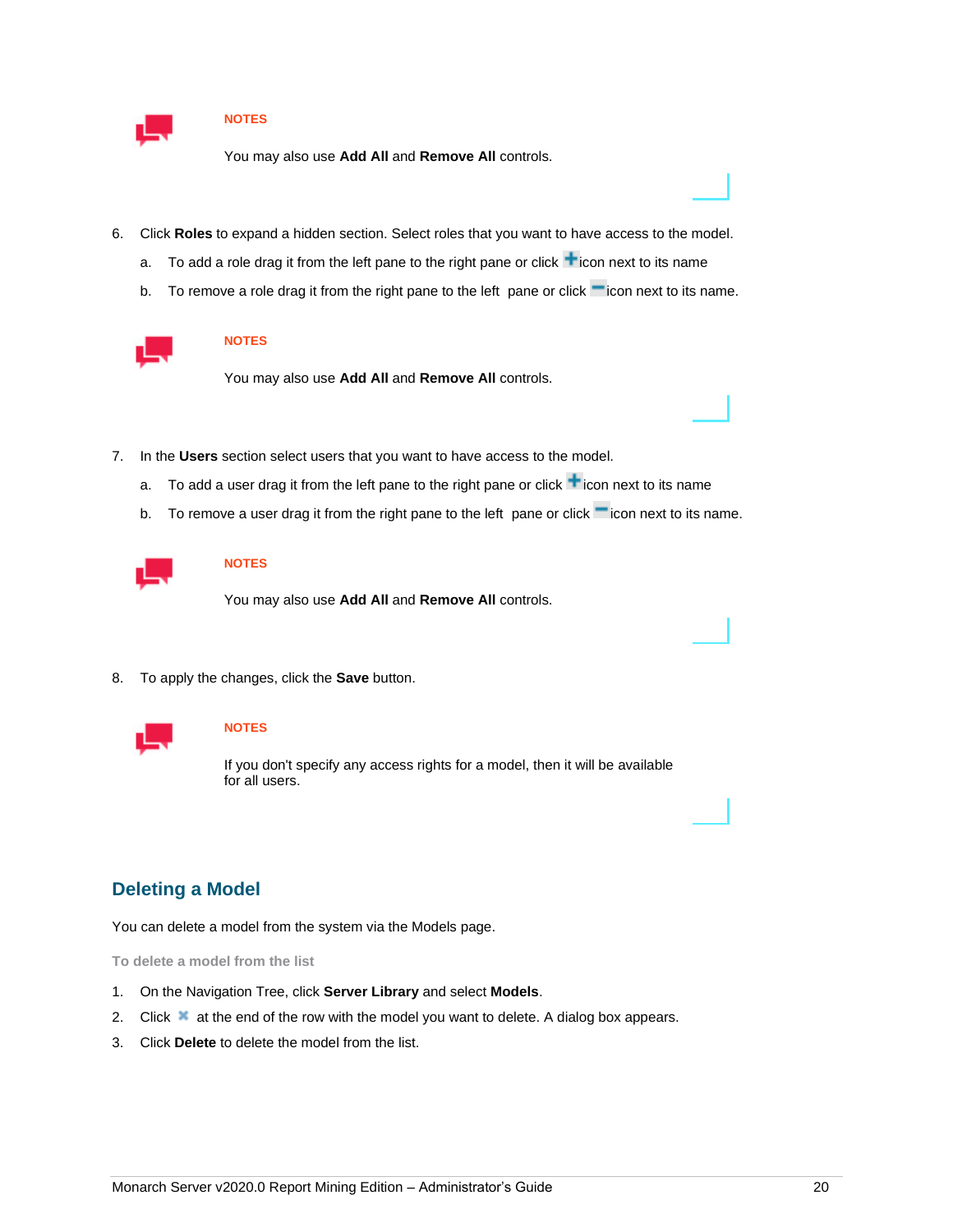

If a model has the *Locked* status ( $\theta$ ), it cannot be deleted. First unlock [the model](#page-24-0) and then try again.

# <span id="page-24-0"></span>**Changing Model State**

On the **Models** page you can change model state to locked or unlocked. When a model is locked, it cannot be edited or deleted.

**To change model state**

- 1. On the Navigation Tree, click **Server Library** and select **Models**.
- 2. On the Models page, select a model from the list and click the **Lock** icon at the end of the row:
	- **f** means that a model is locked
	- **<sup>t</sup>** means that a model is unlocked
- <span id="page-24-1"></span>3. To unlock all models at once click the Release all locks icon (<sup>1</sup> ) located below the model list.

# **TEMPLATES**

<span id="page-24-3"></span>Monarch Server Report Mining Edition users can apply templates to documents when exporting them. All templates used in the system are listed on the Templates page. To access this page, on the Navigation Tree, click **Server Library** and select **Templates**. You can use this page to do the following:

- □ [Add a template](#page-24-2)
- ❑ [Edit a template](#page-25-1)
- ❑ [Delete a template](#page-27-0)
- ❑ [Change state of a template](#page-27-1)



### **NOTES**

Each template type is available only under the appropriate license.

# <span id="page-24-2"></span>**Adding a Template**

**To add a template** 

- 1. On the Navigation Tree, click **Server Library** and select **Templates**.
- 2. On the displayed page, click the **Add** icon  $\pm$ .
- 3. Enter the name of a new template in the **Name** field.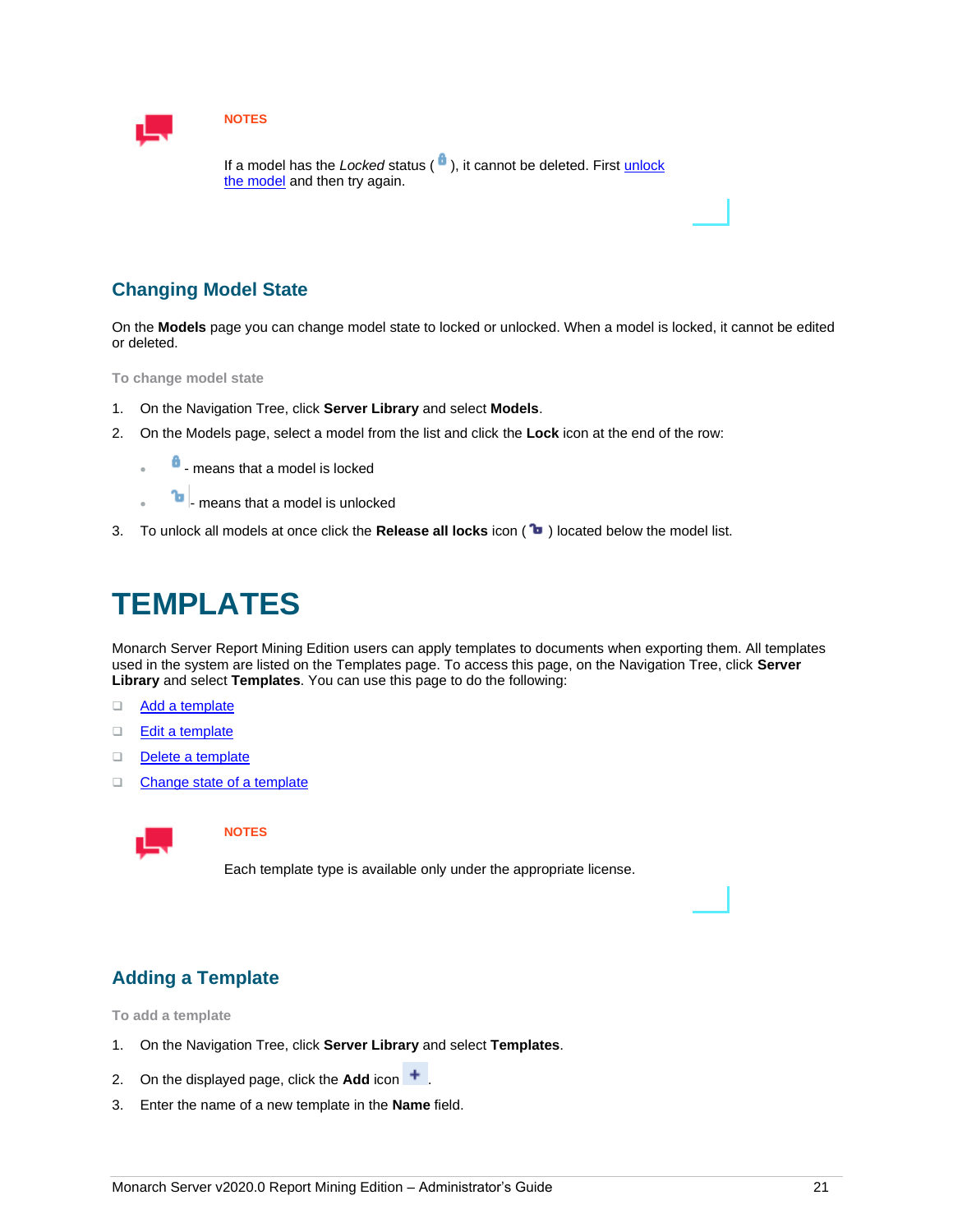- 4. Enter template description if necessary in the **Description** filed.
- 5. Select template type from the drop-down list in the **Type** field.
- 6. Click the **Browse** button to locate the template file.
- 7. Enter any comments if necessary in the **Comment** field.
- 8. Assign the template to a new or existing folder in the **Assign to Folders** field. To add the template to a new folder, click **Create New Folder.**
- 9. To save changes, click **Save**. The system saves the new template to the database and displays the updated Templates page, if the operation is completed successfully.
- 10. To reset the recent changes, click the **Clear** button.
- 11. To cancel the operation and return to the **Templates** page, click the **Cancel** button.

**To upload a template**

- 1. On the Navigation Tree, click **Server Library** and select **Templates**.
- 2. Click Upload Templates on the Templates page.
- 3. Click **Add Files** to browse to a template file or drag and drop template file in the **Drop files here** area.
- 4. To save a template, click **Save**. The system saves the new template to the database and displays the updated **Templates** page, if the operation is completed successfully.
- 5. To reset the recent changes, click the **Clear** button.
- <span id="page-25-0"></span>6. To cancel the operation and return to the **Templates** page, click the **Cancel** button.

# **Editing a Template**

<span id="page-25-1"></span>**To edit a template**

- 1. On the Navigation Tree, click **Server Library** and select **Templates**.
- 2. Click the name of the template you want to edit on the **Templates** page or click anywhere on the row, and then  $click$   $^*$ .
- 3. Make the necessary changes. For details about how to change template parameters refer to [Adding a Template](#page-24-2) topic.
- 4. Click the **[Rights](#page-26-0)** [tab](#page-26-0) to assign template to user groups, roles or users. They can then apply the templates to exported documents.
- 5. Click **Save**. The system saves the modified template to the database and displays the updated Templates page, if the operation is completed successfully.

**To view and restore template revisions**

You can view or restore template revisions any time using the **Revisions** tab.

- 1. On the Navigation Tree, click **Server Library**, and select **Templates**.
- 2. Click the name of the template file you want to restore a revision for or click anywhere on its row, and then click .
- 3. On the displayed page, select the **Revisions** tab.
- 4. Choose the revision to be restored, and then click the corresponding Restore icon
- 5. A prompt displays. Click **Ok** to proceed.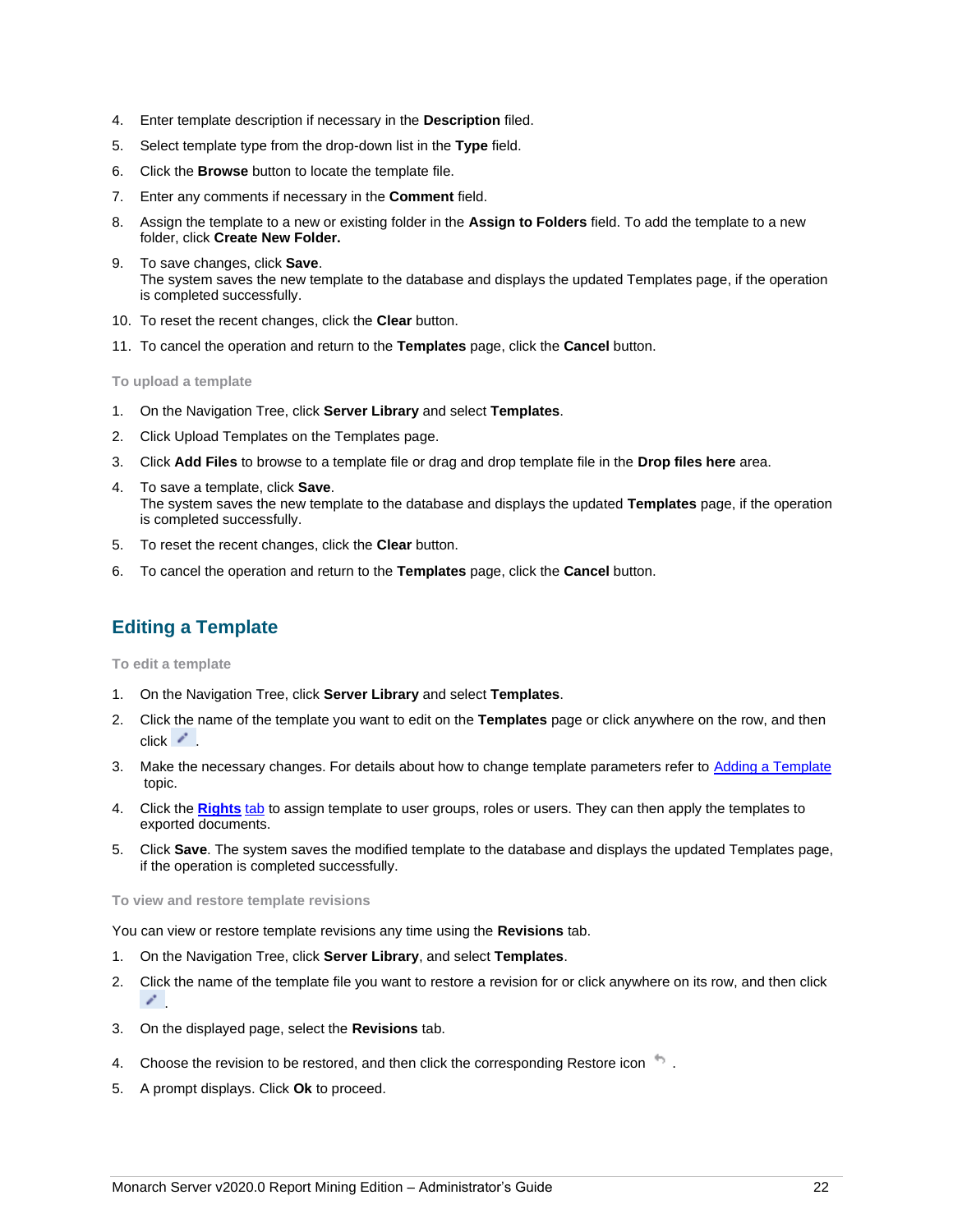The restored revision occupies the latest entry in the list of revisions in the **Revisions** tab.

**To delete a template revision**

- 1. On the Navigation Tree, click **Server Library** and select **Templates**.
- 2. Click the name of the template file you want to delete a revision for or click anywhere on its row, and then click .
- 3. On the displayed page, select the **Revisions** tab.
- 4. Choose which revision to delete by clicking anywhere on its row, and then click the Delete button **found at** the end of the row or on the top left-hand side of the Revisions page.
- 5. A prompt displays. Click **Delete** to proceed with the deletion.

**To assign template to user groups, roles, or users** 

- 1. On the Navigation Tree, click **Server Library** and select **Templates**.
- 2. Select the template you want to edit on the **Templates** page. Click the name of the template you want to edit or click anywhere on the row, and then click  $\cdot$ .
- 3. Click the **Rights** tab. For more information, se[e Assigning Template Access Rights.](#page-26-0)

#### <span id="page-26-0"></span>**Assigning Template Access Rights**

The creator of a template automatically receives the rights to view and edit it.

You can assign template access rights to other users. Authorized users can view, edit and use templates assigned to them in MSAdmin.

**To assign template access rights**

- 1. On the Navigation Tree, click **Server Library** and select **Templates**.
- 2. Click the name of a template you want to assign access rights for.
- 3. On the displayed page, select the **Rights** tab.
- 4. Select **Global** check box for a template to be available to all users and click the **Save** button. Otherwise proceed to the next steps.
- 5. Click **User Groups** to expand a hidden section. Select user groups that you want to have access to the template.
	- a. To add a user group drag it from the left pane to the right pane or click  $\blacksquare$  icon next to its name
	- b. To remove a user group drag it from the right pane to the left pane or click  $\blacksquare$  icon next to its name.



**NOTES**

**NOTES**

You may also use **Add All** and **Remove All** controls.

- 6. Click **Roles** to expand a hidden section. Select roles that you want to have access to the template.
	- a. To add a role drag it from the left pane to the right pane or click  $\blacksquare$  icon next to its name
	- b. To remove a role drag it from the right pane to the left pane or click  $\blacksquare$  icon next to its name.

You may also use **Add All** and **Remove All** controls.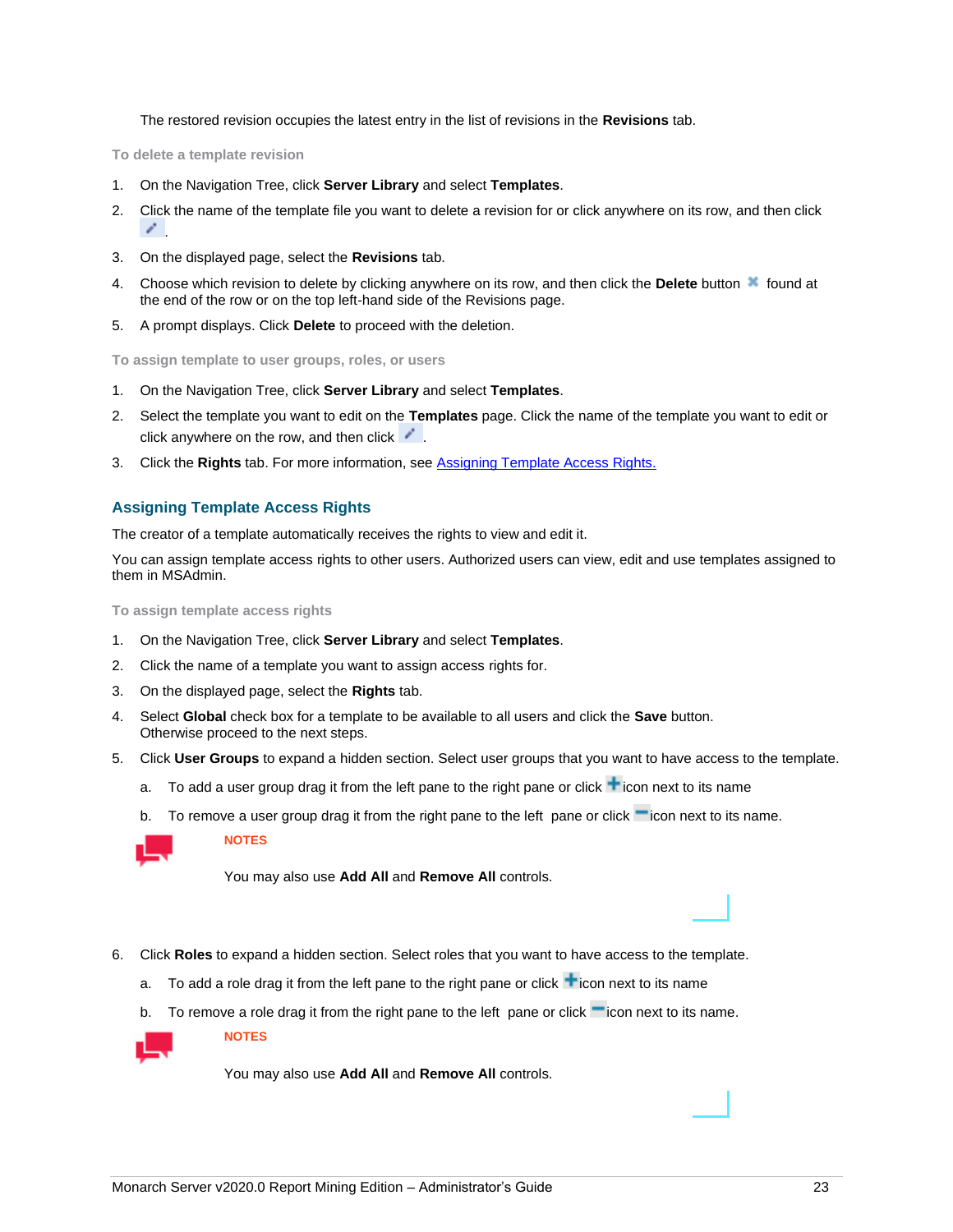- 7. In the **Users** section you can select users that you want to have access to the template.
	- a. To add a user drag it from the left pane to the right pane or click  $\blacksquare$  icon next to its name
	- b. To remove a user drag it from the right pane to the left pane or click  $\blacksquare$  icon next to its name.



You may also use **Add All** and **Remove All** controls.

8. To apply the changes, click the **Save** button.



#### **NOTES**

If you don't specify any access rights for a template file, then it will be available for all users.

### <span id="page-27-0"></span>**Deleting a Template**

You can delete a template from the system via the Templates page.

**To delete a template from the list**

- 1. On the Navigation Tree, click **Server Library** and select **Templates**.
- 2. Click  $\bullet$  at the end of the row with the template you want to delete. A dialog box appears.
- 3. Click **Delete** to delete the template from the list.



#### **NOTES**

If a template has the *Locked* status ( $\theta$ ), it cannot be deleted. First unlock [the template](#page-27-1) and then try again.

## <span id="page-27-1"></span>**Changing Template State**

On the **Templates** page you can change template state to locked or unlocked. When a template is locked, it cannot be edited or deleted.

**To change template state**

- 1. On the Navigation Tree, click **Server Library** and select **Templates**.
- 2. On the Templates page, select a template from the list and click the **Lock** icon at the end of the row: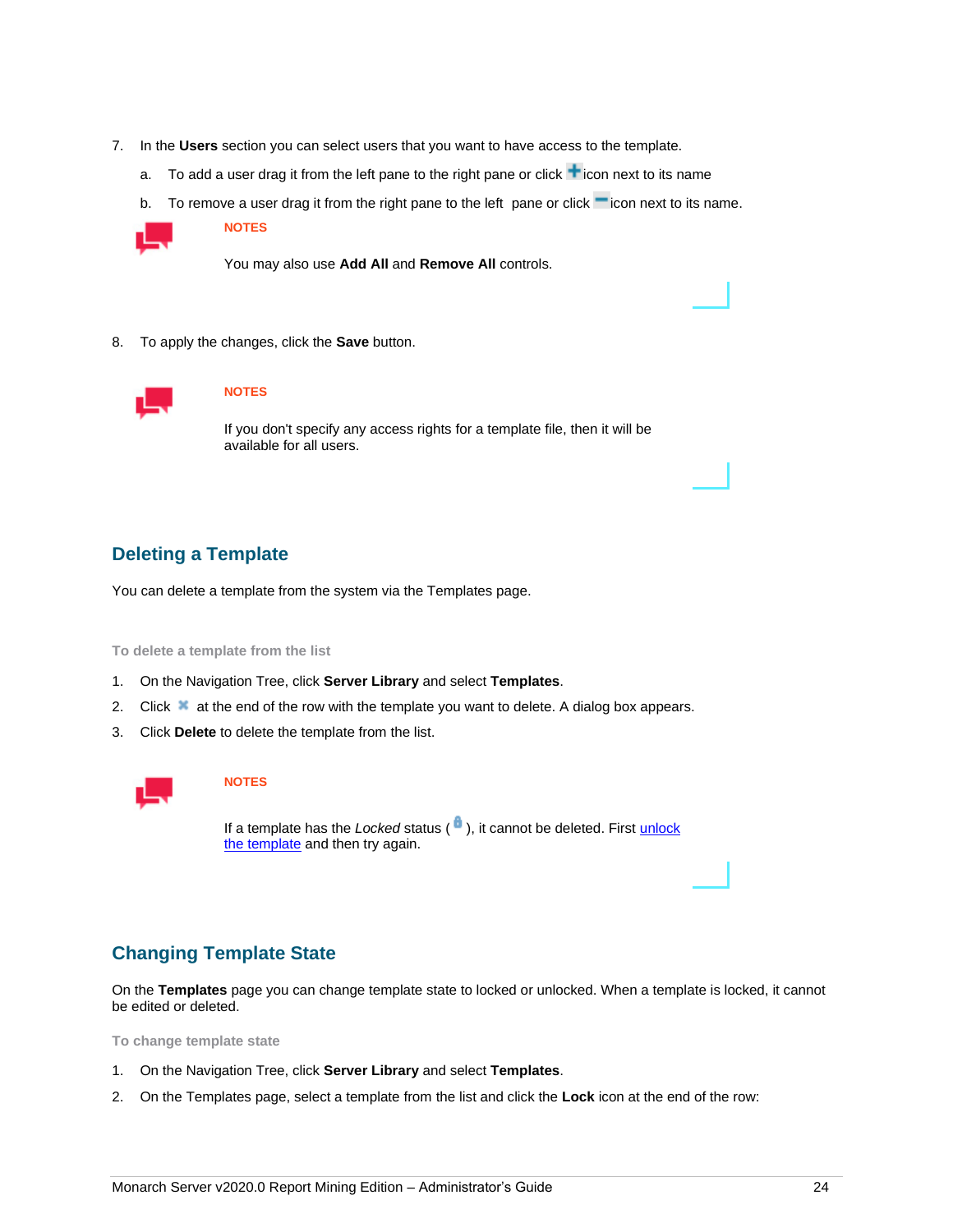- **f** means that a template is locked
- **<sup>t</sup>** means that a template is unlocked
- <span id="page-28-0"></span>3. To unlock all templates at once click the **Release all locks** icon ( ) located below the template list.

# **BULK EDITS**

The **Bulk Edits** feature of the Report Mining Server administrator allows you to apply text content bulk editing to models, alerts, distributions, and project objects.

**To use bulk editing**

- 1. On the Navigation Tree, click **Server Library**, and select **Bulk Edits**.
- 2. On the displayed page, enter the text fragment you want to edit in the **Find** text box. You can combine your text fragments with "\*" and "?" wildcards in the Find text box to leverage your search query. If you select the Ignore Wildcards check box, the wildcards will not be applied during the search.
- 3. Enter the text fragment with which you want to replace the original fragment in the **Replace** text box.
- 4. Define the appropriate Server Library (**Models** and **Templates**) where you want to perform bulk editing by selecting the corresponding check boxes in the Find in line. You can assign bulk editing to the whole definition object or to its particular settings, for example, to Channel links and titles of the alerts log only. On hovering the corresponding check box, the pop-up hierarchy tree of the nested check boxes appear. You can also apply bulk editing to all Server Library by selecting all check boxes.
- 5. Click **Find** if you want just view the results of your search query. The results are displayed in the Search Results table that contains the detailed definition object information, namely, the object name, its settings and values. In the table, you can mark out all or some required object items for further replacement.
- 6. Click **Replace** if you want to apply the assigned bulk editing for the specified Server Library. Executed changes are irreversible.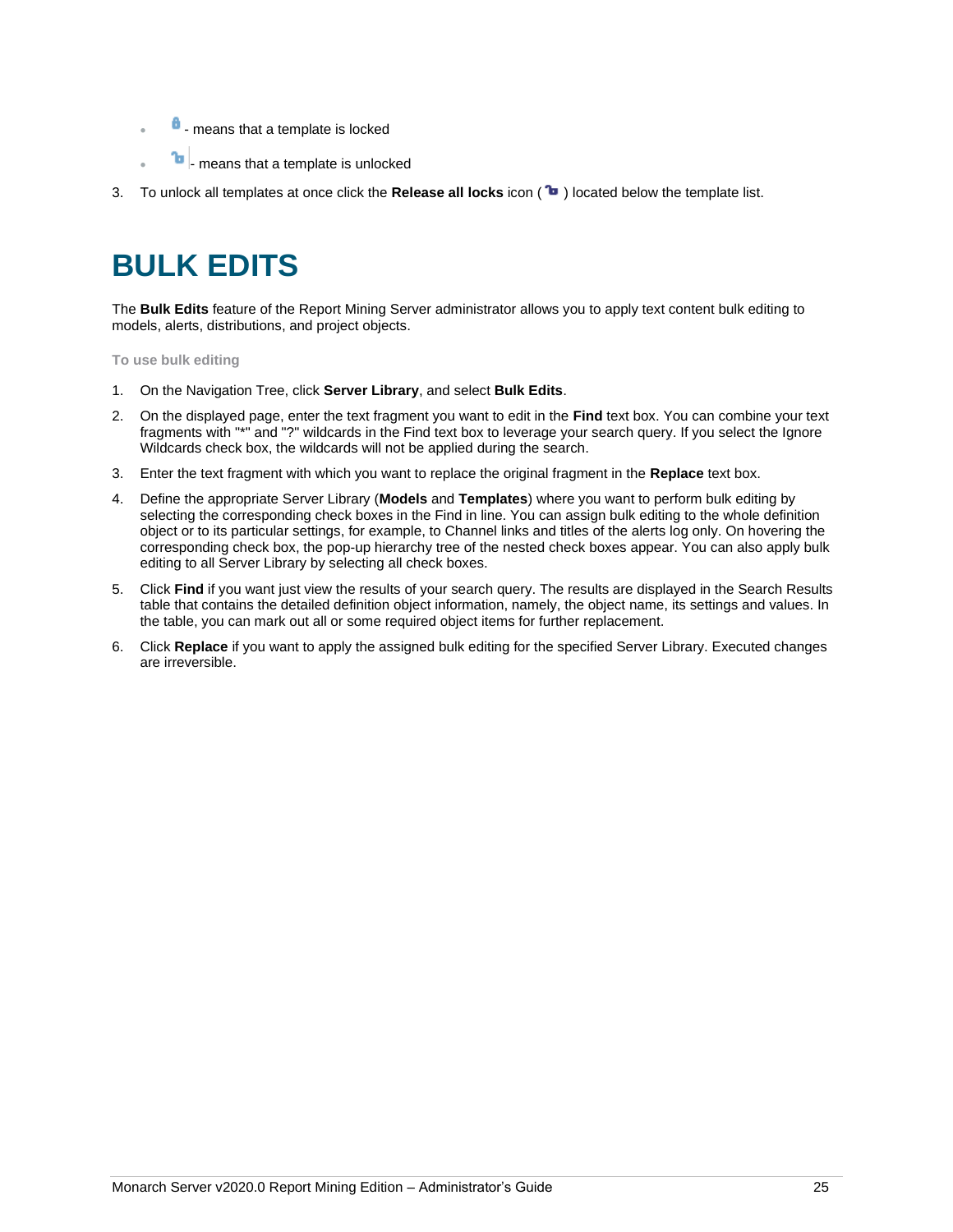# <span id="page-29-0"></span>**RIGHTS AND PRIVILEGES**

Report Mining users should be given privileges to carry out such tasks as defining searches, creating notifications, etc.

Report Mining Server administrator should also provide users with the rights to access objects.

In the following sections you will learn:

- ❑ [How to assign privileges to roles, user groups and users](#page-29-4)
- □ [How to assign access rights](#page-29-3)
- □ [How to set a security provider](#page-30-0)
- ❑ [How to manage roles](#page-31-2)
- □ [How to manage user groups](#page-33-3)
- <span id="page-29-1"></span>□ [How to manage users](#page-36-2)

# **ASSIGNING PRIVILEGES**

<span id="page-29-4"></span>When you grant privileges t[o roles,](#page-31-2) [user groups](#page-33-3) o[r users,](#page-36-2) you specify which actions the role members, group members or users can perform within Monarch Server Report Mining Edition.

The following privileges can be granted:

- ❑ Common privileges
	- **Administrator**: Allows users to log on to MSAdmin.
	- **Portlets**: Allows users to view portlets Panopticon Workbooks in Client.
- ❑ RMS privileges
	- **RMS User**: Allows the user to connect to RMS Client.
	- **RMS Administrator**: Provides the user with full administration rights to Monarch Server Report Mining Edition.

**To grant privileges**

- 1. On the Navigation Tree, click **Rights and Privileges**, and select **Roles**, **User Groups** or **Users** (depending on who you want to assign privileges to.
- 2. Click the name of a role, user group or user Select a role, user group or user, by clicking anywhere on the row, and then click  $\mathcal{L}$ .
- 3. In the **Privileges** box, select the necessary check boxes to specify the privileges for the role, user group or user.
- <span id="page-29-2"></span>4. Click **Save** to save the current privileges settings.

# **ASSIGNING ACCESS RIGHTS**

<span id="page-29-3"></span>When you assign access rights to a [role,](#page-31-2) [user group](#page-33-3) or [user,](#page-36-2) you grant them access to a particular part of the MS system.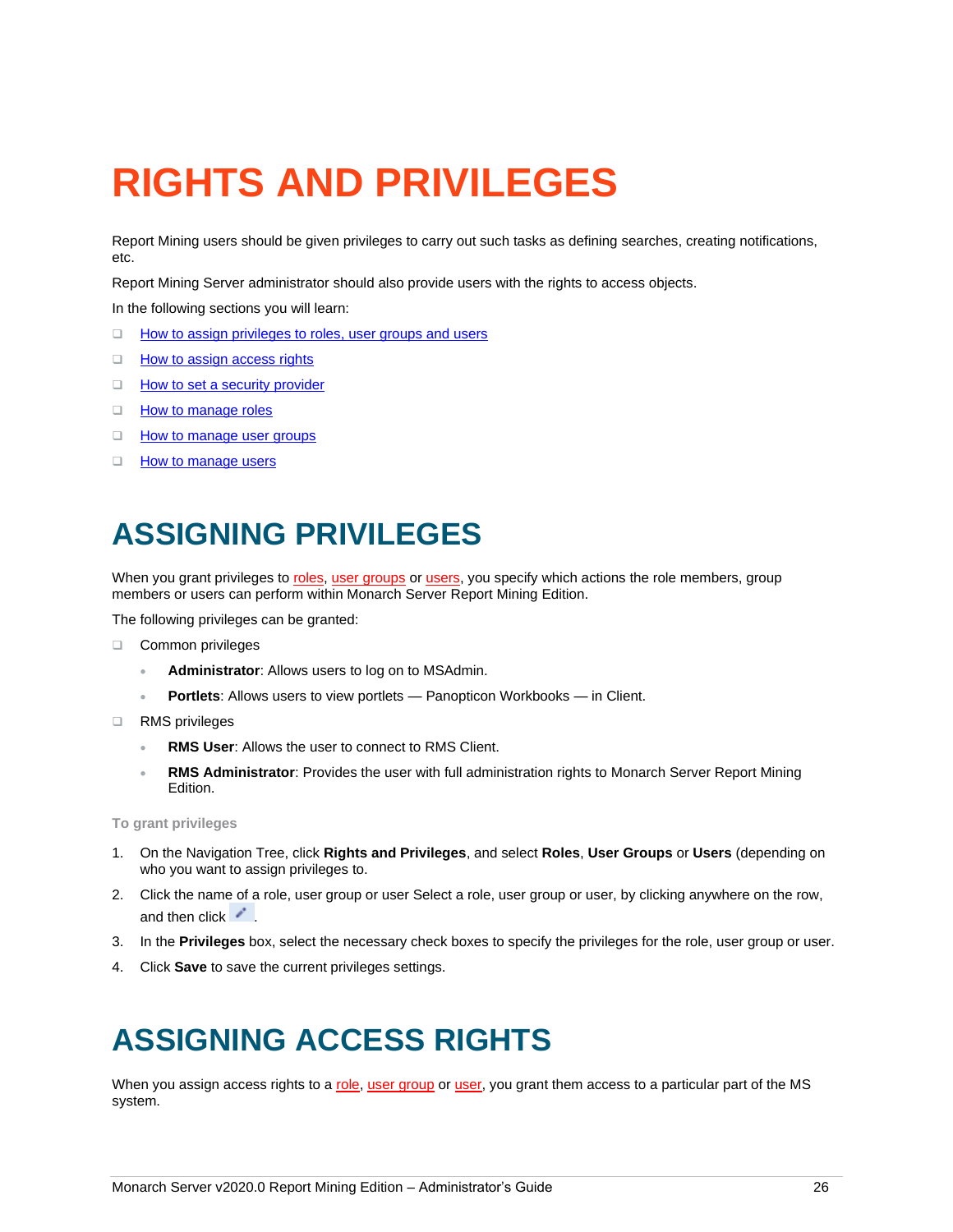

Keep in mind that access rights in MS are cumulative (for example, access rights of a role are added to those of any user or user group assigned to it).

#### **To assign access rights**

- 1. On the Navigation Tree, click **Rights and Privileges**, and select **Roles**, **User Groups** or **Users**, depending on who you want to assign rights to.
- 2. Select a role, user group, or a user. Click its name or click anywhere on the row, and then click .
- 3. Select a tab to specify appropriate rights at the top of the page. The following tabs are available:
	- **Views**: Allows to grant access to RMS views.
	- Models tab allows you to assig[n models](#page-20-3) to the current user.
	- Templates: Allows to grant access to **templates** templates for the role, user group or user.
	- **Portlets**: Allows to grant access to specific portlets for the role, user group or user.
- 4. Assign the appropriate rights.
- 5. To save changes, click **Save**.
- <span id="page-30-0"></span>6. Repeat steps 3-5 until you have assigned all desired rights to a role, user group or user.

# **SETTING SECURITY PROVIDER**

A security provider provides the system with security information about user groups and users, as well as checks user passwords for validity.

To select the security provider of the system, on the Navigation Tree, click **Rights and Privileges**, and select **Security Provider**.

You can select one of the following options:

- ❑ **Active Directory**. The system is supported by Active Directory Authentication, which is based on (and integrated with) the security system of Windows NT.
- ❑ **Default**. The default provider presents an ordinary security model dealing with roles, groups and users, which are kept in the MS database. The default provider does not interact with security systems.
- ❑ **Strong password provider**. The Strong Password Provider supports the same security model as the default provider, but applies stricter rules to passwords. In particular it supports password history, length limitation and expiration period. If you select this option, you can specify the following settings:
	- **Number of passwords stored in the history**: The valid values are integers in the range 0 100. This value specifies the number of last used passwords that the system remembers for each user. The system does not allow assigning a new password, if it is in the password history. Zero value disables this functionality. The default value is 15.
	- **Minimum password length**: The valid values are integers in the range 0 128. The value specifies the minimum password length. Zero value disables this functionality. The default value is equal to 7.
	- **Password age in days**: The valid values are integers in the range 0 365. The value specifies the number of days after which the password will expire. Zero value disables this functionality. The default value is 30 days.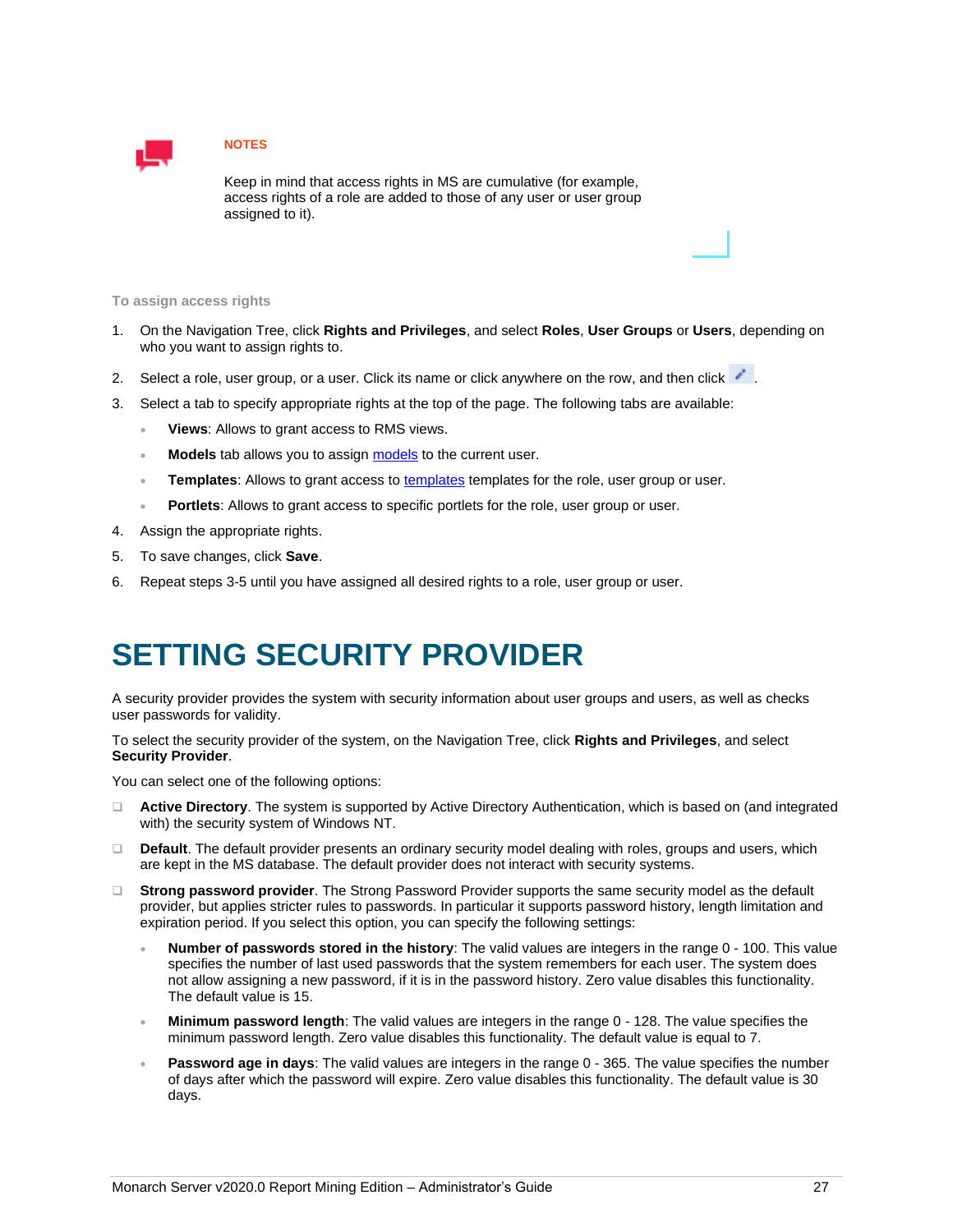- **Password must meet complexity requirements**: This check box enables validation of complexity requirements for the password. These requirements include the following rules: within the password string user must use at least three characters out of the four types of characters: digits (0-9), upper case alpha characters (A-Z), lower case alpha characters (a-z), and special characters which are pretty much the rest of the keyboard.
- **Force a new user to change the password at first logon:** If you select this check box, a user must change the password at the first logon, in case an administrator does not set a password for the user.



All the settings of the Strong Password Provider are global and have effect for all users.

- ❑ **Show SSO**: Select this check box and the **Active Directory** option, to enable the user to sign in to the system by clicking the **SSO** link on the Login page, without having to type the name and password each time.
- ❑ **Enable Active Directory Group Lookup**: to allow searching and importing user groups on the [Importing a User](#page-34-0)  [Group](#page-34-0) page.

# <span id="page-31-0"></span>**ROLES**

<span id="page-31-2"></span>Roles are used to set rights and privileges for users and user group. A role can include both [user groups](#page-33-3) an[d users,](#page-36-2) but cannot include other roles. A role is kept in the database and has no tie with other security systems. An administrator can define rights via roles (Role Based Security) or assign them to user groups and users individually.

All roles used in the system are listed on the Roles page. To display the Roles page, on the Navigation Tree, click **Rights and Privileges** and select **Roles**.

<span id="page-31-1"></span>Use this page to set rights and privileges for roles, as well as to [add,](#page-31-1) [edit,](#page-32-0) or [remove](#page-33-0) roles from the list.

# **Adding a Role**

Roles allow you to quickly assign specific [access rights](#page-29-3) and [privileges](#page-29-4) to a [user](#page-36-2) o[r user group.](#page-33-3) Because access rights and privileges in Monarch Server Report Mining Edition are cumulative, when you add a user or user group to a role, the user or user group members are granted the role's access rights and privileges in addition to their own.

**To add a role**

- 1. On the Navigation Tree, click **Rights and Privileges**, and select **Roles**.
- 2. Click <sup>+</sup> on the **Roles** page. The **Role** page containing the following items appears:
	- **Role Name**: Enter a unique name of a new role.
	- **Description:** Optionally, enter any text defining the role.
	- **Privileges**: By selecting check boxes, an administrator can grant the following privileges:
		- **Administrator**: Allows the user to log on to MSAdmin.
		- **SaaS Administrator**: Allows the user limited administration.
		- **Portlets:** Allows the user to view Panopticon Workbooks in MSClient.
		- **RMS User**: Allows the user to connect to RMS Client.
		- **RMS Administrator:** Allows the user to log on to RMSAdmin.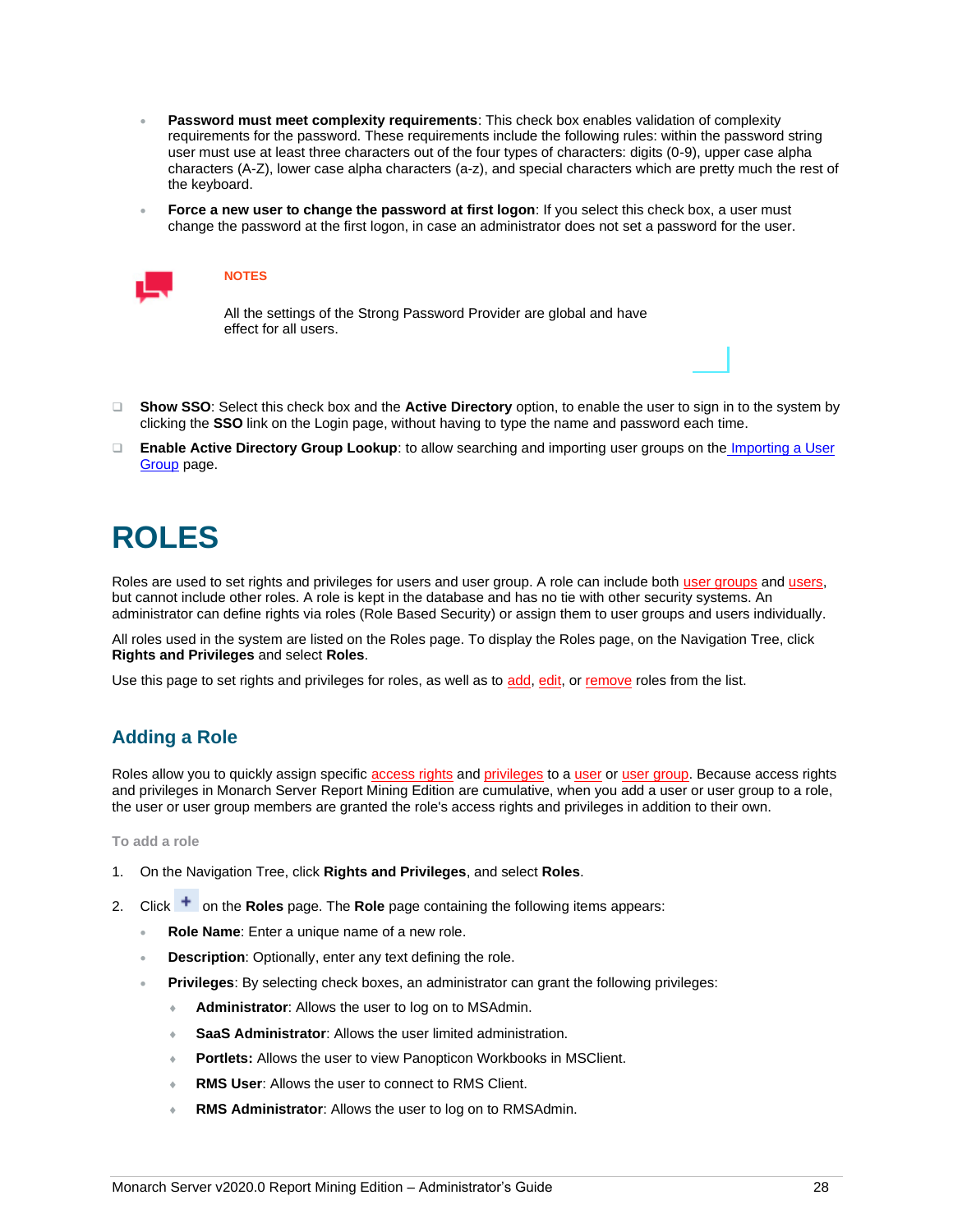- **Members:** Click this heading to expand hidden sections.
	- **Available User Groups**: Displays all available user groups from which you can select ones to assign to the current role. To add a user group, drag it from the left pane to the right pane.
	- **Selected User Groups**: The user groups in this pane will be assigned to the current role. To remove a user group, drag it from the right pane to the left pane.
	- **Available Users**: Displays all available users from which you can select ones to assign to the current role. To add a user, drag it from the left pane to the right pane.
	- **Selected Users**: The users in this pane will be assigned to the current role. To remove a user, drag it from the right pane to the left pane.
- **Save:** Click to save a new role and close the page.
- **Clear:** Click to clear all the boxes.
- Save/Edit: Click to save a new role and display additional tabs.
- **Cancel:** Click to cancel the operation.
- **Copy Profile**: Opens a dialog box, where you can select a role. All its settings will be copied. You can make the necessary changes.
- 3. Fill in the boxes of the page and click **Save**. The system saves the new role to the database and displays the updated Roles page, if the operation is completed successfully.



After you have created a role, you can assign access rights to it. For details, see [Assigning Access Rights.](#page-29-3)

# <span id="page-32-0"></span>**Editing a Role**

**To edit a role**

- 1. On the Navigation Tree, click **Rights and Privileges**, and select **Roles**.
- 2. Click the name of the role you want to edit or click anywhere on the row, and then click **.** The **Role** page appears.
- 3. Make the necessary changes. For more information on how to change its items, see [Adding a Role.](#page-31-1)
- 4. To grant access rights, select an appropriate tab at the top of the page. The following tabs are available in the **Edit** mode:
	- **Views** tab allows you to specify what RMS views page will be available for the current role. To do this, select or clear appropriate check boxes, and click **Save**.
	- Settings tab allows you to modify the **notification settings**, particularly the number of days when an alert about license expiration will be shown.



#### **NOTES**

The **Defined** check box is disabled by default. If the setting is not "Defined," then the global setting under System Preferences applies.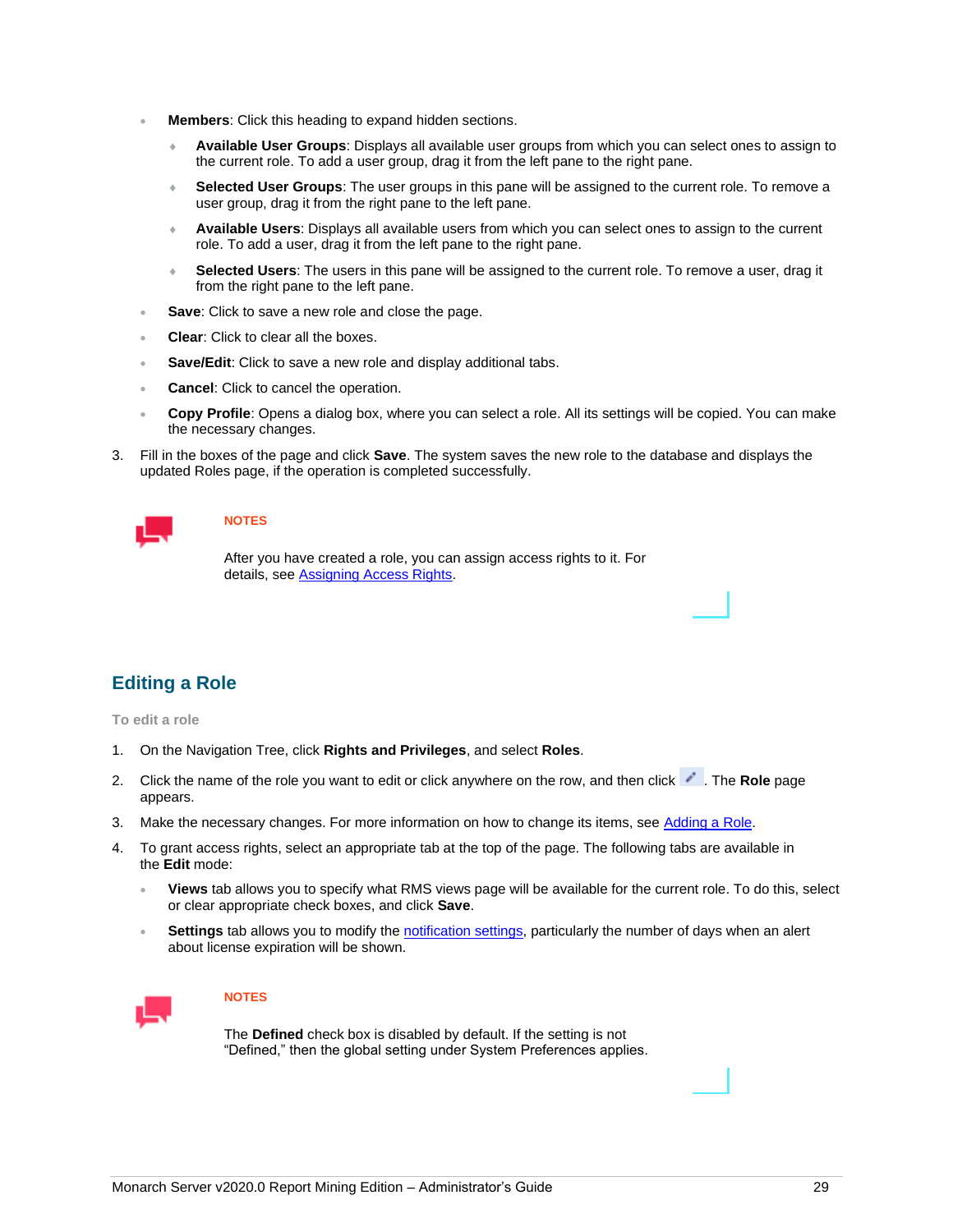- Portlets tab allows you t[o assign portlet access rights](#page-29-3) to the current user role.
- Templates tab allows you to assign document [templates](#page-24-3) to the current role. To do this, select a document type from the list, then drag appropriate items from the left pane to the right pane, and click **Save**.
- Models tab allows you to assig[n models](#page-20-3) to the current user. To do this, drag appropriate items from the left pane to the right pane, and click **Save**.

#### 5. Make the necessary changes and click **Save**.

The system saves the modified role to the database and displays the updated **Roles** page, if the operation is completed successfully.

## <span id="page-33-0"></span>**Deleting a Role**

**To delete a role**

- 1. On the Navigation Tree, click **Rights and Privileges**, and select **Roles**.
- 2. Click  $\blacktriangleright$  at the end of the row with the role you want to delete. A dialog box appears.
- <span id="page-33-1"></span>3. Click **Delete** to delete the role from the list.

# **USER GROUPS**

<span id="page-33-3"></span>User groups allow you to quickly assign specifi[c access rights](#page-29-3) and [privileges](#page-29-4) t[o users.](#page-36-2)

A user group can include both user groups and users. A user group is kept in the database and has no tie with other security systems. An administrator can define rights via user groups or assign them to users individually.

Access rights and privileges in Monarch Server Report Mining Edition are cumulative. It means that when you add a user to a user group, the user is granted the group's access rights and privileges.

All user groups used in the system are listed on the User Groups page. To display the User Groups page, on the Navigation Tree, click **Rights and Privileges** and select **User Groups**.

Use this page t[o set access rights](#page-29-3) an[d privileges](#page-29-4) for user groups, as well as t[o add,](#page-33-2) [import,](#page-34-0) [edit,](#page-35-0) o[r remove](#page-35-1) user groups from the list.

# <span id="page-33-2"></span>**Adding a User Group**

**To add a user group**

- 1. On the Navigation Tree, click **Rights and Privileges**, and select **User Groups**.
- 2. Click <sup>+</sup> on the **User Groups** page. The **User Group** page containing the following items appears:
	- **User Group Name**: Enter a unique name of a new user group.
	- **Description:** Optionally, enter any text defining the user group.
	- **Alias**: Active Directory group name. This field is filled out automatically if you apply user group importing.



#### **NOTES**

**Alias** is only available when the **Enable Active Directory Group Lookup**  checkbox in **Active Directory** is selected.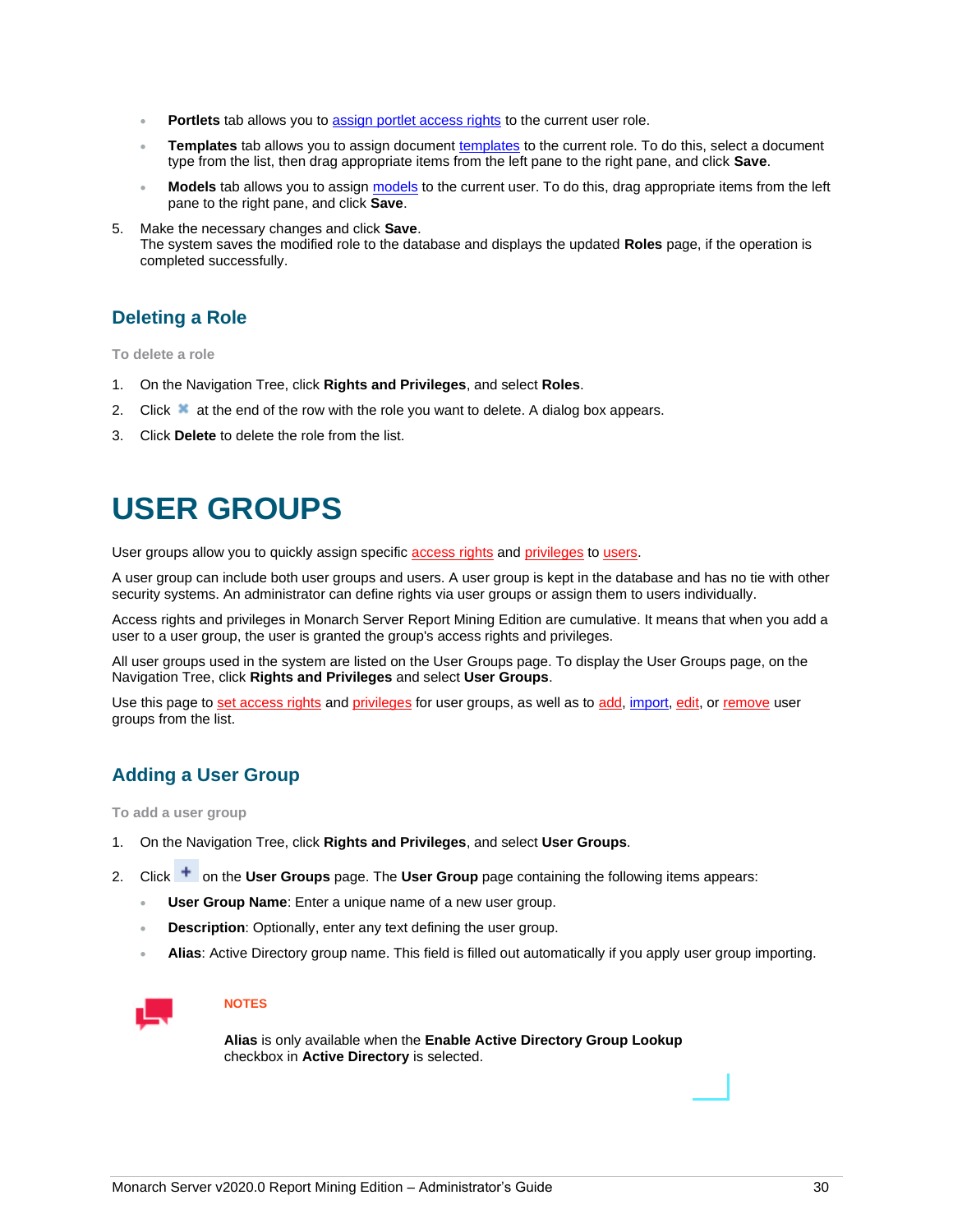- **Privileges**: By selecting check boxes, an administrator can grant the following privileges:
	- **Administrator**: Allows the user to log on to MSAdmin.
	- **SaaS Administrator**: Allows the user limited administration.
	- **Portlets:** Allows the user to view Panopticon Workbooks in MSClient.
	- **RMS User**: Allows the user to connect to RMS Client.
	- **RMS Administrator**: Allows the user to log on to RMSAdmin.
- **Members**: Click this heading to expand the hidden sections.
	- **Available User Groups**: Displays all available user groups from which you can select ones to assign to the current user group. To select a user group, drag it from the left pane to the right pane.
	- **Selected User Groups**: The user groups in this pane will be assigned to the current user group. To remove a user group, drag it from the right pane to the left pane.
	- **Available Users**: Displays all available users from which you can select ones to assign to the current user group. To add a user, drag it from the left pane to the right pane.
	- **Selected Users**: The users in this pane will be assigned to the current user group. To remove a user, drag it from the right pane to the left pane.
- **Members of:** Click this heading to expand the hidden sections.
	- **Available User Groups**: Displays all available user groups from which you can select ones to assign the current user group to. To add a user group, drag it from the left pane to the right pane.
	- **Selected User Groups**: The current user group will be assigned to the user groups in this pane. To remove a user group, drag it from the right pane to the left pane.
	- **Available User Roles**: Displays all available user roles from which you can select ones to assign to the current user group. To select a user role, drag it from the left pane to the right pane.
	- **Selected User Roles**: The user roles in this pane will be assigned to the current user group. To remove a user role, drag it from the right pane to the left pane.
- **Save:** Click to save a new user group and close the page.
- **Clear:** Click to clear all the boxes.
- Save/Edit: Click to save a new user group and display additional tabs.
- **Cancel:** Click to cancel the operation.
- **Copy Profile**: Opens a dialog box, where you can select a user group. All its settings will be copied. You can make the necessary changes.
- 3. Fill in the boxes of the page and click **Save**. The system saves the new user group to the database and displays the updated User Groups page, if the operation is completed successfully.



After you have created a user group, you can assign access rights to it. For details refer t[o Assigning Access Rights.](#page-29-3)

### <span id="page-34-0"></span>**Importing a User Group**

You can import user groups from Active Directory of the user under which Monarch Server Agent Service is running. Use the **Import Groups** button for importing user groups.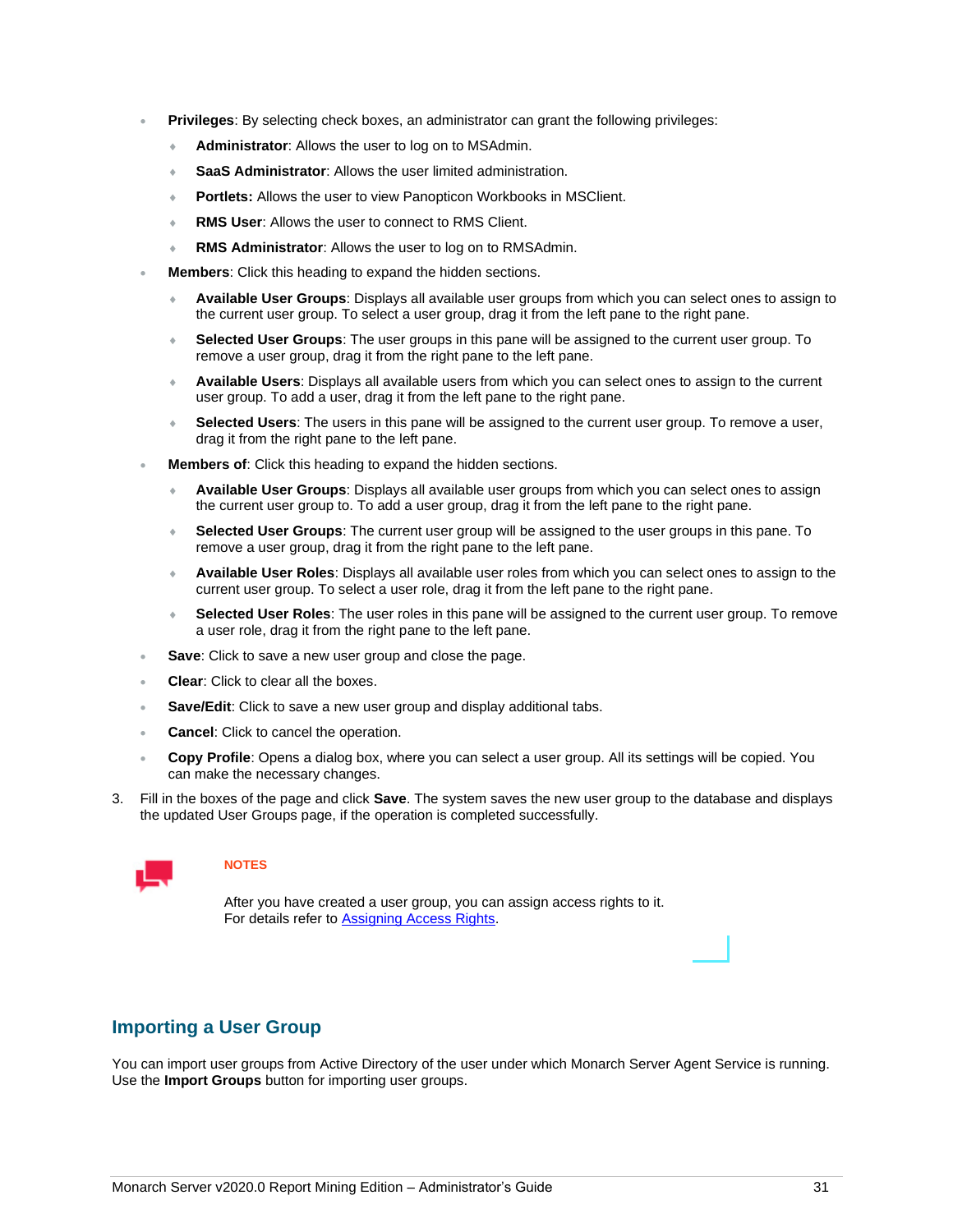The **Import Groups** button is available if Security Provider is selected from Active Directory and the Monarch Server Agent Service runs as user in Active Directory.

When a user from Active Directory logs in Monarch Server Report Mining Edition Admin or Client, the system starts checking all groups in the Active Directory in which the given user has membership. The checking is executed by the **sAMAccountName** parameter. The system checks whether the **sAMAccountName** parameter matches the **Alias** parameter of Monarch Server Report Mining Edition groups. In case of matches, privileges of all Monarch Server groups are granted to the given user during the current session only.

# <span id="page-35-0"></span>**Editing a User Group**

**To edit a user group**

- 1. On the Navigation Tree, click **Rights and Privileges**, and select **User Groups**.
- 2. Click the name of the user group you want to edit or click anywhere on the row, and then click . The User Group page appears.
- 3. Make the necessary changes. For details about how to change its items, refer t[o Adding a User Group.](#page-33-2)
- 4. To grant access rights, select an appropriate tab at the top of the page. The following tabs are available in the **Edit** mode:
	- **Views** tab allows you to specify what RMS views page will be available for the current user group. To do this, select or clear appropriate check boxes, and click **Save**.
	- Settings tab allows you to modify th[e notification settings,](#page-40-0) particularly the number of days when an alert about license expiration will be shown.

### **NOTES**

The **Defined** check box is disabled by default. If the setting is not "Defined," then the global setting under System Preferences applies.

- Templates tab allows you to assign document [templates](#page-24-3) to the current user group. To do this, select a document type from the list, then drag appropriate items from the left pane to the right pane, and click **Save**.
- **Models** tab allows you to assig[n models](#page-20-3) to the current user group. To do this, drag appropriate items from the left pane to the right pane, and click **Save**.
- Portlets tab allows you t[o assign portlet access rights](#page-29-3) to the current user user group.
- 5. Make the necessary changes and click **Save**. The system saves the modified user group to the database and displays the updated User Groups page, if the operation is completed successfully.

# <span id="page-35-1"></span>**Deleting a User Group**

**To delete a user group**

- 1. On the Navigation Tree, click **Rights and Privileges**, and select **User Groups**.
- 2. Click at the end of the row with the user group you want to delete. A dialog box appears.
- 3. Click **Delete** to delete the user group from the list.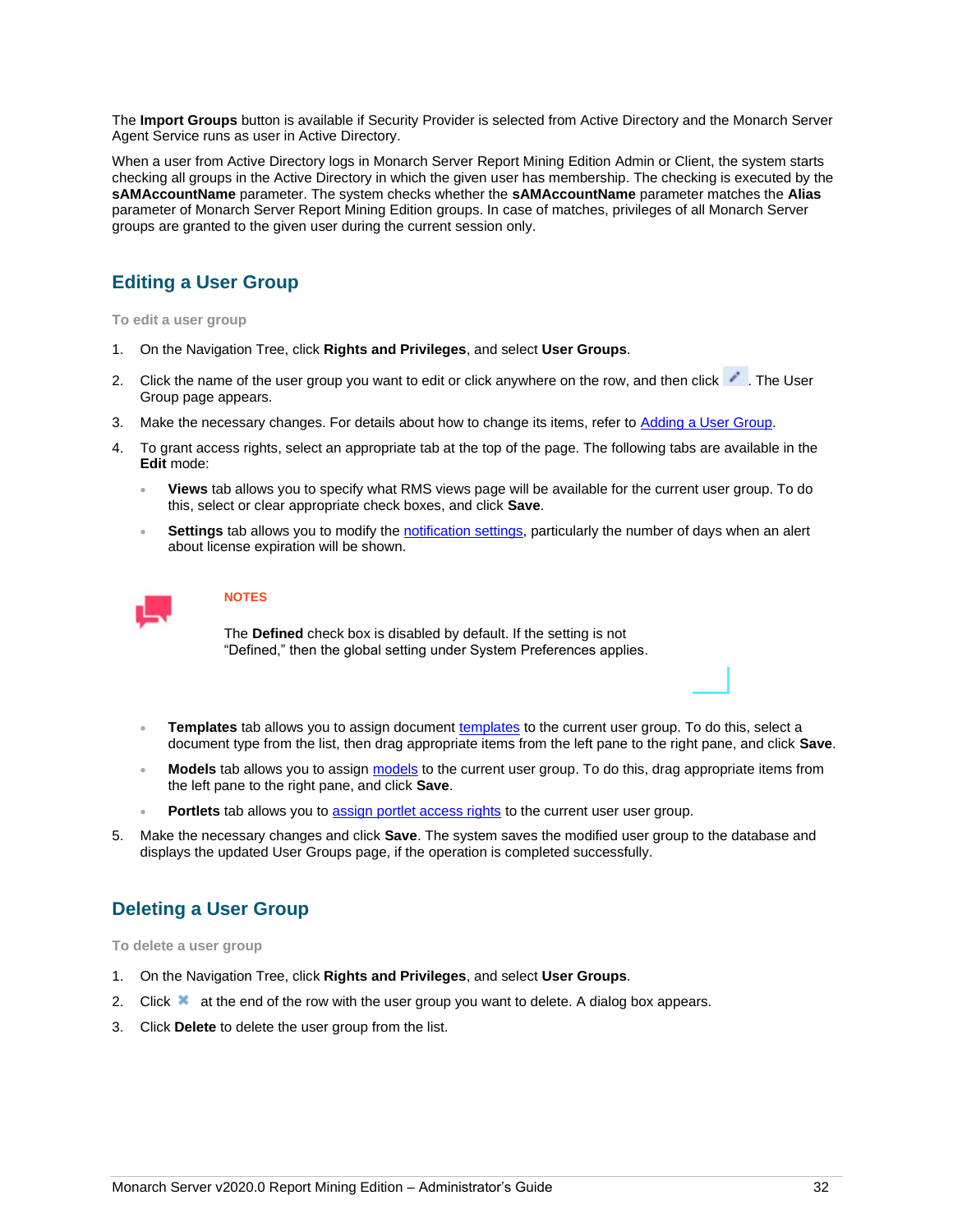# <span id="page-36-0"></span>**USERS**

<span id="page-36-2"></span>Before customers can log on to Monarch Server, an administrator must add them to the list of users on the Users page, and specify their [access rights](#page-29-3) an[d privileges.](#page-29-4)

All users working in the system are listed on the Users page. A user is kept in the Monarch Server database and has no tie with other security systems.

To display the Users page, on the Navigation Tree, click **Rights and Privileges**, and select **Users**.

Use this page to set rights and privileges for users, as well as t[o add,](#page-36-1) [edit,](#page-38-0) o[r remove](#page-38-1) users from the list.

<span id="page-36-1"></span>An administrator can assign rights to users individually.

# **Adding a User**

**To add a user**

- 1. On the Navigation Tree, click **Rights and Privileges**, and select **Users**.
- 2. Click <sup>+</sup> on the **Users** page. The **User** page containing the following items appears:
	- **User Name**: Enter a unique name of a new user. This name will be used as a logon name.
	- **Full Name**: This name will be displayed in all user lists and therefore must be unique. It is recommended that **User Name** NOT be the same as **Full Name** for security reasons.
	- **Password**: Type a password.
	- **Confirm Password**: Type the same password once again.
	- **Network Alias**: Select an Active Directory user name.



### **NOTES**

This field is available only if the [security provider](#page-30-0) is set other than **Default**.

- **E-mail Address**: Enter an e-mail address of the current user.
- **User Class**: **Persistent** or **Dynamic**. This value is assigned automatically and displayed for reference only.
- **Locked:** Select this check box, if you want to lock the current user and prevent their access to the system.
- **Privileges**: By selecting check boxes, an administrator can grant the following privileges:
	- **Administrator**: Allows the user to log on to MSAdmin.
	- **SaaS Administrator**: Allows the user limited administration.
	- **Portlets:** Allows the user to view Panopticon Workbooks in MSClient.
	- **RMS User**: Allows the user to connect to RMS Client.
	- **RMS Administrator**: Allows the user to log on to RMSAdmin.
- **Members of:** Click this heading to expand the hidden sections.
	- **Available User Groups**: Displays all available user groups from which you can select ones to assign the current user to. To add a user group, drag it from the left pane to the right pane.
	- **Selected User Groups**: The current user will be assigned to the user groups in this pane. To remove a user group, drag it from the right pane to the left pane.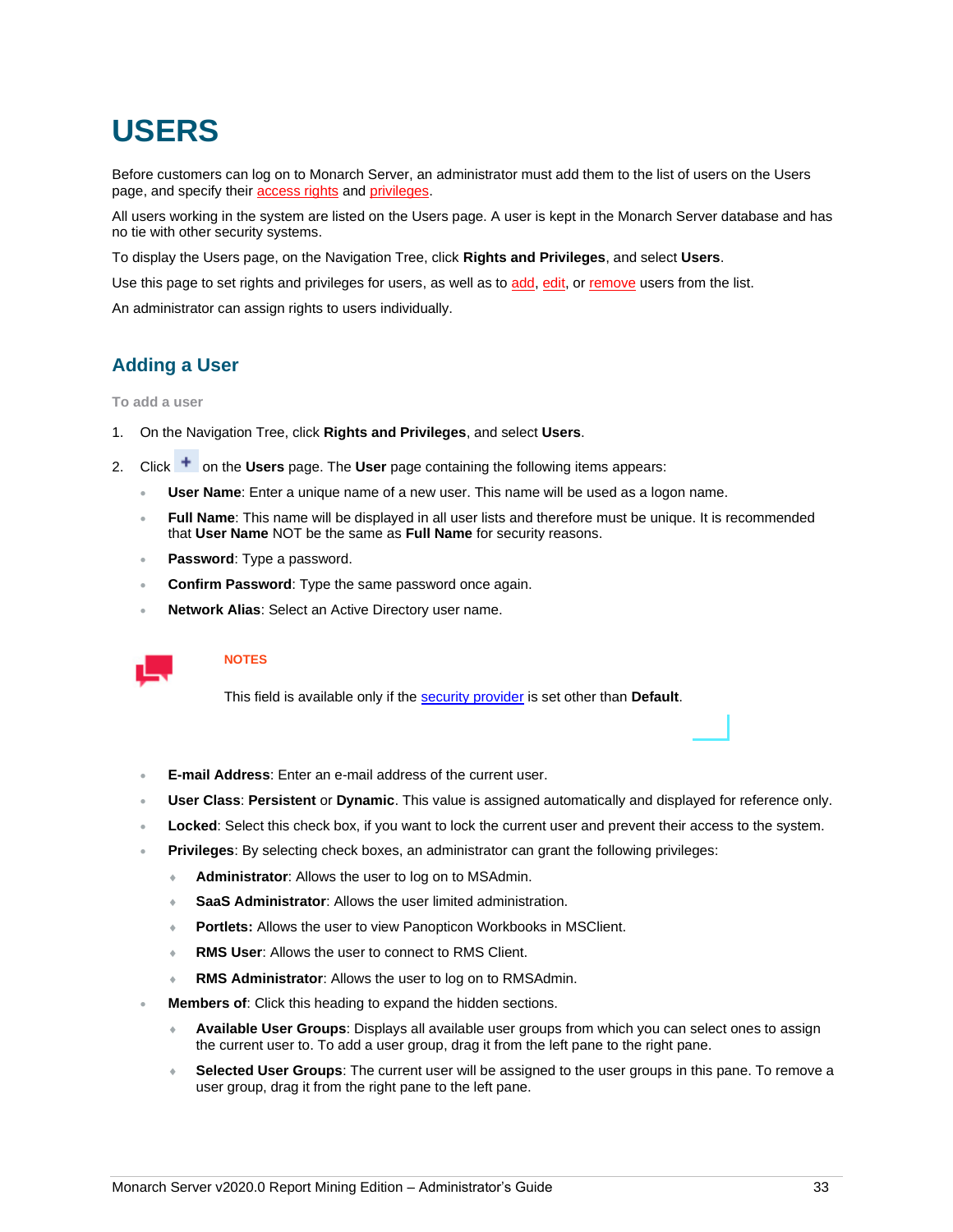- **Available Roles**: Displays all available roles from which you can select ones to assign the current user to. To add a role, drag it from the left pane to the right pane.
- **Selected Roles**: The current user will be assigned to the roles in this pane. To remove a role, drag it from the right pane to the left pane.



The default user groups and roles available in the list of available user groups and roles for the new user are those specified in the **New User Defaults** settings in **System Preferences** under **System Settings**. See **[Groups and Roles](#page-45-1)**.

- **Save:** Click to save a new user and close the page.
- **Clear**: Click to clear all the boxes.
- Save/Edit: Click to save a new user and display additional tabs.
- **Cancel:** Click to cancel the operation.
- **Copy Profile**: Opens a dialog box, where you can select a user. All its settings will be copied. You can make the necessary changes.
- 3. Fill in the boxes of the page, and click **Save**. The system saves the new user to the database and displays the updated Users page, if the operation is completed successfully.



#### **NOTES**

After you have created a user, you can assign access rights to it. For details refer t[o Assigning Access Rights.](#page-29-3)

### <span id="page-37-0"></span>**Changing User Password**

As an MSAdmin, you can change an Monarch Server user's password at any time.

**To change a user's password**

- 1. On the Navigation Tree, click **Rights and Privileges**, and select **Users**.
- 2. Click the name of the user you want to change a password for or clicking anywhere on its row, and then click .
- 3. Type a password in the **Password** and **Confirm Password** boxes, then click **Save**.



#### **NOTES**

If you are using a non-default [security provider,](#page-30-0) the password will be changed in the target security system.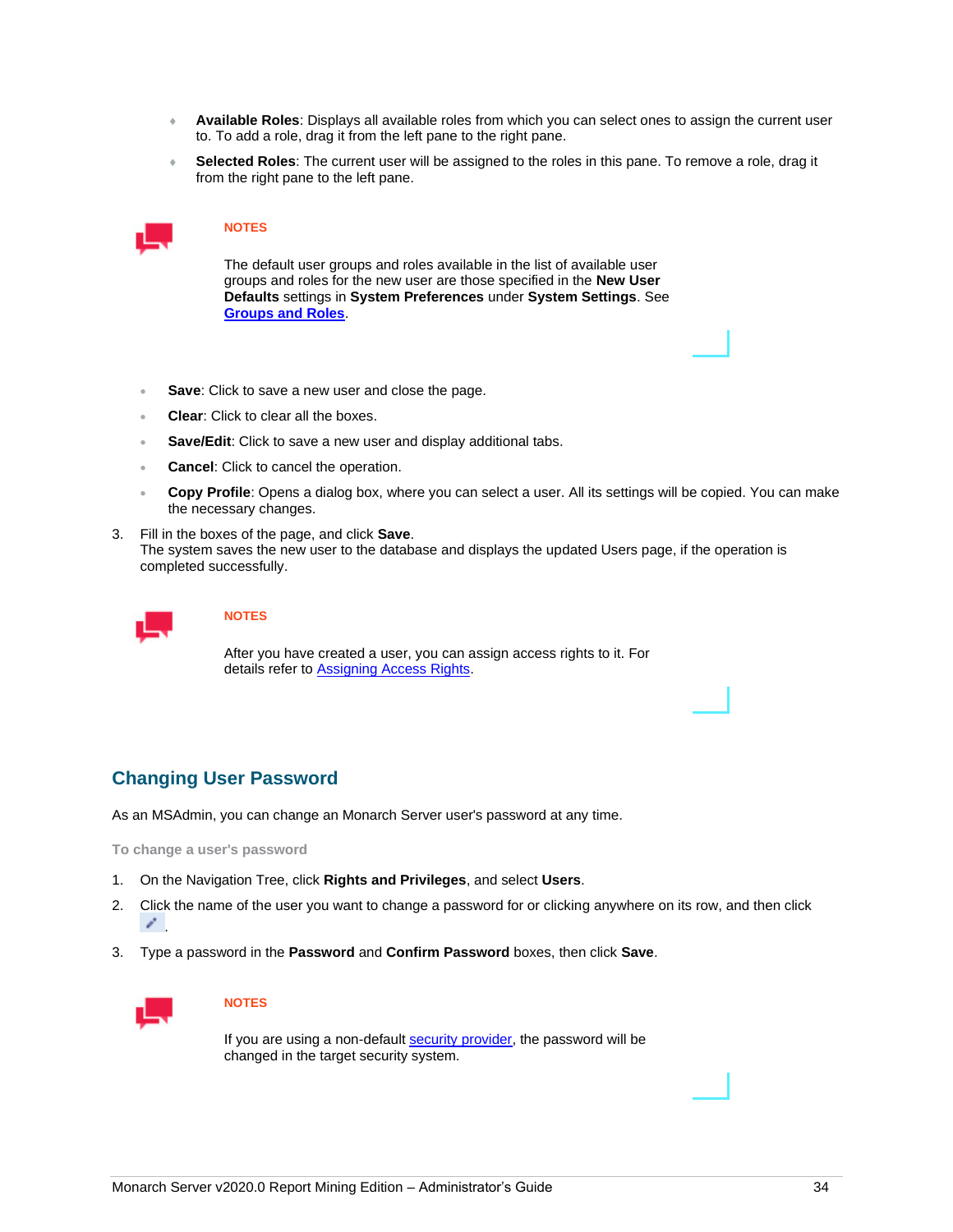# <span id="page-38-0"></span>**Editing a User**

**To edit a user**

- 1. On the Navigation Tree, click **Rights and Privileges**, and select **Users**.
- 2. Click the name of the user you want to edit or click anywhere on the row, and then click . The User page appears.
- 3. Make the necessary changes. For details about how to change its items refer to [Adding a User.](#page-36-1)
- 4. To assign a temporary password to a user, type a password in the **Password** and **Confirm Password** boxes, and click **Save**.
- 5. To grant access rights, select an appropriate tab at the top of the page. The following tabs are available:
	- **Views** tab allows you to specify what RMS views page will be available for the current user. To do this, select or clear appropriate check boxes, and click **Save**.
	- **Settings** tab allows you to modify th[e notification settings,](#page-40-0) particularly the number of days when an alert about license expiration will be shown.



#### **NOTES**

The **Defined** check box is disabled by default. If the setting is not "Defined," then the global setting under System Preferences applies.

- Templates tab allows you to assign document [templates](#page-24-3) to the current user. To do this, select a document type from the list, then drag appropriate items from the left pane to the right pane, and click **Save**.
- **Models** tab allows you to assig[n models](#page-20-3) to the current user. To do this, drag appropriate items from the left pane to the right pane, and click **Save**.
- Portlets tab allows you t[o assign portlet access rights](#page-29-3) to the current user.
- 6. Make the necessary changes, and click **Save**. The system saves the modified user to the database and displays the updated Users page, if the operation is completed successfully.

## <span id="page-38-1"></span>**Deleting a User**

**To delete a user**

- 1. On the Navigation Tree, click **Rights and Privileges**, and select **Users**.
- 2. Click  $\blacksquare$  at the end of the row with the user you want to delete. A dialog box appears.
- 3. Click **Delete** to delete the user from the list.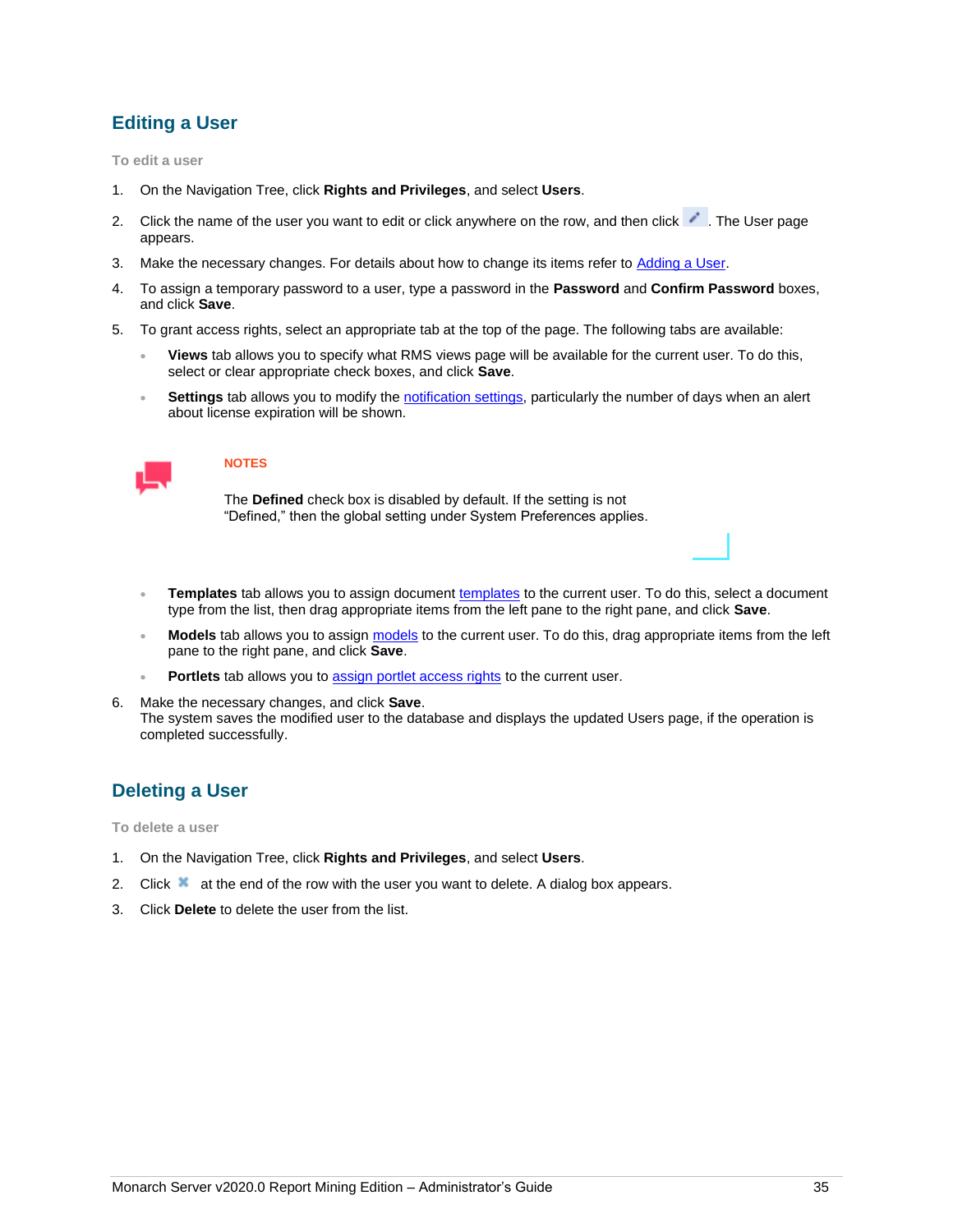# <span id="page-39-0"></span>**SYSTEM SETTINGS**

In this section you will learn how to change:

- ❑ [System preferences](#page-39-3)
- □ [Application settings](#page-41-0)
- □ [Information to be displayed in the "About" dialog box](#page-42-0)
- □ [System default settings](#page-42-1)
- □ [Default settings for a new user](#page-43-0)
- ❑ [Global user settings](#page-45-0)
- ❑ [PDF default print settings](#page-46-0)
- □ [Color theme](#page-48-0)
- <span id="page-39-1"></span>❑ [RMS Settings](#page-46-1)

# **SYSTEM PREFERENCES**

<span id="page-39-2"></span>To access the **System Preferences** page, on the Navigation Tree, click **System Settings**, and select **System Preferences**.

The following tabs are available on the **System Preferences** page:

- ❑ **[System Preferences](#page-39-3)**: Set system preferences.
- ❑ **[Application Settings:](#page-41-0)** Set application default preferences.
- ❑ **[About Information](#page-42-0)**: Specify product and company information, which is displayed in the **About** dialog box.
- ❑ **[System Defaults](#page-42-1)**: Set default parameters to be used when creating new volumes and filing tasks.
- ❑ **[New User Defaults](#page-43-0)**: Set default parameters that will be applied to a new user.
- ❑ **[Global User Settings](#page-45-0)**: Set global parameters that will be applied to every user.
- ❑ **[PDF Default Print Settings](#page-46-0)**: Set default PDF parameters that will be applied to every user.
- ❑ **[RMS Settings](#page-46-1)**: Set RMS settings.

<span id="page-39-3"></span>On the **System Preferences** tab you can specify the following settings:

#### **System Preferences**

- ❑ **Maximum transaction report size**: Define the maximum number of rows to read from the MS Transaction database.
- ❑ **Dynamic search on lists**: Select this check box to enable the auto-suggest feature in MSClient, when the user types an index value on the **Simple Search** page, or a report name on the Reports List or search criteria in all object lists in MSAdmin application.
- ❑ **Display "data" items in the Administrator navigation tree**: The check box allows an administrator to show/hide "data" items on the Navigation Tree. As the amount of data may total up to hundreds of document groups, types, index fields, filing tasks and so on, it can be useful to hide all these items for easier navigation.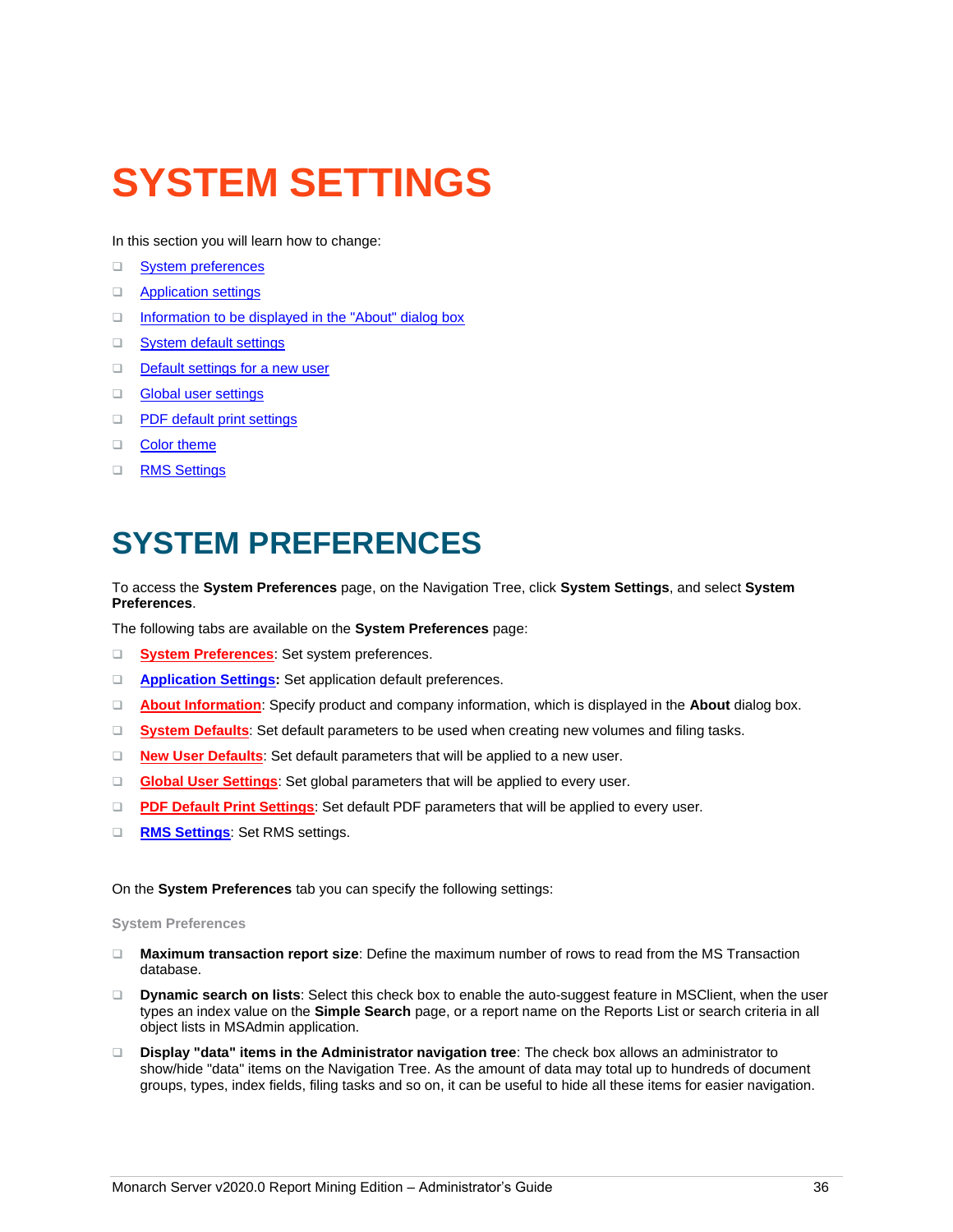- ❑ **Expand Administrator Tree**: Select this check box, if you want the MSAdmin Navigation Tree to be expanded to second-level navigation options by default.
- ❑ **Hide advanced content:** Select this check box to hide some advanced options in the Navigation Tree and object settings.



No matter whether the **Hide advanced content** check box is selected or deselected, you can hide non-mandatory items by clicking the **Hide advanced options** heading inside the given section. To display them, click the **Show advanced options** heading.

❑ **Implementation Name**: This optional name will be displayed on the Login page and on the **Welcome** line of the user interface.

#### **PDF Security**

- ❑ **Enable secure PDF output**: Select this check box to disable editing and printing of the exported PDF document by client. By default this check box is cleared.
- ❑ **Owner password**: Enables editing and printing of the exported PDF document only after entering the password. If no password is specified only export is allowed for all clients.
- ❑ **User password**: Enables export of the PDF document only after entering the password. If no password is specified export is allowed for all clients.

#### **Session Expiration Alert**

- ❑ **Admin timer of session expiration (minutes)**: Specify the time of session expiration alert appearance before the end of session for MSAdmin application.
- ❑ **Client timer of session expiration (minutes)**: Specify the time of session expiration alert appearance before the end of session for Client applications.

#### <span id="page-40-0"></span>**Notification Settings**

❑ **Show alert before license expiration (days)**: Specify when to show an alert about license expiration. The default setting is 30 days, i.e., you will see an alert banner at the bottom part of the page 30 days before your license expires. An alert icon will be visible on the top right portion of the page; it allows you to hide/display the alert banner.



#### **NOTES**

- No alert will be displayed when the field is set to "0".
- This notification setting is not applicable to perpetual licenses.
- The alert banner is color coded as follows:
	- Gray: The license expires in more than a month.
	- **Orange: The license expires in less than a month but more than** a week.
	- Red: The license expires in less than a week.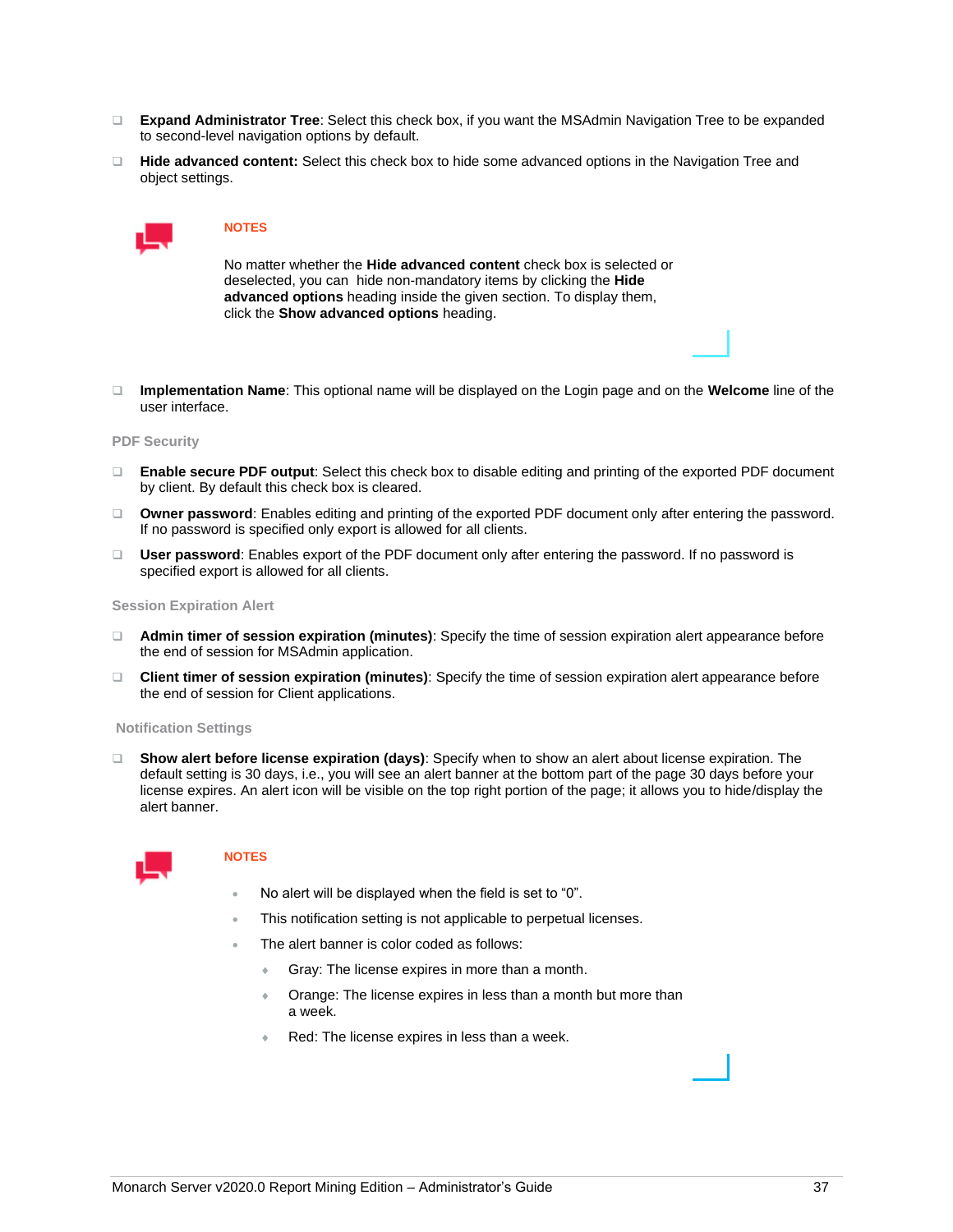- ❑ **Save**: Saves system settings.
- ❑ **Clear**: Clears all the boxes.
- <span id="page-41-0"></span>❑ **Cancel**: Cancels the operation.

# **Application Settings**

Use the Application Settings page to set your application default preferences. To access this page, on the Navigation Tree, click **System Settings**, select **System Preferences**, and click the **Application Settings** tab at the top of the page.

You can specify the following settings:

**E-mail Settings**

- ❑ **Connection Type**: Select either **HTTP** or **HTTPS** from the list.
- ❑ **Notification Sender**: Specify the e-mail address to appear in the **From** field of notification messages.
- ❑ **E-mail Server User**: Specify the user name that is used for connection to the e-mail server.
- ❑ **E-mail Server Password**: Specify the password that is used for connection to the e-mail server.



#### **NOTES**

If no credentials are required on customers email system, then **E-mail Server User** and **E-mail Server Password** fields can be disabled by selecting the **Not Required** check box.

- ❑ **E-mail Server Host**: Specify the name of the e-mail server used.
- ❑ **E-mail Server Port**: Specify the port of the e-mail server.
- ❑ **Use SMTPS**: Select this check box if you want to use SMTPS.
- ❑ **Test Email**: Click the button to test email settings.
- ❑ **Send notification to system administrators when module terminated unexpectedly:** Select this check box if you want that admins to receive notification when the module terminates unexpectedly.
- ❑ **Send notification to system administrators before license expiration:** Selecting this check box will notify system administrators with defined email addresses that the instance license expires in N days (as determined by the **Show alert before license expiration** setting in the **System Preferences** tab). The notification will be sent once per day.



#### **NOTES**

A notification email will only be sent if the SMTP and email settings are correct (i.e., the email test is OK).

This check box is disabled by default.

**Security Settings**

❑ Permission Control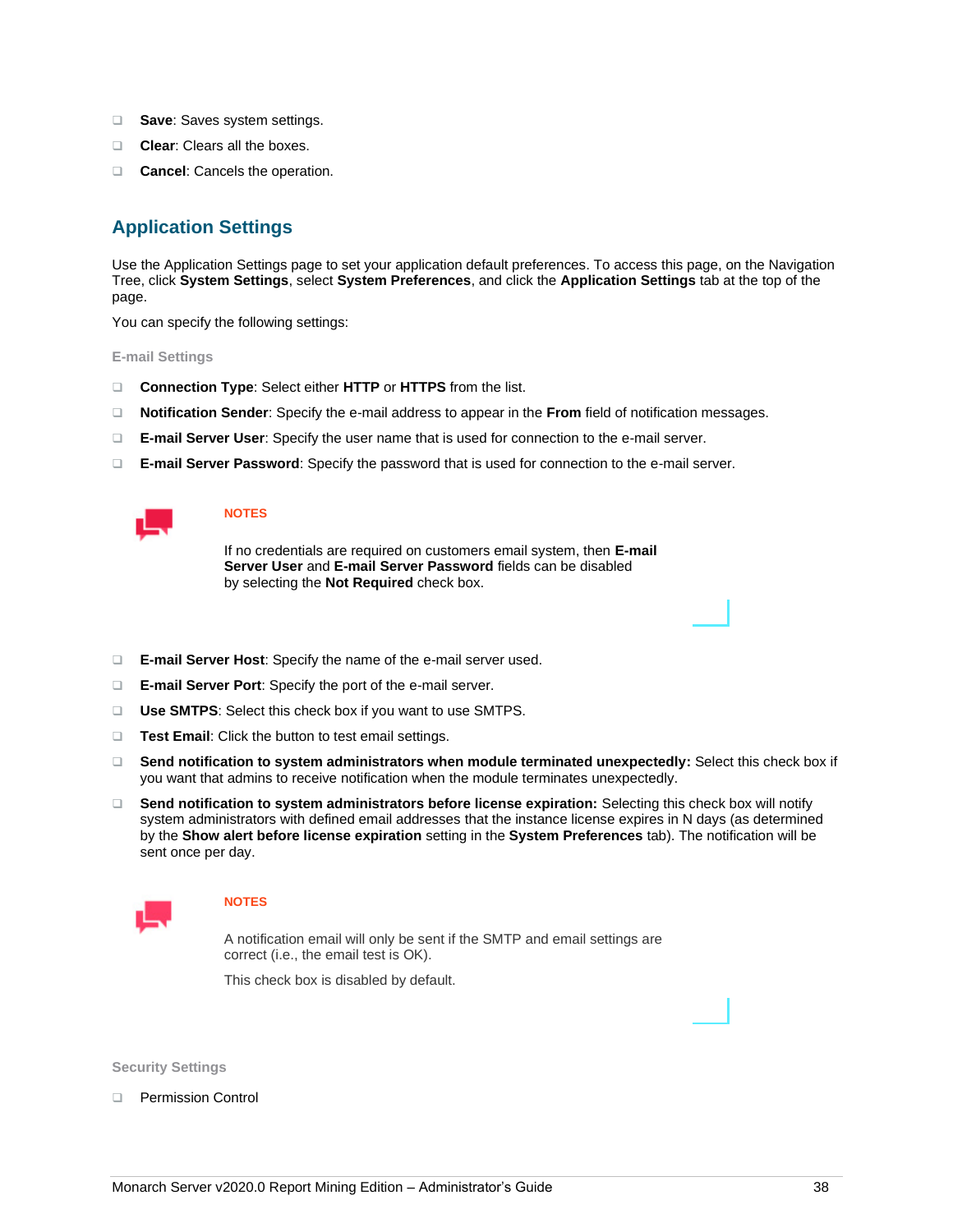• **Do not include Global option on Rights tab:** A new "All Users Group" will be created automatically. This new user group will include all existing users.



#### **NOTES**

Rights may be lost if the "All Users Group" is deleted.

- o Only allow Automator Users to assign Rights to other users in their User Groups
- Include Global option on Rights tabs, for assignment of permissions to all users
	- o **Automatically assign Global rights on new objects saved in the Server Library:** Global rights are automatically assigned to new objects only in the Server Library. They will not apply for processes.
- ❑ **Login attempts limit on Administrator**: Specify the maximum number of attempts to log in using the wrong user name or password, on MSAdmin.
- ❑ **Login attempts limit on RMS**: Specify the maximum number of attempts to log in using the wrong user name or password on RMS.
- ❑ **Save**: Saves application settings.
- ❑ **Clear**: Clears all the boxes.
- <span id="page-42-0"></span>❑ **Cancel**: Cancels the operation.

# **About Information**

To access the **About Information** page, on the Navigation Tree, click **System Settings**, select **System Preferences**, and click the **About Information** tab.

The **About Information** tab allows you to specify product and company information, which will be displayed in the **About** dialog box.

The **About Information** page displays the following text fields to be filled:

- ❑ **Company**: Specify the company name.
- ❑ **Phone**: Specify the phone number.
- ❑ **Fax**: Specify the fax number.
- ❑ **Mail**: Specify the e-mail address.
- ❑ **Our Site**: Specify the website.
- ❑ **Technical Support**: Specify the e-mail or website of technical support.
- ❑ **Support Form**: Specify the e-mail address or website, containing the support form to be filled out by the customer.
- ❑ **Save**: Saves system settings.
- ❑ **Clear**: Clears all the boxes.
- <span id="page-42-1"></span>❑ **Cancel**: Cancels the operation.

### **System Defaults**

Use the **System Defaults** page to set your system default preferences. To access this page, on the Navigation Tree, click **System Settings**, select **System Preferences**, and click the **System Defaults** tab at the top of the page.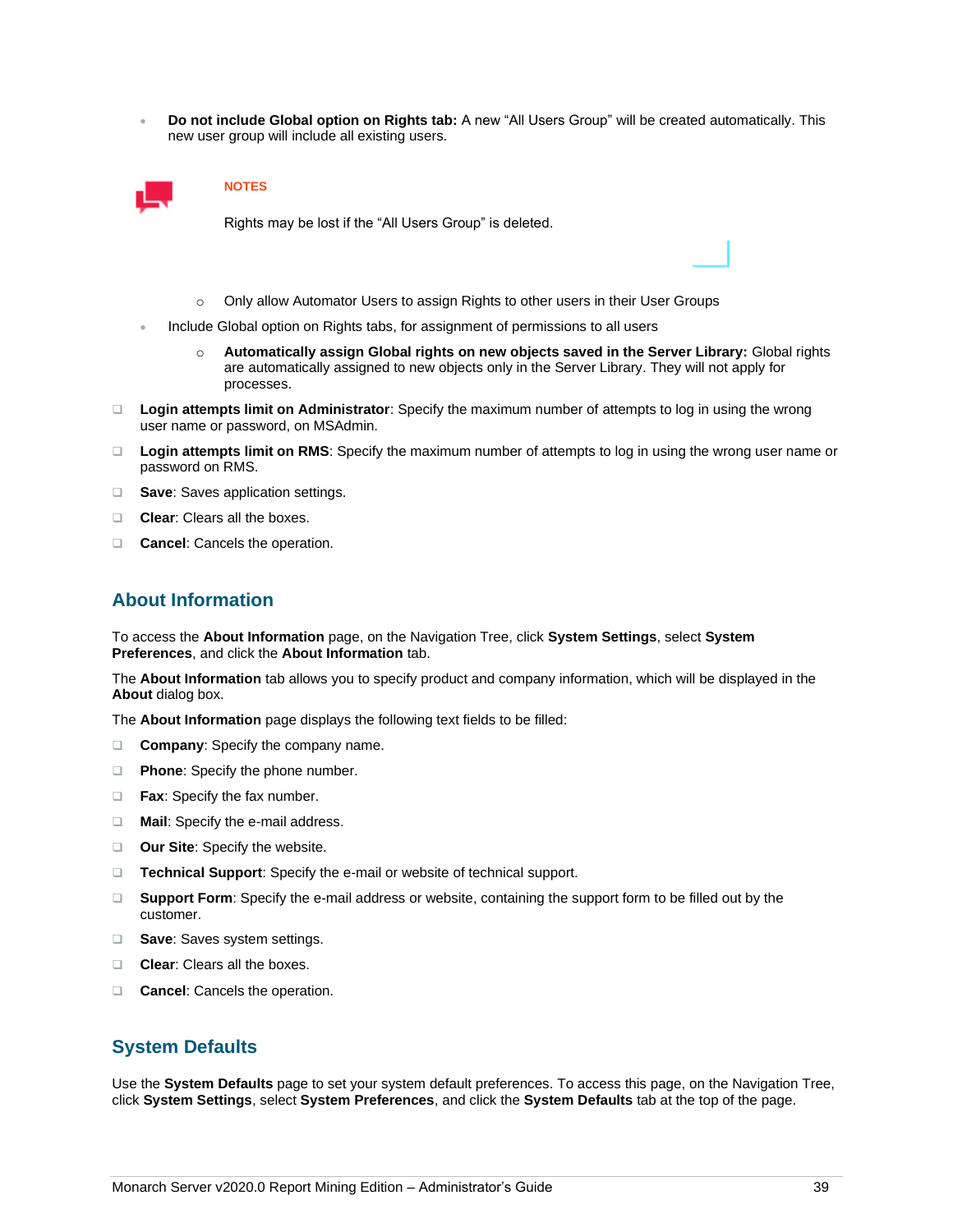System defaults allow to specify values that will be used for the following parameters by default:

**System defaults**

❑ **Default Locale**: From this list select a default locale for the Web Portal application. This locale will be displayed on the Login page and for all newly created users.

**RMS System Defaults**

- ❑ **Default View**: Select the name of the view to show initially.
- ❑ **Delete Models**: Select to remove source model after user session ends.
- ❑ **Delete Reports**: Select to remove source report after user session ends.
- ❑ **Delete Templates**: Select to remove source template after user session ends.
- ❑ **Server-side XML/XSL transformation**: Select to use server XML/XSL conversion.
- ❑ **Enable formatting after XML/XSL transformation**: Select to enable formatting for templates after XML/XSL conversion.
- ❑ **Default Server Library Folder**: type in the name of [a Server Library Folder](#page-17-3) to make its models appear in the **Selected Models** pane on RMS **My Home page** by default.
- ❑ **Available Allowed Views**: The text box displays all available allowed data views that can be assigned for a particular user on RMS. You can shift the required data views into **Assigned Allowed Views** by clicking on them or dragging them. Use the **Add All** link to add all available allowed data views to the **Assigned Allowed Views** text box.
- ❑ **Assigned Allowed Views**: The text box displays assigned allowed data views available for a particular user on RMS client. You can delete separate items in the view list by clicking on them. Use the **Remove All** link to clear the **Assigned Allowed Views** text box.
- ❑ **Save**: Saves system default settings.
- ❑ **Clear**: Clears all the boxes.
- ❑ **Cancel**: Cancels the operation.
- <span id="page-43-0"></span>❑ **Reset:** Resets all settings to default values.

### **New User Defaults**

The **New User Defaults** settings page define values that will be available for a new user by default. To access this page, on the Navigation Tree, click **System Settings**, select **System Preferences**, and click the **New User Defaults** tab at the top of the page.

The following settings can be customized for a new user:

| <b>SETTING</b>      | <b>DESCRIPTION</b>                                                                                                                                                                                                                                                                       |
|---------------------|------------------------------------------------------------------------------------------------------------------------------------------------------------------------------------------------------------------------------------------------------------------------------------------|
| <b>Excel Output</b> | Use XLSX Excel spreadsheet format.<br>Select this check box to use the XLSX format for Excel output.<br><b>Note:</b> This format requires Office 2007 installed on the client computer<br>Request customize dialog.<br>Select this check box to customize properties before data export. |
| <b>Report View</b>  | <b>Count pages</b><br>The maximum number of documents that can be displayed on the                                                                                                                                                                                                       |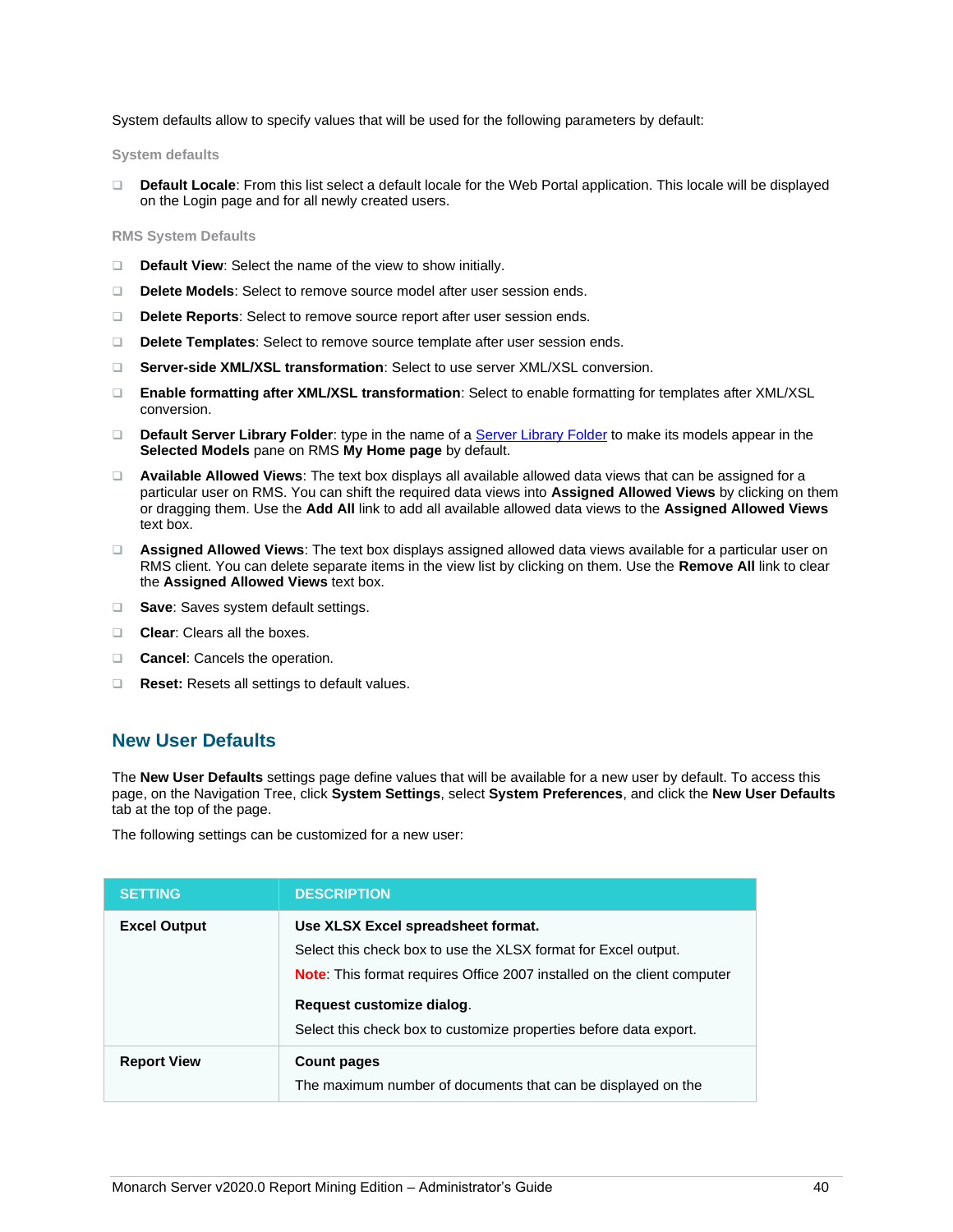| <b>SETTING</b>           | <b>DESCRIPTION</b>                                                                         |
|--------------------------|--------------------------------------------------------------------------------------------|
|                          | Report View page at a time.                                                                |
|                          | Show greenbar                                                                              |
|                          | Select this check box to enable alternate row highlighting when viewing                    |
|                          | report.                                                                                    |
| <b>Dynamic View</b>      | <b>Count table rows</b><br>The maximum number of rows that can be displayed on the Dynamic |
|                          | View page.                                                                                 |
| <b>Data/Summary View</b> | <b>Count table rows</b>                                                                    |
|                          | Specify the maximum number of rows that can be displayed on the Data<br>View page.         |
|                          | <b>Count summary rows</b>                                                                  |
|                          | Specify the maximum number of rows that can be displayed on the<br>Summary View page.      |
|                          | Apply the style from the model                                                             |
|                          | Select this check box to apply the style from the model to the View page.                  |
|                          | Apply data formatting from model                                                           |
|                          | Select this check box to apply data formatting from the model to the View<br>page.         |
| <b>CSV Output</b>        | <b>Column Separator</b>                                                                    |
|                          | Specify the delimiter for CSV export from RMSClient and MSClient                           |
|                          | Apply delimiter from model                                                                 |
|                          | Select this check box to apply the delimiter from the model.                               |
|                          | Comma                                                                                      |
|                          | Select this button to use a comma as the delimiter for the CSV export.                     |
|                          |                                                                                            |
|                          | Semicolon                                                                                  |
|                          | Select this button to use a semicolon as the delimiter for the CSV export.                 |
|                          | Tab                                                                                        |
|                          | Select this button to use a tab as the delimiter for the CSV export.                       |
|                          | <b>Pipe</b>                                                                                |
|                          | Select this button to use a pipe as the delimiter for the CSV export.                      |
|                          | Other                                                                                      |
|                          | Select this button to specify a preferred delimiter.                                       |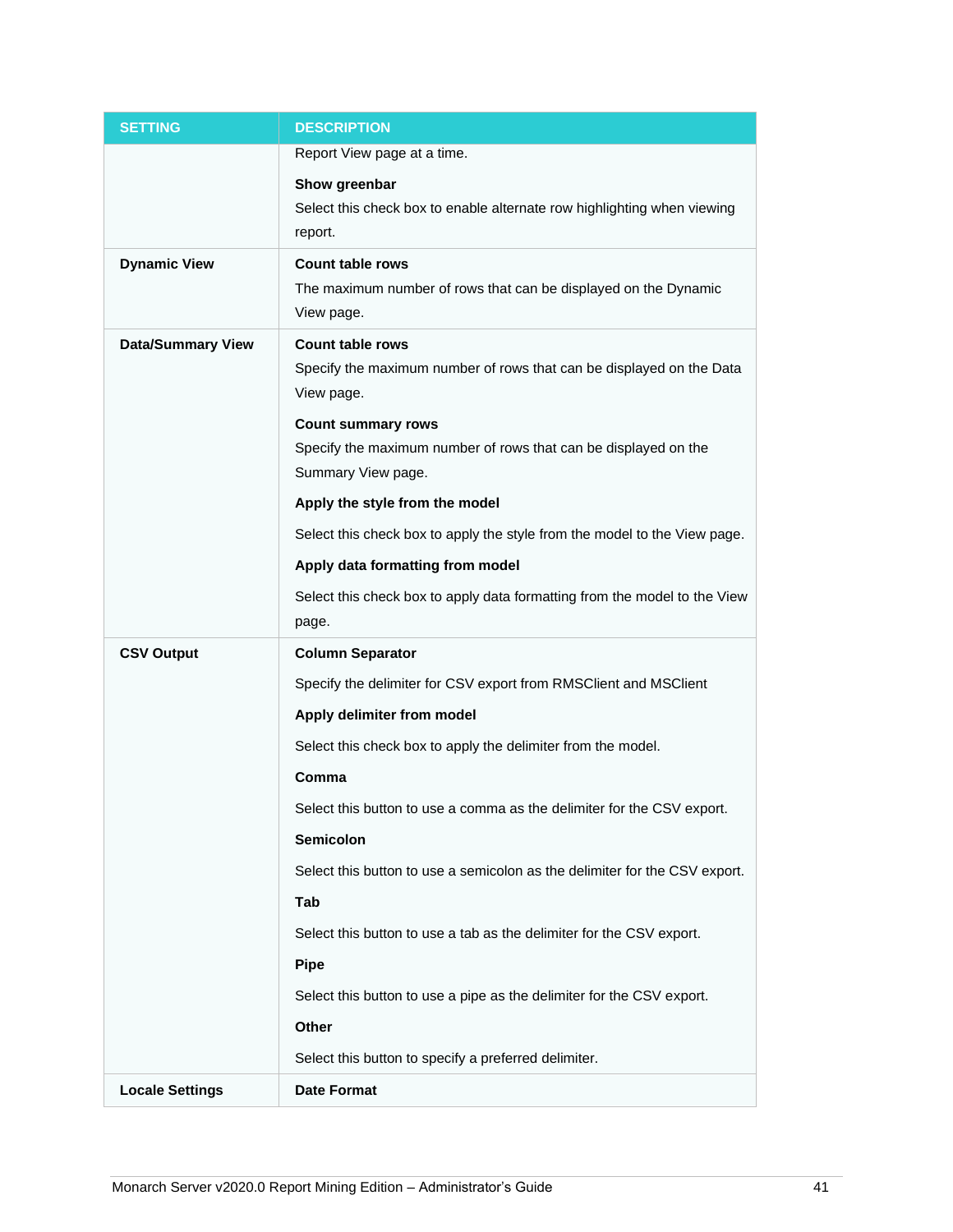| <b>SETTING</b>          | <b>DESCRIPTION</b>                                                         |
|-------------------------|----------------------------------------------------------------------------|
|                         | Specify a date format for your searches. The following options are         |
|                         | available: mm/dd/yyy or dd/mm/yyy.                                         |
|                         | <b>Decimal Separator</b>                                                   |
|                         | Select one of the proposed decimal separators: comma or period.            |
|                         | <b>Group Separator</b>                                                     |
|                         | Select one of the proposed group separators: comma, space or period        |
| <b>RMS Home Page</b>    | Count home lists items: Default count of items on one page in              |
| <b>Settings</b>         | Selected Reports, Selected Models, Selected Templates, and Model to        |
|                         | Template Mappings Lists on My Home.                                        |
|                         | <b>Display report list:</b> Select to display report list at RMS Home page |
|                         | Display model list: Select to display model list at RMS Home page          |
|                         | Display template list: Select to display template list at RMS Home page    |
|                         | Display model to template mapping list: Select to display template         |
|                         | mapping list at RMS Home page                                              |
|                         | Display news list: Select to display news list at RMS Home page            |
| <b>Groups and Roles</b> | Available User Groups: Lists available user groups to be assigned to       |
|                         | new user.                                                                  |
|                         | Available Roles: Lists available roles to be assigned to new user.         |
|                         | Once selected, the user groups and roles assigned to a new user are        |
|                         | listed in the Selected User Groups and Selected Roles panes,               |
|                         | respectively.                                                              |

- <span id="page-45-1"></span>❑ **Save**: Saves new user default settings.
- ❑ **Clear**: Clears all the boxes.
- <span id="page-45-0"></span>❑ **Cancel**: Cancels the operation.

# **Global User Settings**

Use the Global User Settings page to set your global settings. To access this page, on the Navigation Tree, click **System Settings**, select **System Preferences**, and click the **Global User Settings** tab at the top of the page.

The **Global User Settings** page contains the following settings:

- ❑ **Maximum allowed report size (Kb)**: Enter the maximum report size in kilobytes.
- ❑ **Maximum allowed report size for PRF Export (Kb)**: Enter the maximum report size for PRF Export in kilobytes.
- ❑ **Count of Items Per Page**: Define the number of items per page. The lists of Monarch Server Administrator are split into several pages. Select a value from the list. The default value is set to 10.
- ❑ **Maximum exported CSV file size (rows)**: Enter the maximum exported CSV file size in kilobytes.
- ❑ **Maximum exported PDF file size (rows)**: Enter the maximum exported PDF file size in kilobytes.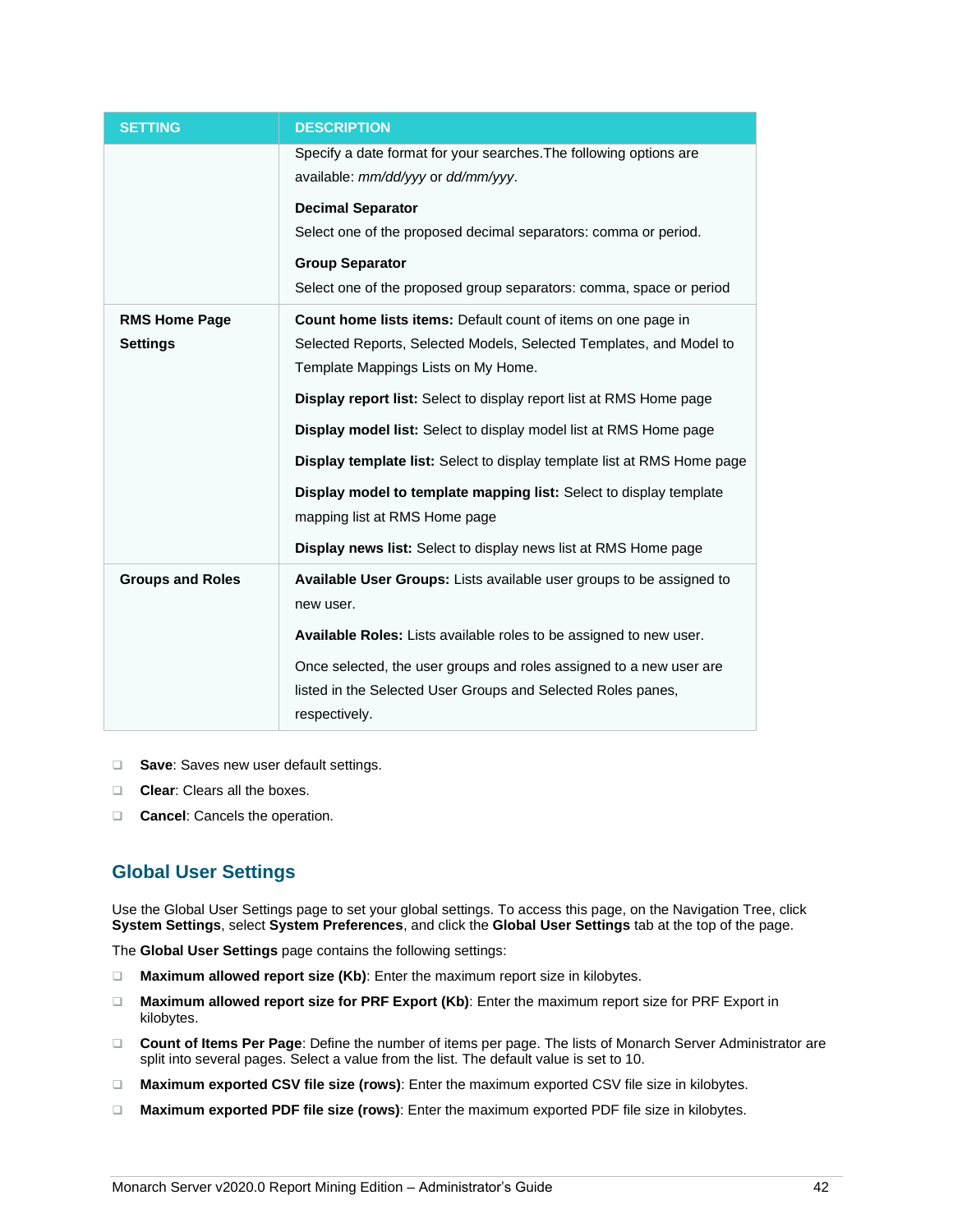- ❑ **Maximum exported PDF pages**: Enter the maximum number of exported PDF pages.
- ❑ **Data View asynchronous loading limit (rows)**: Number of rows set as a loading limit to be displayed as a result of exporting. The minimum value is 1000, the maximum value is 1000000 (one million), the default value is set to 5000.

If during report exporting number of Data View rows is less that the limit, all data will be exported immediately. If number of Data View rows exceeds the limit, export will be stopped on reaching the limit and the already exported data will be available for viewing. The rest of data will be exported in an asynchronous way.

The given feature allows you to speed up data exporting that are loaded within the defined limit.

#### **After you made your changes**

- ❑ To save changes to global user settings, click the **Save** button.
- ❑ To reset the changes you just made, click the **Clear** button.
- <span id="page-46-0"></span>❑ To cancel the operation without changes, click the **Cancel** button.

# **PDF Default Print Settings**

Use the PDF Default Print Settings page to set your default settings for printing PDF files. To access this page, on the Navigation Tree, click **System Settings**, select **System Preferences**, and click the **PDF Default Print Settings** tab at the top of the page.

The **PDF Default Print Settings** page contains:

- ❑ **PDF - Table Font Name**: Select the font name from the list.
- ❑ **PDF - Report Font Name**: Select the font name from the list.
- ❑ **PDF - Font Size**: Select any PDF font size from the list.
- ❑ **PDF - Break Page Every:** Enter the number of rows. Zero value no page break.
- ❑ **PDF - Break Page Every:** Enter the number of pages. Zero value no page break.
- ❑ **PDF - Lines Spacing:** Select the value from the list.
- ❑ **PDF - Readahead:** Specify the number of text lines to sample in order to determine paper type and orientation of PDF.
- ❑ **PDF - Portrait Limit**: Specify the maximum number of characters per line for portrait paper orientation.
- ❑ **PDF - Landscape Limit**: Specify the maximum number of characters per line for landscape paper orientation.
- ❑ **PDF - Left Margin**: Specify the left margin size for PDF printing (in inches).
- ❑ **PDF - Right Margin**: Specify the right margin size for PDF printing (in inches).
- ❑ **PDF - Top Margin**: Specify the top margin size for PDF printing (in inches).
- ❑ **PDF - Bottom Margin**: Specify the bottom margin size for PDF printing (in inches).
- ❑ **Save**: Saves the settings.
- ❑ **Clear**: Clears all the boxes.
- <span id="page-46-1"></span>❑ **Cancel**: Cancels the settings.

## **RMS Settings**

Use this page to set RMS settings. To access this page, on the Navigation Tree, click **System Settings**, select **System Preferences**, and click the **RMS Settings** tab at the top of the page.

**RMS Settings**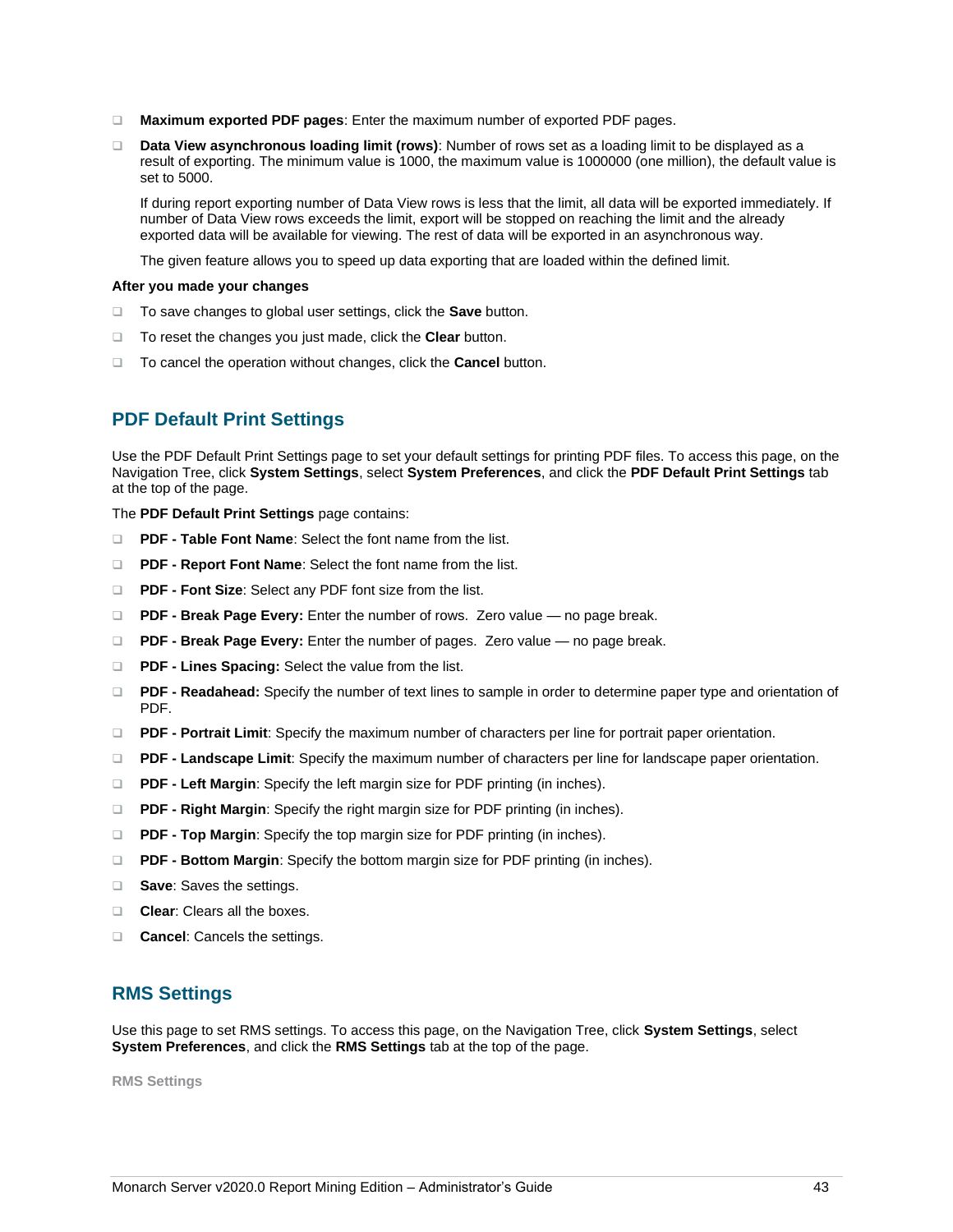| <b>SETTING</b>                              | <b>DESCRIPTION</b>                                                                                                                                                                                                                                                                                                                                                                                                                                |
|---------------------------------------------|---------------------------------------------------------------------------------------------------------------------------------------------------------------------------------------------------------------------------------------------------------------------------------------------------------------------------------------------------------------------------------------------------------------------------------------------------|
| <b>RMS Settings</b>                         | <b>End session redirect url:</b> The URL to redirect users in case of end of<br>session.                                                                                                                                                                                                                                                                                                                                                          |
| <b>Digital Signature</b><br><b>Settings</b> | <b>Certificate:</b> Certificate for Excel projects.<br><b>Certificate friendly name:</b> Certificate friendly name for Excel exports.<br><b>Enable digital signature:</b> If it is selected and Certificate is not empty,<br>Certificate will be available for Excel exports, else — Certificate will not be<br>available even if Certificate value is defined.<br><b>Force digital signature:</b> Force all exports to XLSX with signature. This |
| <b>Navigation Settings</b>                  | entry is used only if Certificate is defined.<br><b>Show About link:</b> Select to show About Dialog in RMS Client.                                                                                                                                                                                                                                                                                                                               |
|                                             | <b>Show Preferences link:</b> Select to show Preferences Dialog in RMS<br>Client.<br><b>Show Allow XIsx Format:</b> Select to show Excel format checkbox in RMS                                                                                                                                                                                                                                                                                   |
|                                             | Client.                                                                                                                                                                                                                                                                                                                                                                                                                                           |
|                                             | <b>Show Home:</b> Select to show the My Home tab in RMS Client.                                                                                                                                                                                                                                                                                                                                                                                   |
|                                             | <b>Show My Models:</b> Select to show the My Models tab in RMS Client.                                                                                                                                                                                                                                                                                                                                                                            |

# **RMS Home Page Settings**

| <b>SETTING</b>                            | <b>DESCRIPTION</b>                                    |  |  |  |
|-------------------------------------------|-------------------------------------------------------|--|--|--|
| <b>Home Page Text Font</b>                | The font for the customer text at the Home page.      |  |  |  |
| <b>Home Page Text Font</b><br><b>Size</b> | The font size for the customer text at the Home page. |  |  |  |
| <b>Home Page Text Color</b>               | The color for the customer text at the Home page.     |  |  |  |
| <b>Home Page Graphic</b><br><b>URL</b>    | Certificate friendly name for Excel exports.          |  |  |  |
| <b>Home Page Text</b>                     | The customer text at the Home page.                   |  |  |  |

# **RMS Security Settings**

| <b>SETTING</b>                      | <b>DESCRIPTION</b>                                                                                                                                                                                                            |  |  |  |
|-------------------------------------|-------------------------------------------------------------------------------------------------------------------------------------------------------------------------------------------------------------------------------|--|--|--|
| Hash algorithm                      | Hash algorithm that is used for checking checksum in the symmetric<br>mode<br>One of the following: SHA1, SHA256, SHA284, SHA512, MD5.                                                                                        |  |  |  |
| <b>Signing digest</b><br>algorithm  | Hash algorithm that is used for getting digest for verifying signature.<br>One of the following: SHA1, SHA256, SHA284, SHA512, MD5.                                                                                           |  |  |  |
| Key algorithm                       | Signature algorithm. Private and public key must be generated with this<br>algorithm.<br>One of the following: DSA, RSA.                                                                                                      |  |  |  |
| <b>Encryption method</b><br>type    | Checksum validation method.<br>One of the following: Assymetryc, Symmetric.                                                                                                                                                   |  |  |  |
| <b>Expiration time</b><br>(seconds) | Expiration time of checksum in seconds.                                                                                                                                                                                       |  |  |  |
| Ignore checksum                     | If selected, checksum generation and passing as a parameter in the initial<br>request is ignored. Otherwise, it is required. Disabling checksum may be<br>useful for testing, demonstration and development purposes - before |  |  |  |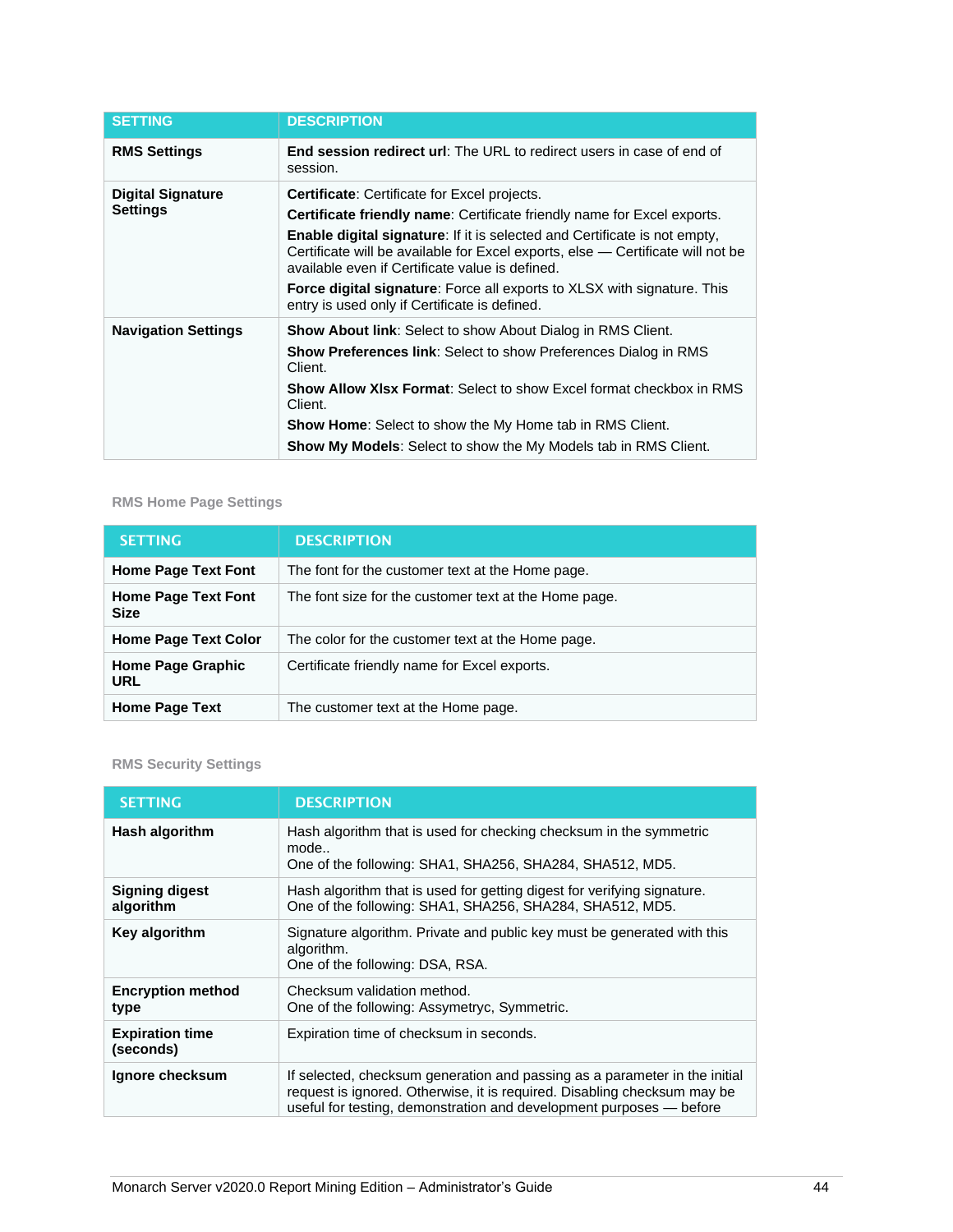production stage.

#### **HECM Settings**

| <b>SETTING</b>                                      | <b>DESCRIPTION</b>                                                                                                                                                                                                                                                                                                                                                                              |
|-----------------------------------------------------|-------------------------------------------------------------------------------------------------------------------------------------------------------------------------------------------------------------------------------------------------------------------------------------------------------------------------------------------------------------------------------------------------|
| <b>File Downloader Url</b>                          | The URL to the MECM FileDownloader servlet.                                                                                                                                                                                                                                                                                                                                                     |
| <b>File Downloader Block</b><br>Size (kb)           | The maximum number of bytes to read in this retrieval. For example, a<br>block size of 1048576 means: read the first 1 MB of the file. In the event<br>that the file is larger than the block size requested by the client, the servlet<br>will return an HTTP Partial Content response code (206). The client<br>should follow up with another request to retrieve the next chunk of the file. |
| <b>File Downloader</b><br><b>Connection Timeout</b> | The timeout while attempting to connect to the MECM FileDownloader<br>servlet after which the connection is terminated, and an error is produced.                                                                                                                                                                                                                                               |

- ❑ **Save**: Saves the settings.
- ❑ **Clear**: Clears all the boxes.
- <span id="page-48-0"></span>❑ **Cancel**: Cancels the settings.

# **THEME MANAGEMENT**

You can specify color themes for Admin and Client applications on the **Theme Management** page.

**To change the color theme**

- 1. Click **System Settings** on the Navigation Tree, and select **Theme Management**.
- 2. Select
	- **Admin theme** from the list, select a theme for Admin application
	- **RMS Client theme** from the list, select a theme for RMS Client application
- 3. Click **Save**.



# **NOTES**

For the changes to take effect, relogin is required.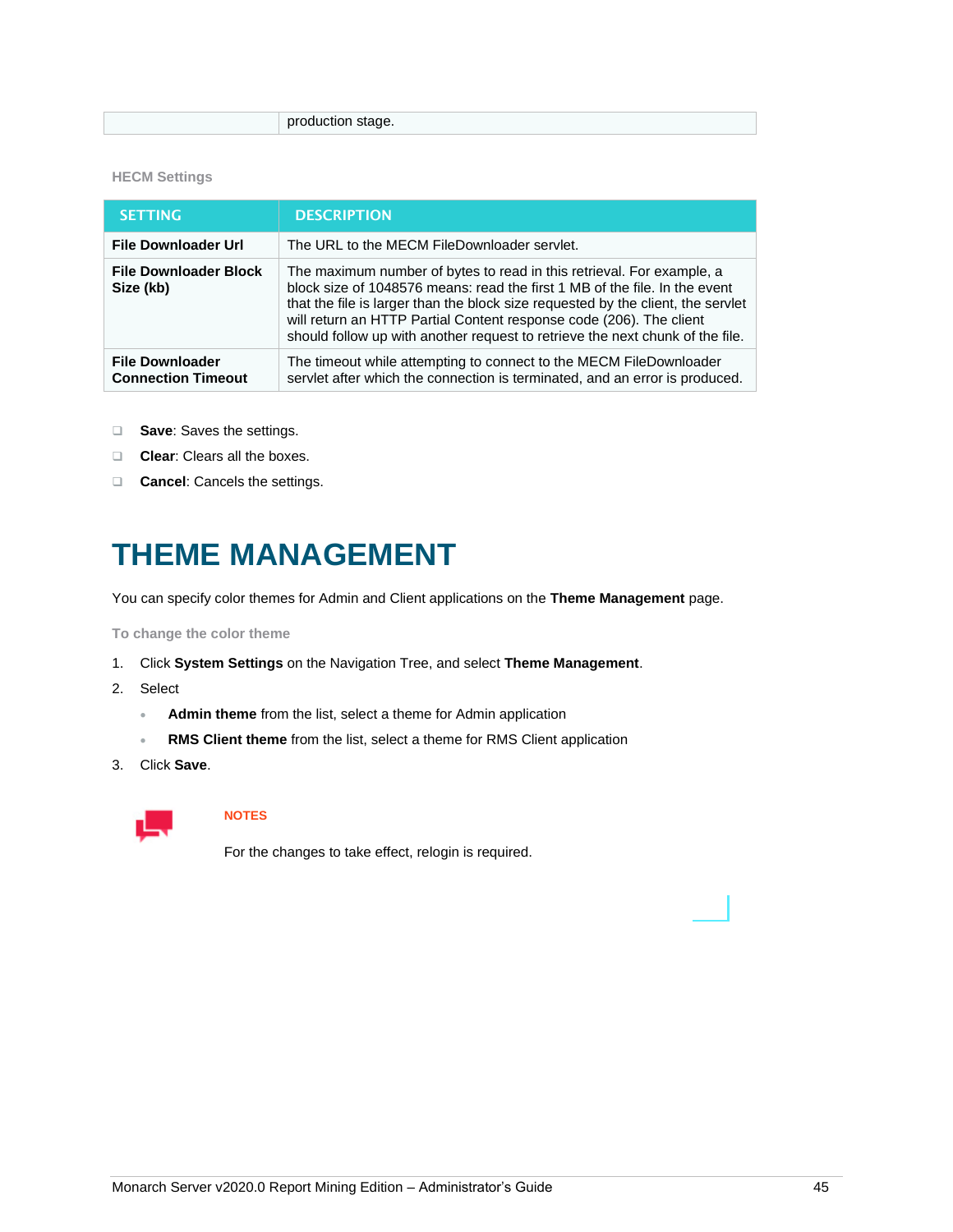# <span id="page-49-0"></span>**NEWS**

<span id="page-49-2"></span>MSAdmin provides the News Message feature as a way to easily share information with other Monarch Server Report Mining Edition users. You can post news messages on the [All News](#page-49-1) and [Global News](#page-50-1) pages. After posting a message, you specify which Monarch Server Report Mining Edition users you want the message to be visible to. The users you specify will be able to view the message on the News page within Client.

There are three types of news:

- ❑ **All News**: These are all the news used in the system. They are available to user groups or users having the appropriate rights. For more information refer to [All News.](#page-49-1)
- ❑ **Expired News**: These are news that have expired. For details, se[e Expired News.](#page-50-0)
- ❑ **Global News**: Include both all news and expired news. They are available to all users. For more information refer to [Global News.](#page-50-1)

# <span id="page-49-1"></span>**ALL NEWS**

All news messages can be viewed by Monarch Server Report Mining Edition users or user groups having the appropriate rights.

To access the **All News** page, click **News** on the Navigation Tree, and select **News Management**.

Use the All News page t[o add,](#page-51-0) [edit](#page-51-1) or [delete](#page-52-0) a news message.

The All News page contains:

- ❑ **Search**: Type a message content (or a part of it) in this box and press ENTER. The filter will be applied to the list of news messages, and only messages containing the specified characters will be displayed.
- ❑ **News date**: Displays the dates when news messages were posted.
- ❑ **Content**: Displays the news messages content.
- ❑ **Expiration Date**: Displays the expiration dates of news messages. Expired dates are highlighted in red.
- $\Box$   $\Box$  : Click to add a news message.
- □ **/** : Click to edit a message.



### **NOTES**

You can also open a message for editing by clicking its name on the list.

- □ **\*** : Click to delete a message.
- □ **\*** : Click to delete all expired messages from the database.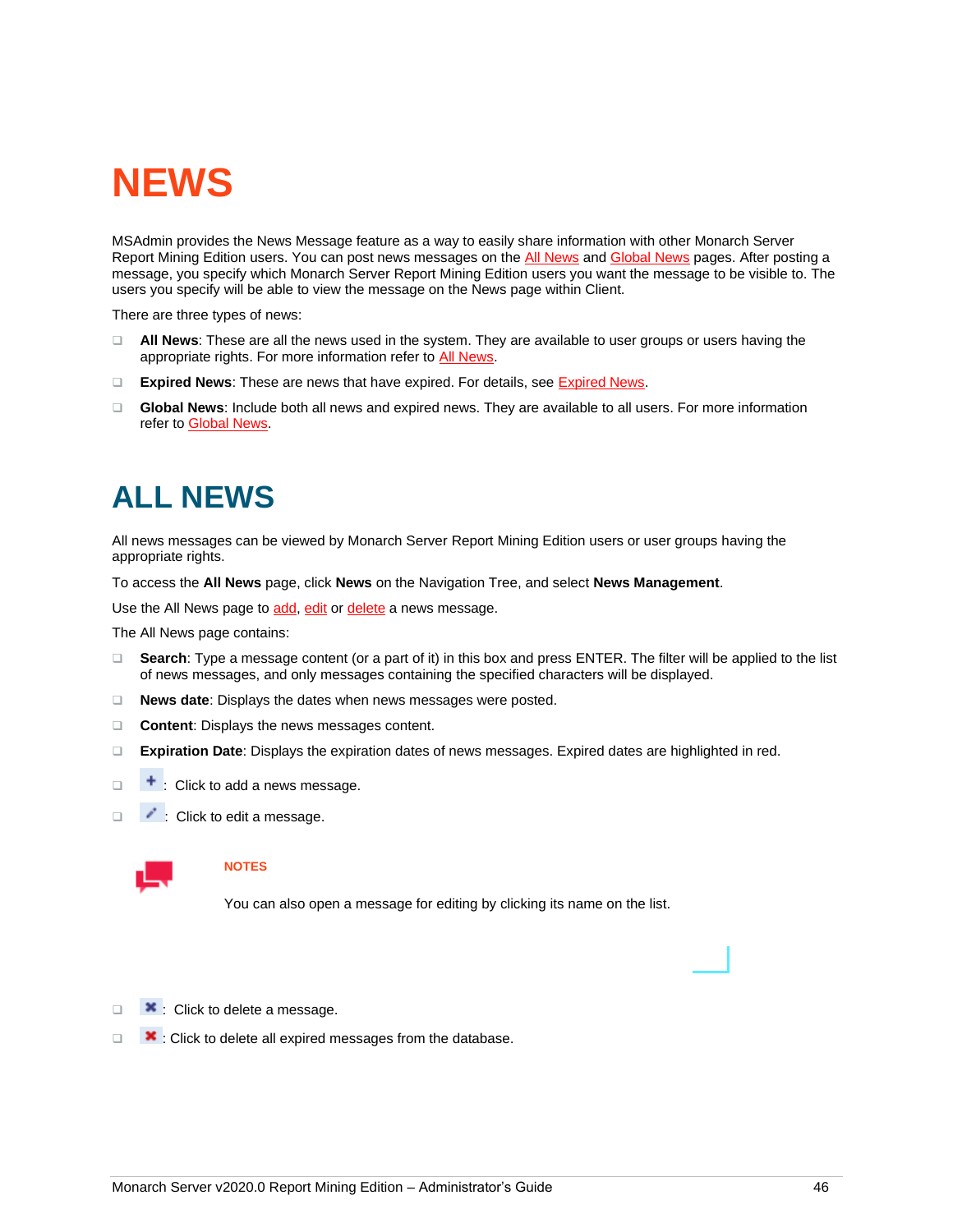# <span id="page-50-0"></span>**EXPIRED NEWS**

The **Expired News** page lists news messages, for which the expiration date has arrived or has passed.

To access the **Expired News** page, click **News** on the Navigation Tree, select **News Management**, and click the **Expired News** tab at the top of the page.

Use this page t[o add,](#page-51-0) [edit](#page-51-1) or [delete](#page-52-0) a news message.

The **Expired News** page contains:

- ❑ **Search**: Type a message content (or a part of it) in this box and press ENTER. The filter will be applied to the list of news messages, and only messages containing the specified characters will be displayed.
- ❑ **News date**: Displays the dates when news messages were posted.
- ❑ **Content**: Displays the news messages content.
- ❑ **Expiration Date**: Displays the expiration dates of news messages. Expired dates are highlighted in red.
- $\Box$   $\Box$  : Click to add a news message.
- □ **:** Click to edit a message.



#### **NOTES**

You can also open a message for editing by clicking its name on the list.

- □ <u>×</u>: Click to delete a message.
- <span id="page-50-1"></span>□ **\*** : Click to delete all expired messages from the database.

# **GLOBAL NEWS**

The **Global News** page lists all global news messages. Global news messages can be viewed by all Monarch Server Report Mining Edition users. To access the **Global News** page, click **News** on the Navigation Tree, select **News Management**, and click the **Global News** tab at the top of the page.

Use this page t[o add,](#page-51-0) [edit](#page-51-1) or [delete](#page-52-0) a news message.

The **Global News** page contains:

- ❑ **Search**: Type a message content (or a part of it) in this box and press ENTER. The filter will be applied to the list of news messages, and only messages containing the specified characters will be displayed.
- ❑ **News date**: Displays the dates when news messages were posted.
- ❑ **Content**: Displays the news messages content.
- ❑ **Expiration Date**: Displays the expiration dates of news messages. Expired dates are highlighted in red.
- $\Box$   $\Box$  : Click to add a news message.
- □ **:** Click to edit a message.



**NOTES**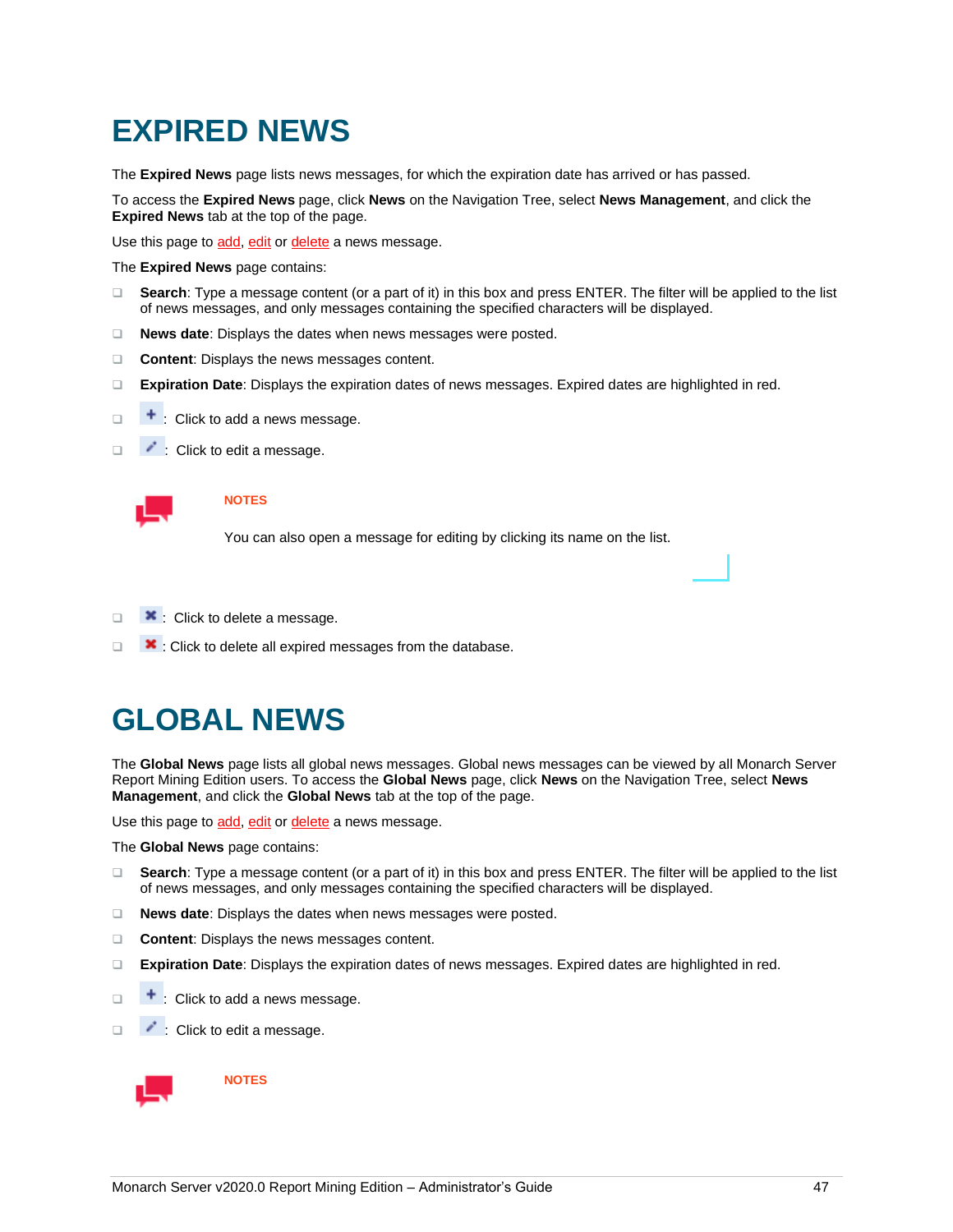You can also open a message for editing by clicking its name on the list.

- □ **×**: Click to delete a message.
- <span id="page-51-0"></span>❑ : Click to delete all expired messages from the database.

# **ADDING A NEWS MESSAGE**

**To add a news message**

- 1. On the Navigation Tree, click **News**, and select **News Management**. The **All News** tab is displayed by default.
- 2. Select the **Expired News** tab, if you want to add an expired message.
- 3. Select the **Global News** tab, if you want to add a global message.
- 4. Click  $\pm$  to open the News Management page. The News Management page contains the following items:
	- **News Date**: The current date is displayed by default. You can click the **in** icon and select another date.
	- **Expiration Date**: Click the **interpr**icon to specify the expiration date of the news.
	- **Is Global**: Select this check box, if you want to make the message available to all users.



#### **NOTES**

If you leave this check box cleared, you will be able to grant access rights to certain users, user groups or roles. The **Rights** tab will become available after you save the new message and open it for editing.

- **News Text**: Type the text of your news message.
- **Save:** Saves a new message.
- **Clear**: Clears all the boxes.
- **Cancel**: Cancels the operation.
- <span id="page-51-1"></span>5. Fill in the boxes of the page, and click **Save**. The system saves the new message to the database and displays the updated News Management page, if the operation is completed successfully.

# **EDITING A NEWS MESSAGE**

**To edit a news message**

- 1. On the Navigation Tree, click **News**, and select **News Management**. The **All News** tab is displayed by default.
- 2. Select the **Expired News** tab, if you want to edit an expired message.
- 3. Select the **Global News** tab, if you want to edit a global message.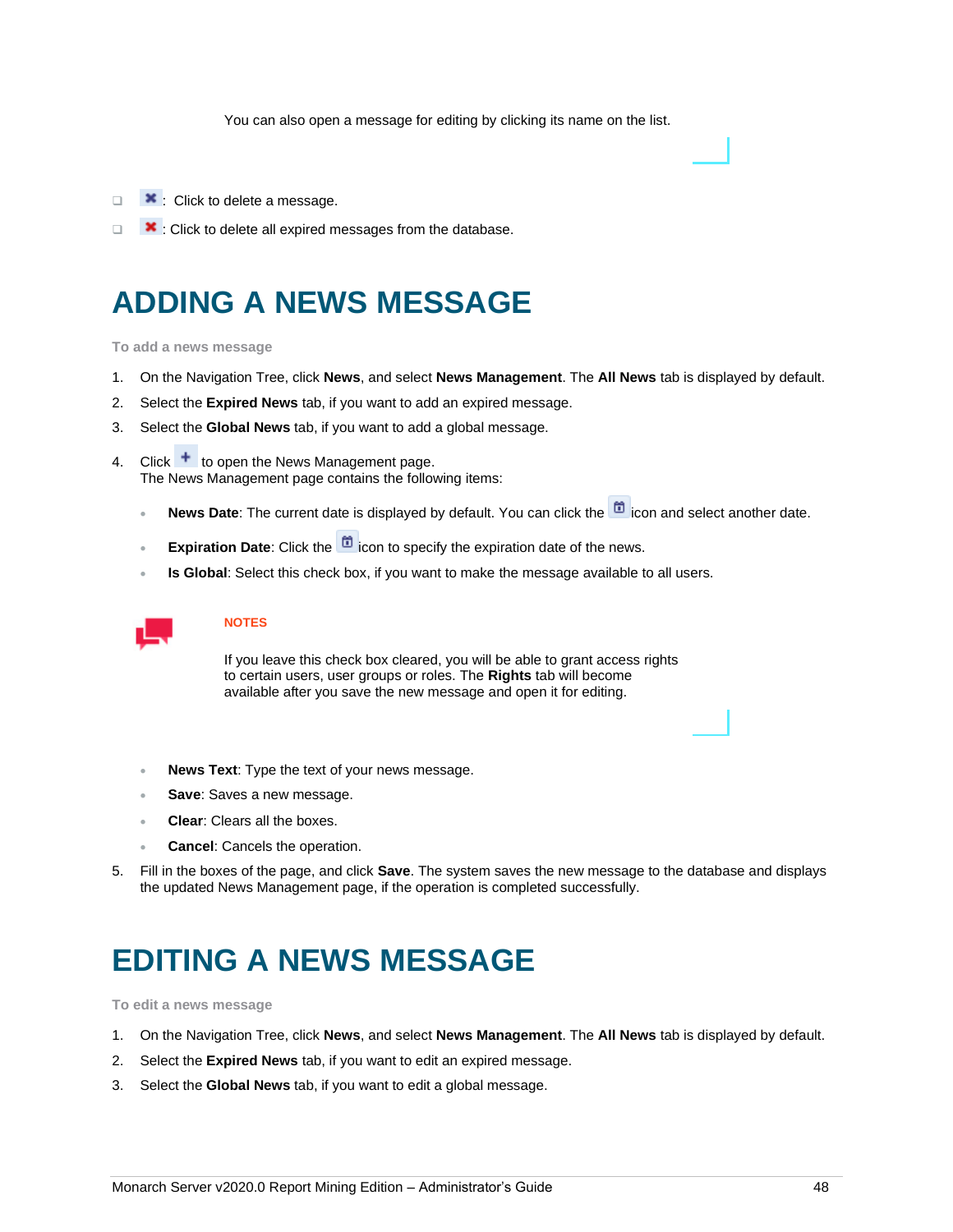- 4. Click the name of the message you want to edit or click anywhere on its row, and then click .
- 5. Make the necessary changes. For details about how to change the items refer to [Adding a News Message.](#page-51-0)
- 6. To grant access rights, select the **Rights** tab at the top of the page.



This tab is available, if you leave the **Is Global** check box cleared while [creating a new message.](#page-51-0)

- 7. Expand the hidden sections, by clicking the **User Groups**, **Roles**, or **Users** heading. To select the roles, groups or users that you want to have rights to view the news, drag them from the left pane to the right pane.
- <span id="page-52-0"></span>8. Make the necessary changes and click **Save**. The system saves the modified message to the database.

# **DELETING A NEWS MESSAGE**

**To delete a news message**

- 1. On the Navigation Tree, click **News**, and select **News Management**. The **All News** tab is displayed by default.
- 2. Select the **Expired News** tab, if you want to delete an expired message. or Select the **Global News** tab, if you want to delete a global message.
- 3. Click  $\blacktriangleright$  at the end of the row with the message you want to delete. A dialog box appears.
- 4. Click **Delete** to delete the message from the list.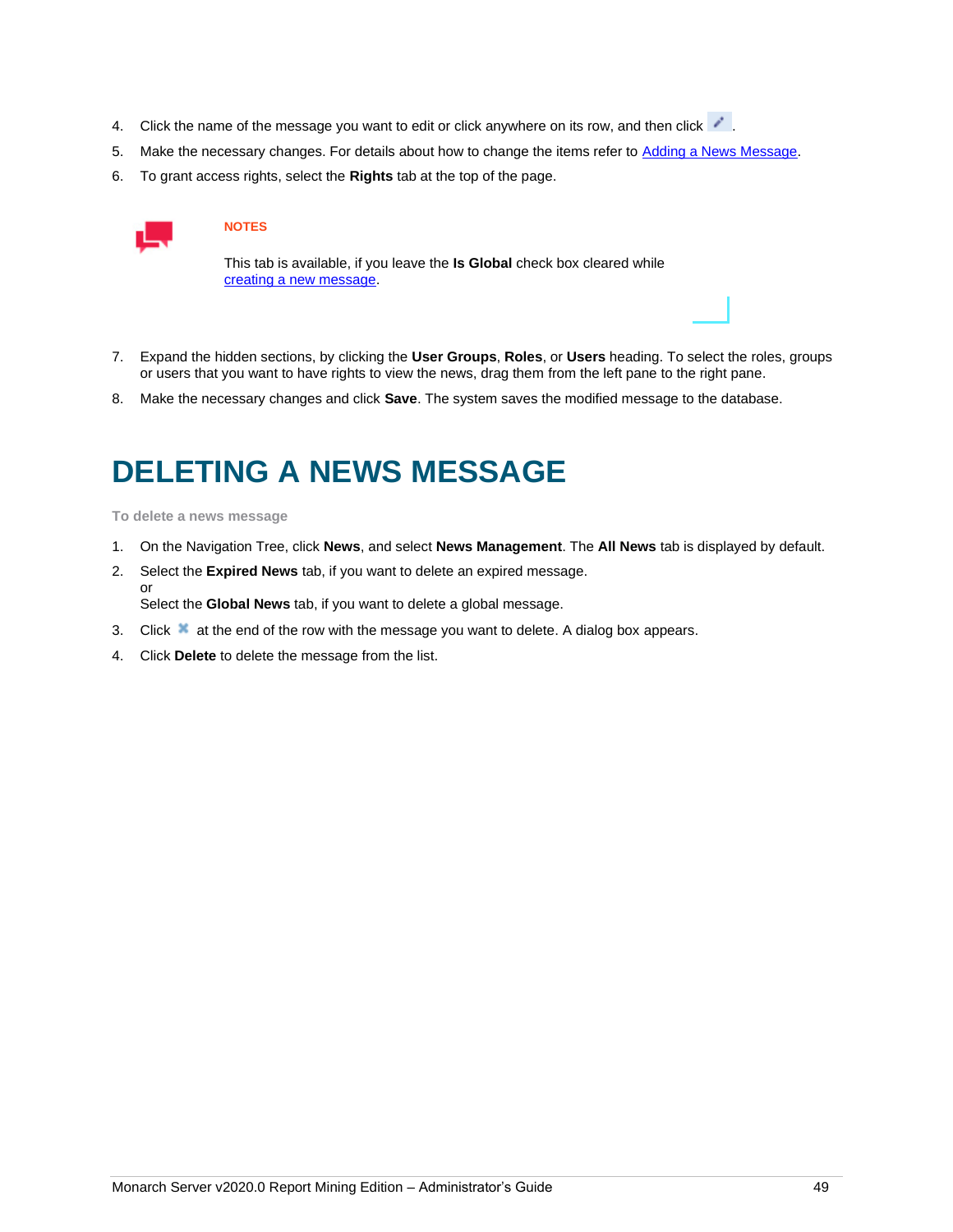# <span id="page-53-0"></span>**SYSTEM REPORTS**

Monarch Server Report Mining Edition Administrator provides an easy means of generating system reports. The following types of system reports can be generated:

- ❑ [Configuration reports](#page-53-3) provide information about the current configuration of various parts of the Monarch Server Report Mining Edition system, such as the existing roles, users, and so on.
- □ [Transaction reports](#page-55-2) provide information about any actions that have occurred in the system, such as security, audit, and so on.

# <span id="page-53-1"></span>**CONFIGURATION REPORTS**

<span id="page-53-3"></span>Configuration reports provide information about the current configuration of various parts of the Monarch Server Report Mining Edition system, such as the existing roles, users, and so on. You can generate the following types of configuration reports:

- □ [Product License:](#page-53-2) Displays the product licensee, the product expiration date (if any), etc.
- □ [Roles:](#page-54-0) Lists the existing roles and their assigned user groups and users.
- □ [User Groups:](#page-54-1) Lists the existing user groups, their assigned users, and their privileges.
- ❑ [Users:](#page-55-0) Lists the existing users, their e-mail addresses, and their locked privileges.

**To generate configuration reports**

- 1. On the Navigation Tree, click **System Reports**, and select **Configuration**. The Configuration Reports page appears.
- <span id="page-53-2"></span>2. On the Configuration Reports page, click the link that corresponds to the desired report type.

## **Product License Report**

A Product License report is one of the configuration reports provided by Monarch Server Report Mining Edition. This report includes the following licensing information:

- ❑ Name of the product
- ❑ Product vendor
- ❑ Product copyright information
- ❑ License expiration date
- ❑ Customer name
- ❑ Customer address
- ❑ Product Components (for example, Report View, Chart, and so on)
- ❑ Product options (for example, maximum allowed connections, machine names, and so on)

**To view and print a Product License configuration report**

- 1. On the Navigation Tree, click **System Reports** and select **Configuration**.
- 2. Click the **Product License** link. The Product License configuration report is displayed.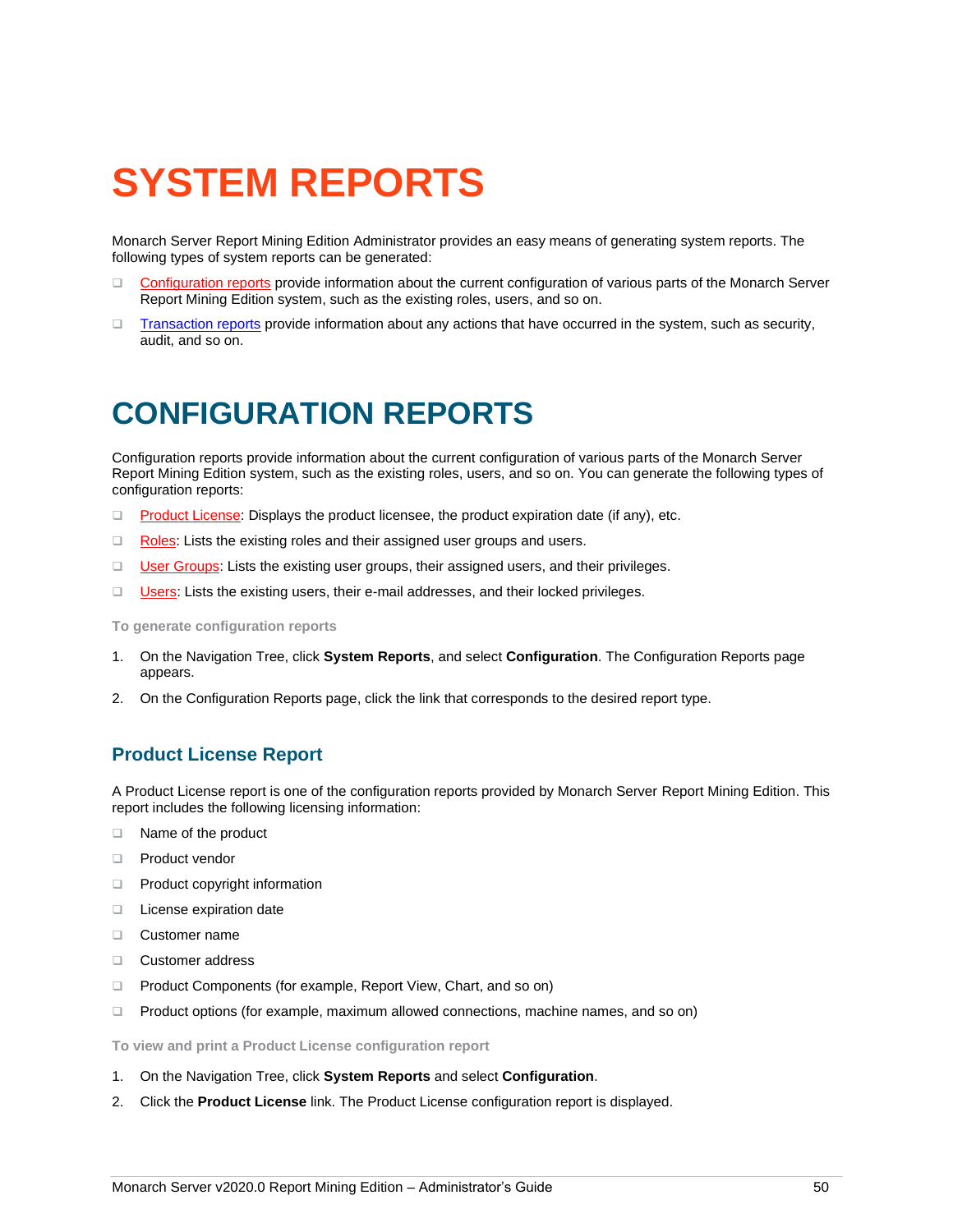3. To print the report, click the **integral into the top of the page**, then click **OK** in the **Print** dialog box.



#### **NOTES**

For information on how to convert a report to another format, see [Converting a report to another format.](#page-59-0)

## <span id="page-54-0"></span>**Roles Report**

A Roles report is one of the configuration reports provided by Monarch Server Report Mining Edition. This report includes all existing roles, and provides the following information about them:

- ❑ Names of roles
- ❑ Privileges assigned to roles
- ❑ User groups assigned to roles
- ❑ Users assigned to roles

**To view and print a Roles configuration report**

- 1. On the Navigation Tree, click **System Reports** and select **Configuration**.
- 2. Click the **Roles** link. The Roles report is displayed.
- 3. To print the report, click the  $\blacksquare$  icon at the top of the page, then click **OK** in the **Print** dialog box.



### **NOTES**

For information on how to convert a report to another format, see [Converting a report to another format.](#page-59-0)

# <span id="page-54-1"></span>**User Groups Report**

A User Groups report is one of the configuration reports provided by Monarch Server Report Mining Edition. This report includes all existing user groups, and provides the following information about them:

- ❑ Names of user groups
- ❑ Privileges assigned to user groups
- ❑ Users assigned to user groups

**To view and print a user groups configuration report**

- 1. On the Navigation Tree, click **System Reports** and select **Configuration**.
- 2. Click the **User Groups** link. The User Groups report is displayed.
- 3. To print the report, click the **int** icon at the top of the page, then click **OK** in the **Print** dialog box.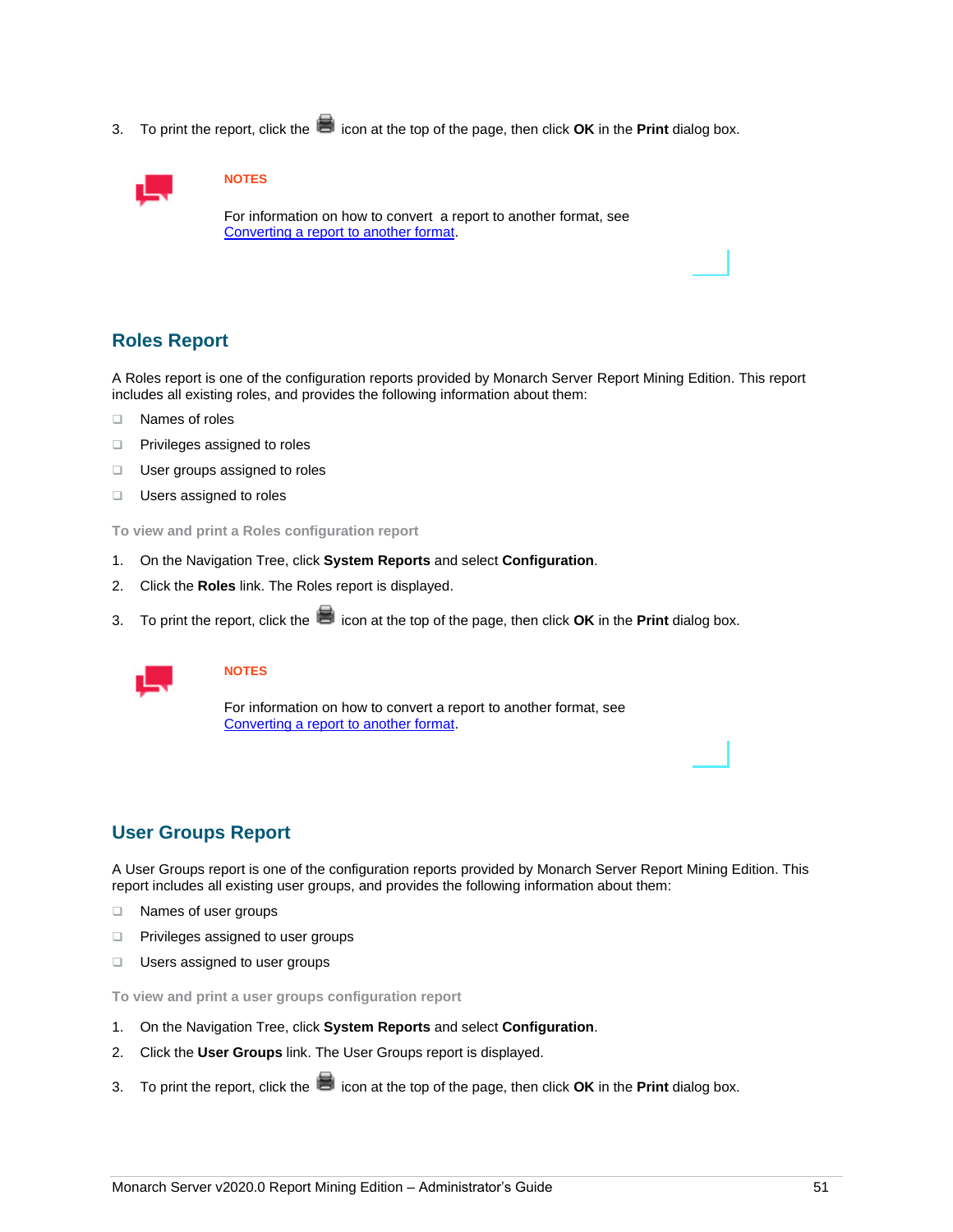

For information on how to convert a report to another format, see [Converting a report to another format.](#page-59-0)

# <span id="page-55-0"></span>**Users Report**

A Users report is one of the configuration reports provided by Monarch Server Report Mining Edition. This report includes all existing users, and provides the following information about them:

- ❑ User names assigned to users
- ❑ Full (or actual) names of users
- ❑ Privileges granted to users
- ❑ E-mail addresses of users



#### **NOTES**

Information about full names and e-mail addresses is provided only if it was specified when an administrator added users to the system.

**To view and print a Users configuration report**

- 1. On the Navigation Tree, click **System Reports** and select **Configuration**.
- 2. Click the **Users** link. The Users report is displayed.
- 3. To print the report, click the **integral into the top of the page, then click OK** in the **Print** dialog box.



#### **NOTES**

For information on how to convert a report to another format, see [Converting a report to another format.](#page-59-0)

# <span id="page-55-1"></span>**TRANSACTION REPORTS**

<span id="page-55-2"></span>Transaction reports provide information about any actions that have occurred in the system, such as security, audit, and so on.

You can generate the following types of transaction reports:

□ [Security](#page-56-0) — Lists the time, user name, and log on/log off information.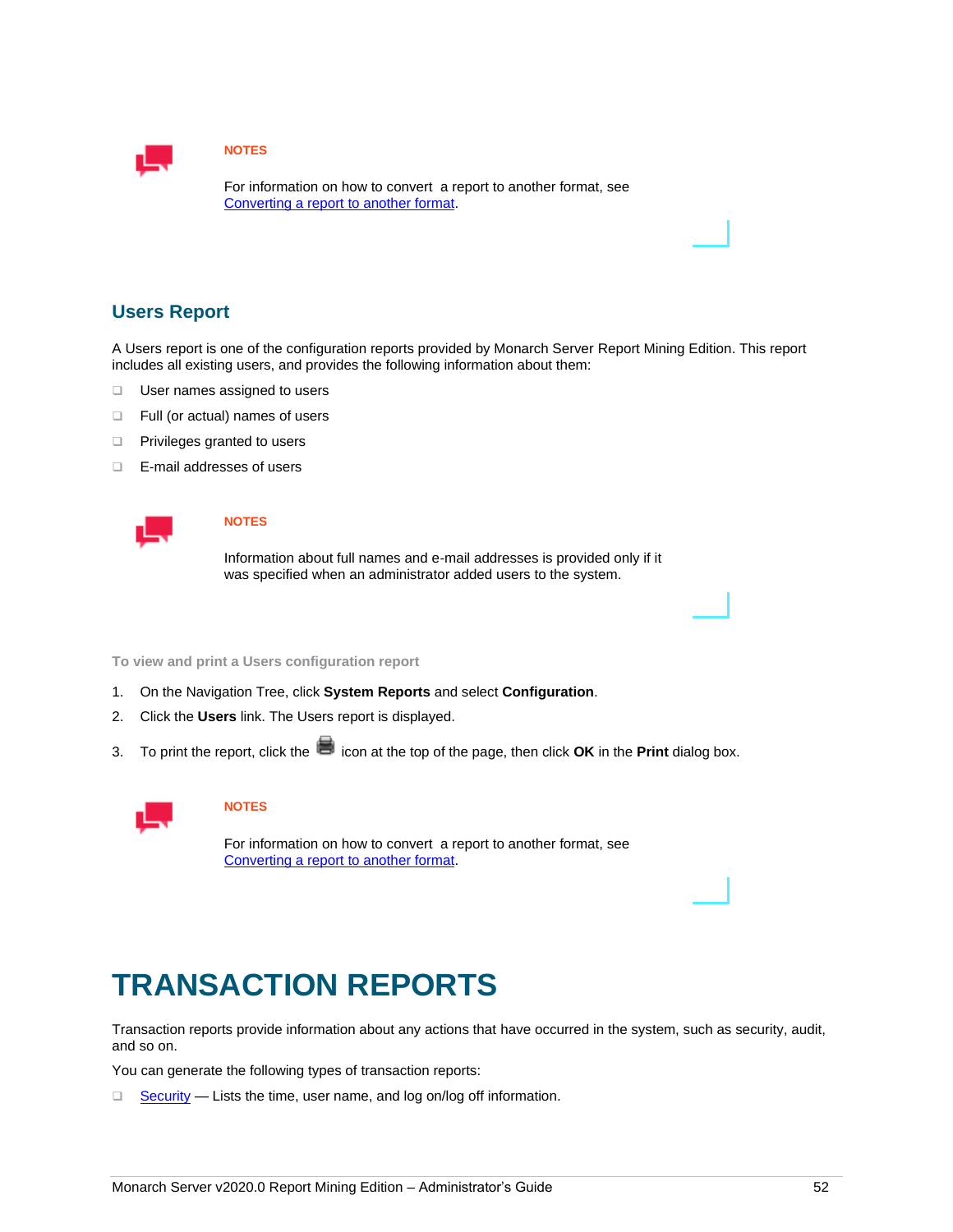- □ [Added Users](#page-57-0) Lists information about users add during the date range selected.
- □ **[Deleted/Suspended Users](#page-57-1)** Lists information about users who have been deleted or suspended.
- □ [Users Not Logged In](#page-58-0) Lists information users who have not logged in over a date range.
- ❑ [Dynamic Login Requests](#page-58-1) Lists information about dynamic login requests in RMS Client.

**To view transaction reports**

1. On the **Navigation Tree**, click **System Reports**, and select **Transaction**. The Transaction Reports page appears.

The Transaction Reports page contains the following items:

- **Events From To**: Specify the beginning and the end of the time interval, for which you want to remove events.
- **Clear Log**: Click this button to remove all events that occurred during the time interval defined earlier.
- **Transaction Reports**: Contains links to transaction reports of different types.
- <span id="page-56-0"></span>2. To generate a report, on the Transaction Reports page, click the link that corresponds to the desired report type.

### **Security Report**

A Security Report is one of transaction reports provided by Monarch Server Report Mining Edition. This report provides the following information:

- ❑ Date and time the user(s) log on to and log off from the system
- ❑ Name(s) of the user(s) who logged on to and log off from the system
- ❑ Date and time the user(s) log on to the system with incorrect password
- ❑ Name(s) of the user(s) who logged on to the system with incorrect password

**To view and print a Security transaction report**

- 1. On the Navigation Tree, click **System Reports** and select **Transaction**.
- 2. Click the **Security** link. The Security Transaction Report page is displayed.
- 3. In the **From ... To** fields specify a time period, for which you want to view the security actions. Click **the set of** to open the Calendar window, and select the date.



#### **NOTES**

If you do not provide a date or time period, all actions for the specified user(s) will be displayed.

- 4. From the **User** list, select a user, whose actions you want to include in the report. (To view security information for all users, select **All Users**.)
- 5. Click **View**. The Security transaction report is displayed.
- 6. To print the report, click the **integral into the top of the page, then click OK** in the **Print** dialog box.



### **NOTES**

For information on how to convert a report to another format, see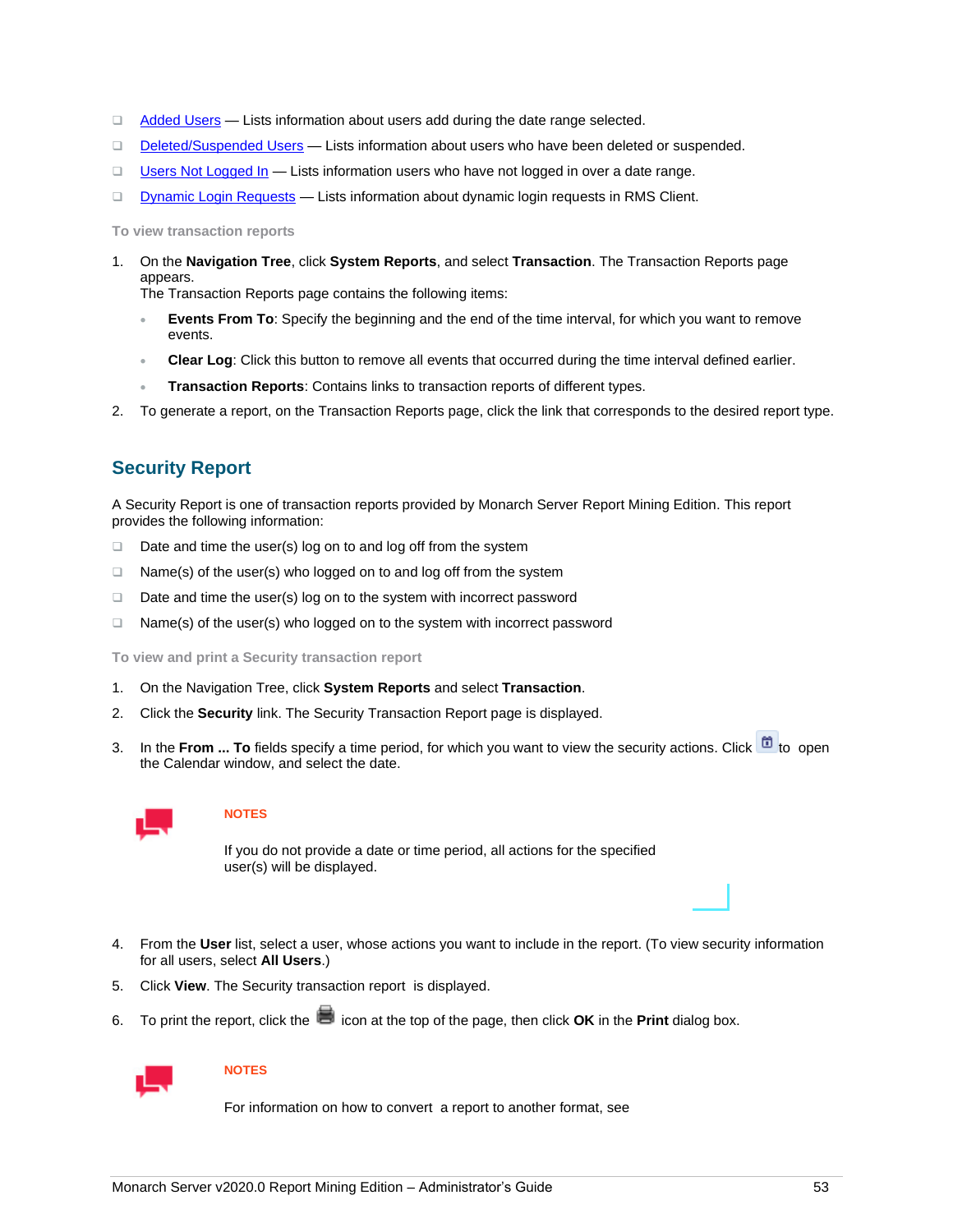[Converting a report to another format.](#page-59-0)

# <span id="page-57-0"></span>**Added Users Report**

Added Users Report is one of transaction reports provided by Monarch Server Report Mining Edition. This report provides the following information:

- ❑ Internal User ID.
- ❑ User name.
- ❑ Date when a user was added.

**To view and print an Added Users transaction report**

- 1. On the Navigation Tree, click **System Reports** and select **Transaction**.
- 2. Click the **Added Users** link. The **Added Users** page is displayed.
- 3. In the From ... To fields specify a time period, for which you want to view system actions. Click **the state of** to open the Calendar window, and select the date.

### **NOTES**

The maximum number of days is 90.

- 4. Click **View**. The Added Users Transaction Report is displayed.
- 5. To print the report, click the **integral into the top of the page, then click OK** in the **Print** dialog box.



#### **NOTES**

For information on how to convert a report to another format, see [Converting a report to another format.](#page-59-0)

## <span id="page-57-1"></span>**Deleted/Suspended Users Report**

A Deleted/Suspended Users Report is one of transaction reports provided by Monarch Server Report Mining Edition. This report provides the following information:

- ❑ User ID.
- ❑ User name.
- ❑ Date when a user was locked or suspended.

**To view and print a Deleted/Suspended Users transaction report**

1. On the Navigation Tree, click **System Reports** and select **Transaction**.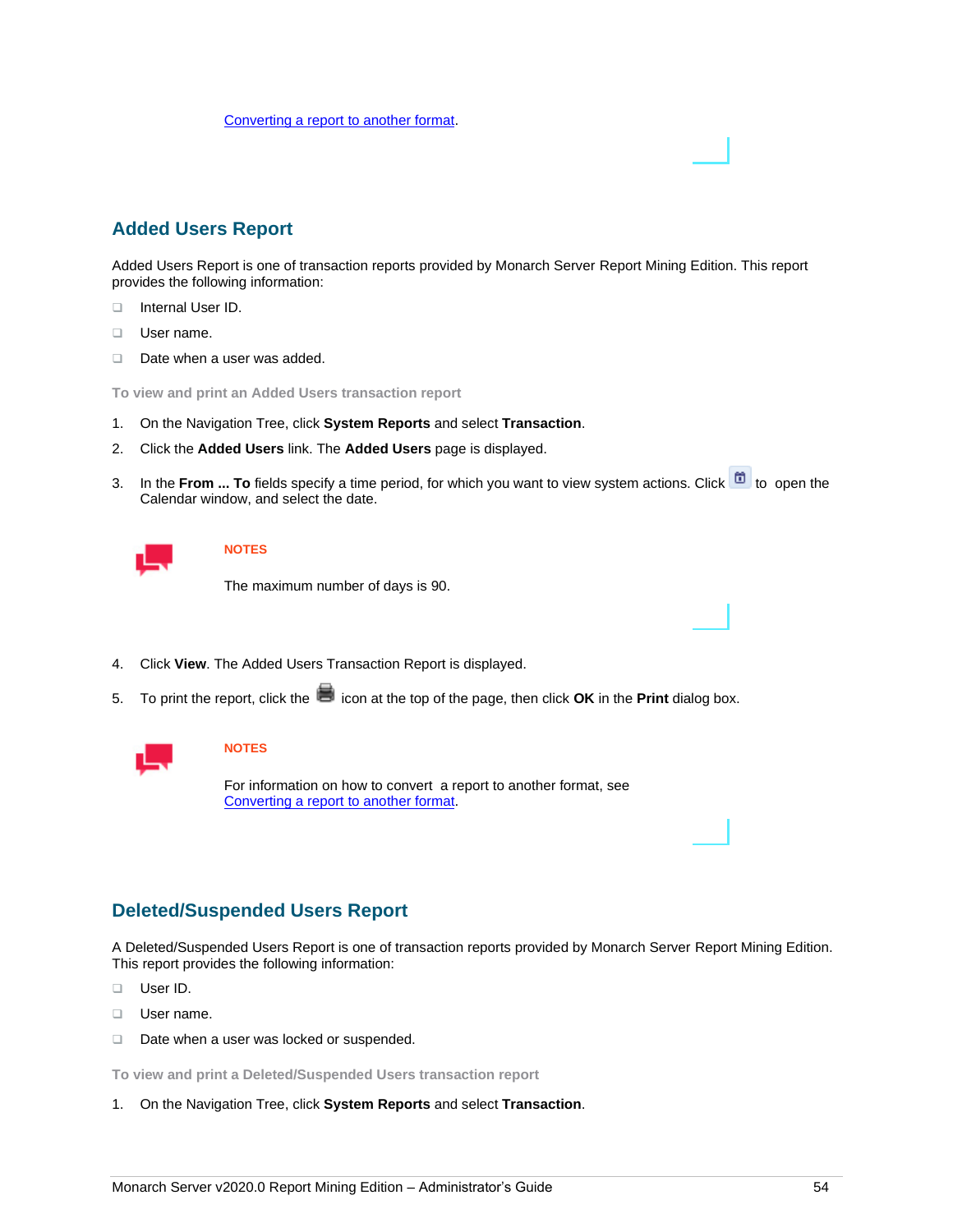- 2. Click the **Deleted/Suspended Users** link. The Deleted/Suspended Users page is displayed.
- 3. In the **From ... To** fields specify a time period, for which you want to view system actions. Click **the state** to open the Calendar window, and select the date.
- 4. Click **View**. The Deleted/Suspended Users Transaction Report is displayed.
- 5. To print the report, click the **integral into the top of the page**, then click **OK** in the **Print** dialog box.



For information on how to convert a report to another format, see [Converting a report to another format.](#page-59-0)

# <span id="page-58-0"></span>**Users Not Logged In Report**

A Users Not Logged In Report is one of transaction reports provided by Monarch Server Report Mining Edition. This report provides the following information:

- ❑ Internal User ID.
- ❑ User name.
- ❑ Last logon date.

**To view and print a Users Not Logged In transaction report**

- 1. On the Navigation Tree, click **System Reports** and select **Transaction**.
- 2. Click the **Users Not Logged In** link. The Users Not Logged In page is displayed.
- 3. In the **From ... To** fields specify a time period, for which you want to view logon actions. Click **the state of** to open the Calendar window, and select the date.
- 4. Click **View**. The Users Not Logged In Transaction Report is displayed.
- 5. To print the report, click the incon at the top of the page, then click OK in the Print dialog box.



### **NOTES**

For information on how to convert a report to another format, see [Converting a report to another format.](#page-59-0)

## <span id="page-58-1"></span>**Dynamic Login Requests Report**

A Dynamic Login Requests Report is one of transaction reports provided by Monarch Server Report Mining Edition. This report provides the following information on the RMS Client login:

- ❑ Report Paths.
- ❑ Model Paths.
- ❑ Template Paths.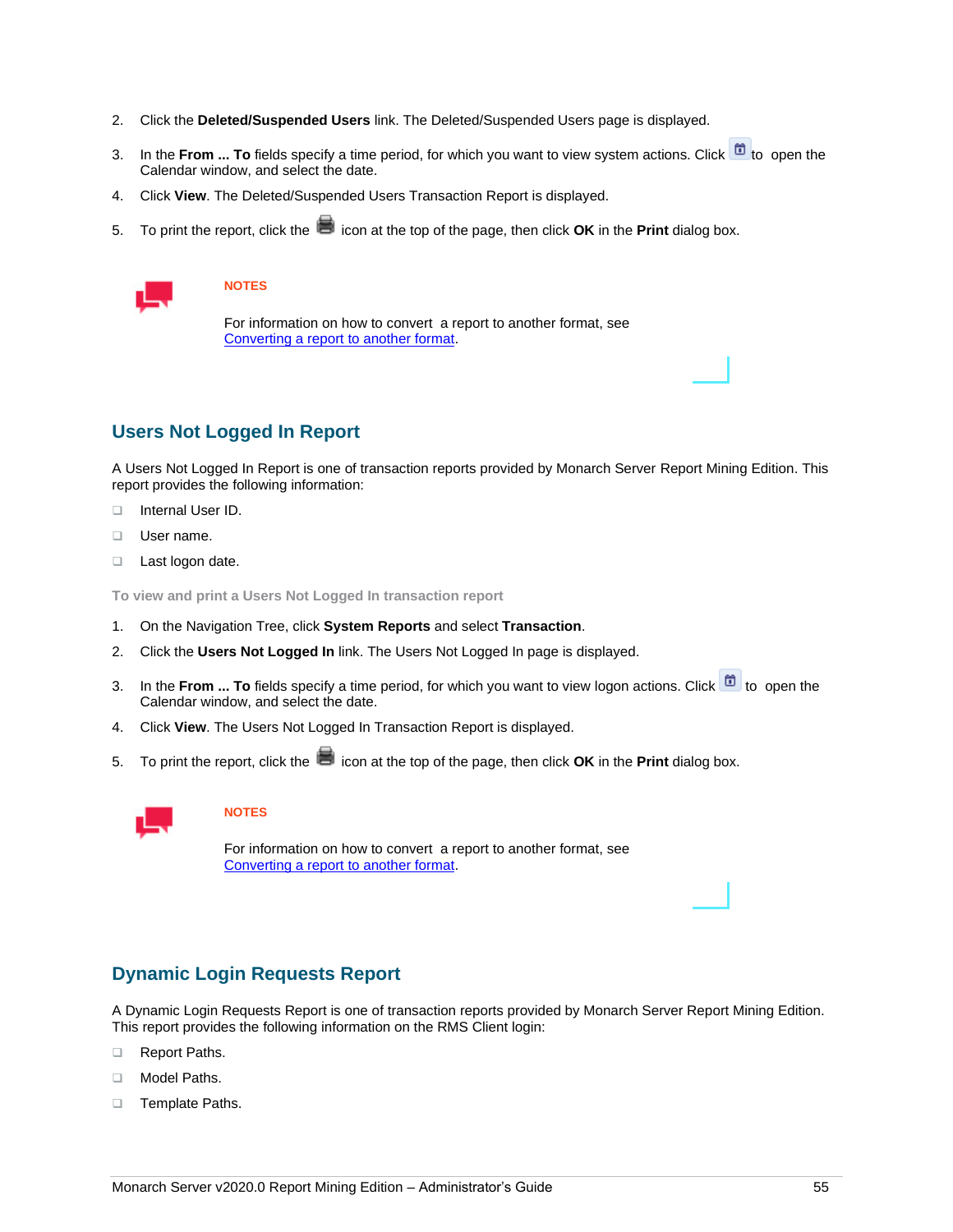- ❑ Templates to Models.
- ❑ Allowed Views.
- ❑ Default View.
- ❑ Admin Mode.
- ❑ Definition Group.
- ❑ Dynamic Filter.
- ❑ Locale.
- ❑ Export To.

**To view and print a Dynamic Login Requests transaction report**

- 1. On the Navigation Tree, click **System Reports** and select **Transaction**.
- 2. Click the **Dynamic Login Requests** link. The Dynamic Login Requests page is displayed.
- 3. In the **From ... To** fields specify a time period, for which you want to view logon actions. Click **the state** to open the Calendar window, and select the date.
- 4. In the **User** drop-down list select the reported user.
- 5. Click **View**. The Dynamic Login Requests transaction report is displayed.
- 6. To print the report, click the **int** icon at the top of the page, then click **OK** in the **Print** dialog box.



## **NOTES**

For information on how to convert a report to another format, see [Converting a report to another format.](#page-59-0)

# <span id="page-59-0"></span>**CONVERTING A REPORT TO ANOTHER FORMAT**

**To convert a report to another format**

- ❑ Select required format from the **Export to the selected format** list at the top of the page and click **Export**. Formats available:
	- Acrobat (PDF) file
	- CSV (comma delimited)
	- **Excel**
	- Rich Text Format
	- TIFF file
	- Web Archive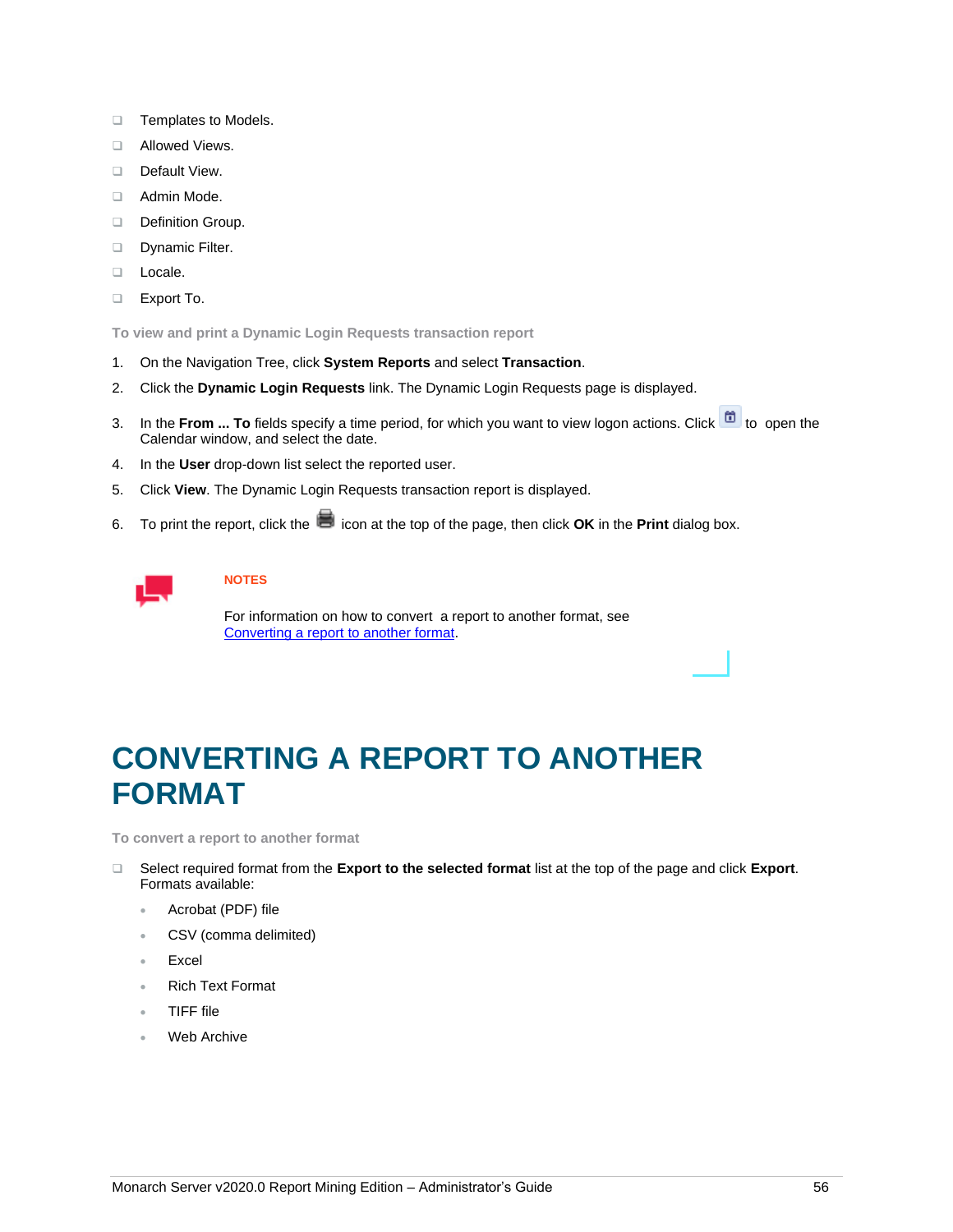# <span id="page-60-0"></span>**ACTIVE USERS**

Monarch Server Report Mining Edition provides the possibility to monitor active users in the system.

To access the Active Users Report, on the **Navigation Tree**, click **System Reports**, and select **Active Users**. The list displays the following information:

- ❑ User name
- ❑ Privileges
- ❑ Creation time
- ❑ Module name
- ❑ Terminate

Click the icon in the **Terminate** column to close the current session for the selected active user. The **Terminate User Session** dialog box will pop up with the the following question: *Terminate selected User Session?*

Click **Delete** to confirm your choice or **Cancel** to remain the session.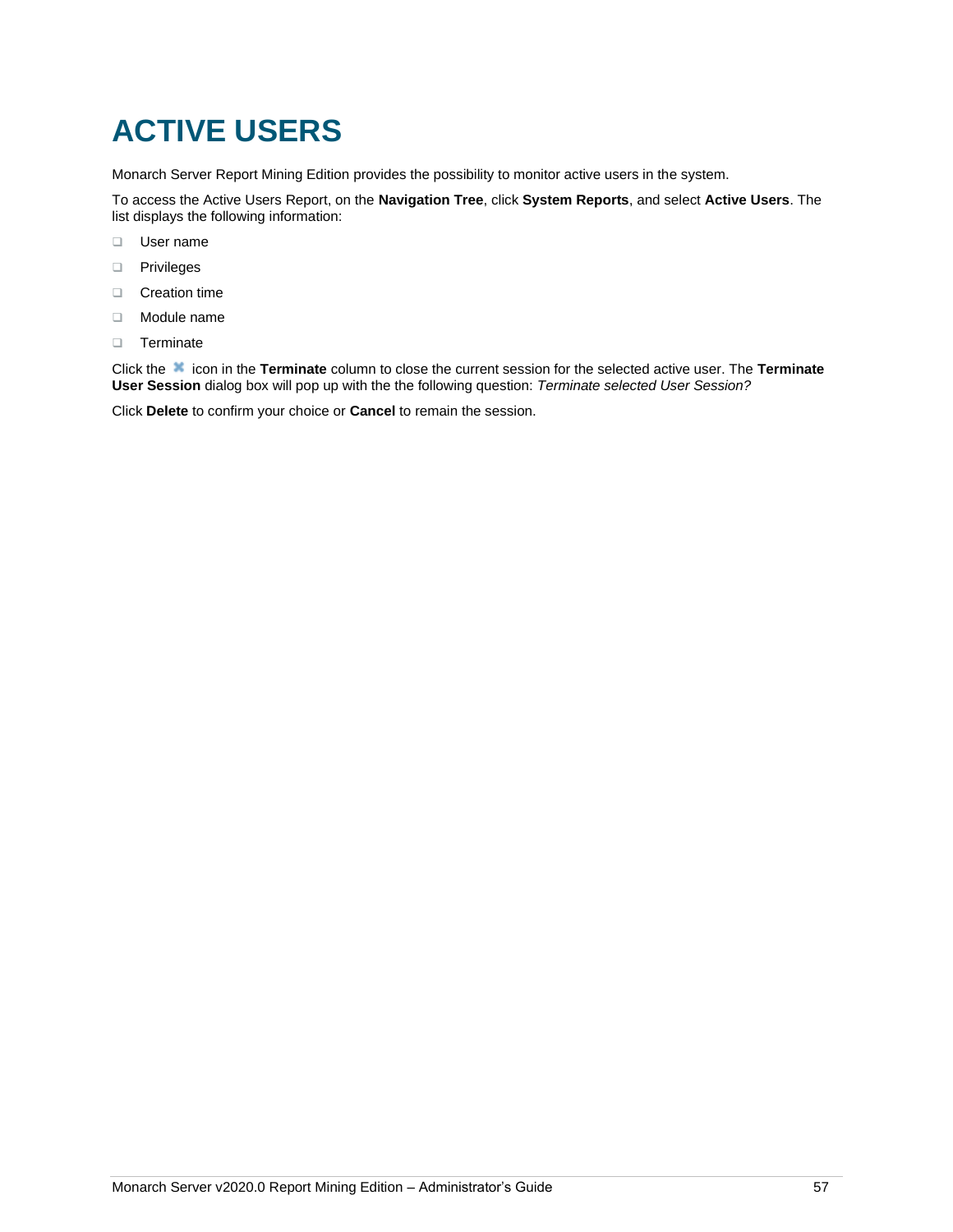# <span id="page-61-0"></span>**TECHNICAL SUPPORT**

#### **Software Support Policy**

For details about the latest product versions, product development, software releases, and maintenance and support policy, visit [http://www.datawatch.com/software-support-policy/.](http://www.datawatch.com/software-support-policy/)

#### **Before Contacting Technical Support**

You have access to a variety of resources that can help you address any questions or concerns about Monarch Server. Before you contact Technical Support, do the following:

- ❑ Refer to the Monarch Server documentation. You may find the answer to your question in the help file.
- ❑ Check your configuration and resources. In some cases, a simple restart can solve the problem.
- ❑ Check your license, especially when you exceed the number of CPU cores allowed by your license, in which case the following message appears in the login page:

"The license for Monarch Server is used improperly. Please contact your Altair sales representative for extended options."

| 2 Welcome Administrator - Login time:01:07:50 PM - 2020.0 <b>ight</b> a About ? Help $\circlearrowright$ End Session                                                                                                                                                                                     |
|----------------------------------------------------------------------------------------------------------------------------------------------------------------------------------------------------------------------------------------------------------------------------------------------------------|
| License restriction                                                                                                                                                                                                                                                                                      |
| The license for Monarch Server is used improperly.<br>The maximum number of CPU cores per your<br>license (2) is exceeded as the system has 6 cores<br>available. You may limit the number of CPU cores<br>available to the system, or contact your Altair sales<br>representative for extended options. |

**How to Receive Help**

- □ Access the **Altair Support portal**.
	- Click **REGISTER NOW** to sign up and gain access to the Altair Support portal.
	- Click **LOGIN HERE** if you already have access.
- □ Email Altair Support at [support@datawatch.com.](mailto:support@datawatch.com)
- ❑ Call Altair Support.

#### **US and Canada**

Phone: +1-800-988-4739

Phone: +1-978-275-8350

Hours: Monday - Friday, 8:30am - 6:00pm Eastern (EST/EDT)

#### **Europe, Middle East, Africa**

Phone: +44 (0) 8081 892481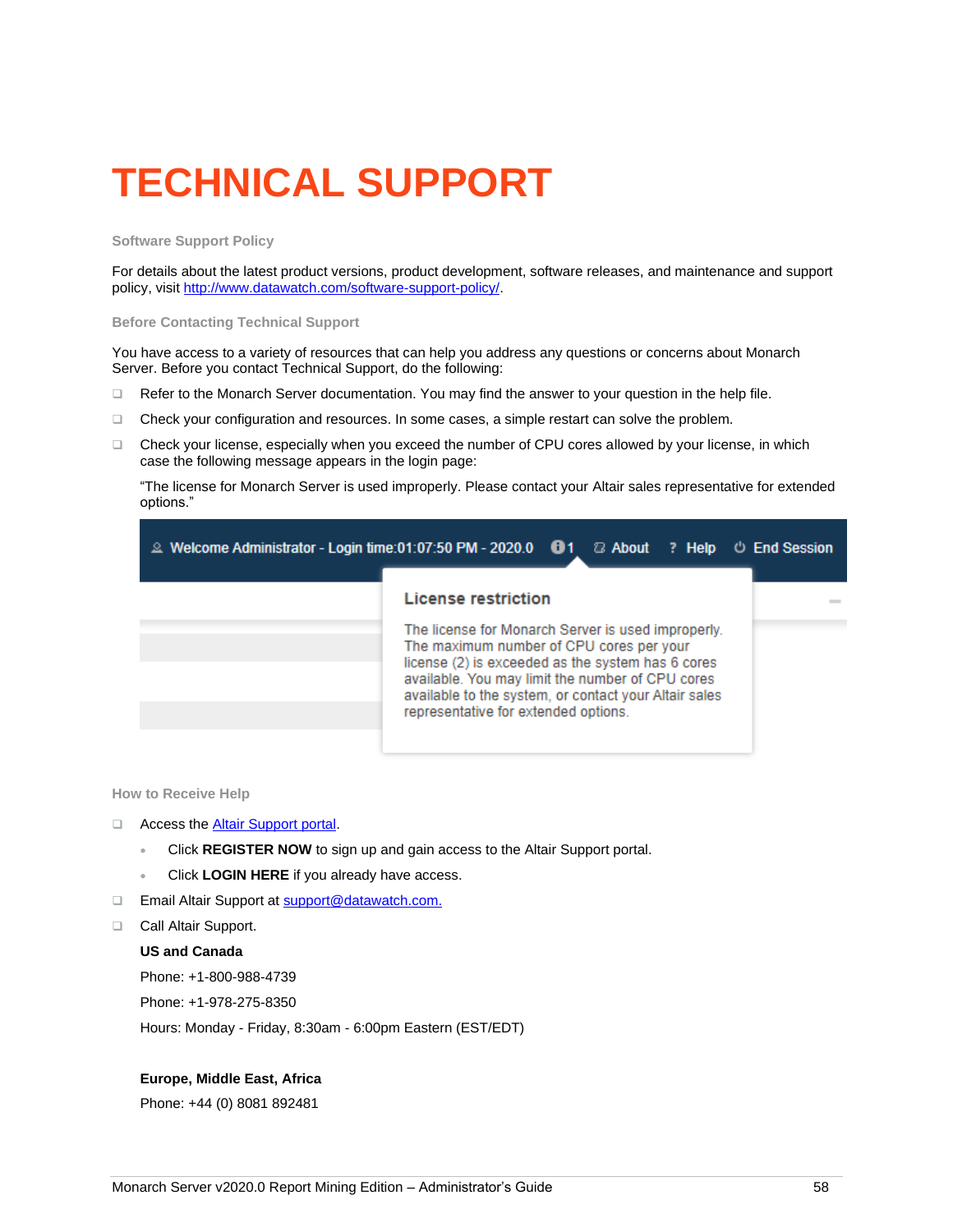Hours: Monday - Friday, 8:30am - 6:00pm London (GMT/BST)



### **NOTES**

Provide as much information as possible, including the following:

- Product name and version number
- Registration number
- Operating system and version number
- Exact error messages (where applicable)
- A description of the problem, including the steps necessary to reproduce it, and how you attempted to solve it
- Your contact information

#### **What to Expect**

We'll answer your call in the order we receive it. Here's what you can expect:

- ❑ If all support specialists are engaged with other customers, you will have the option to continue holding or to leave a message.
- ❑ The specifics of your call are logged into our call tracking system and queued for the appropriate technical support specialist.
- ❑ We will return your call as soon as a support specialist becomes available.

Faxed requests are collected periodically throughout the day and then assigned to available support specialists.